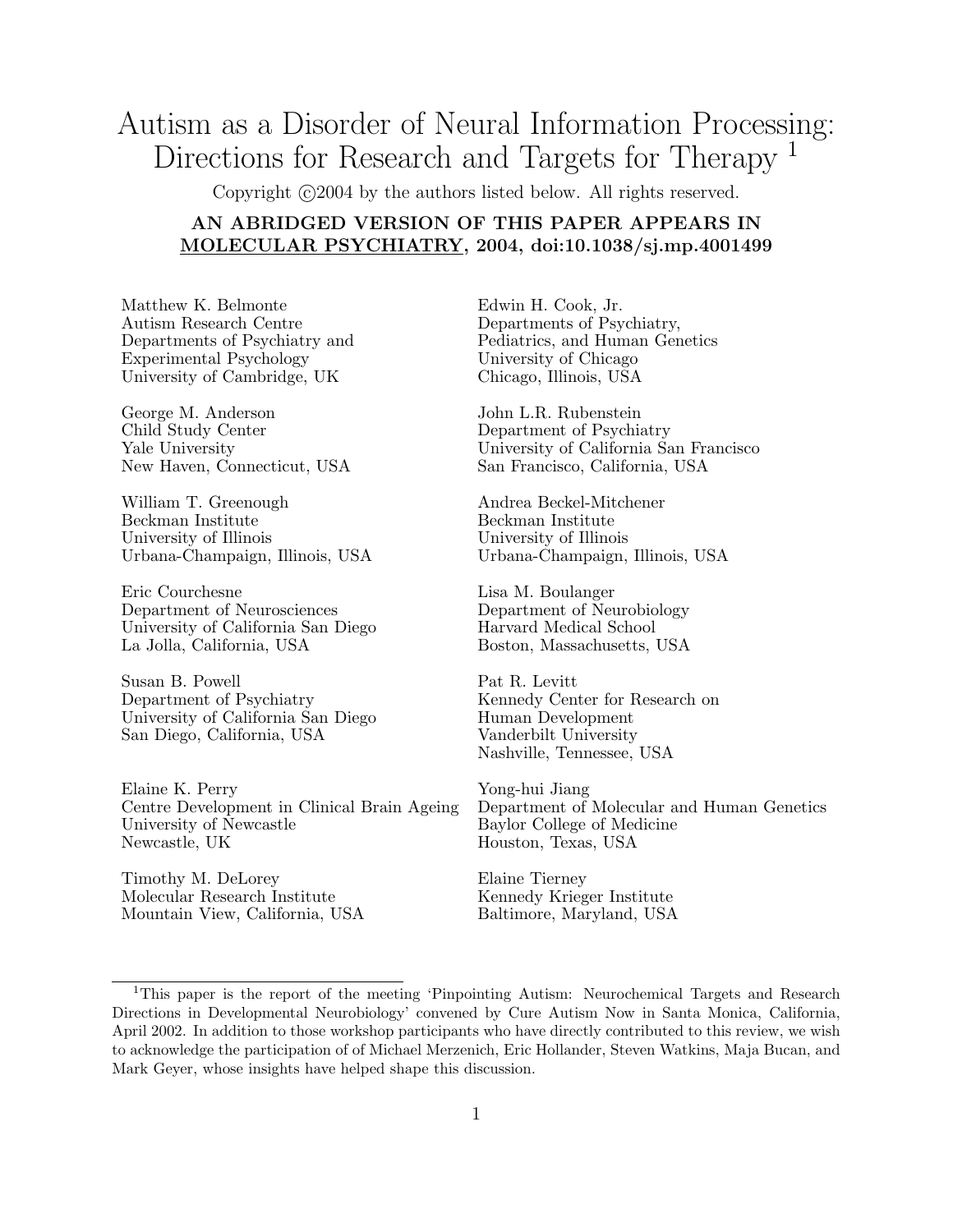#### **Abstract**

The broad variation in phenotypes and severities within autism spectrum disorders suggests the involvement of multiple predisposing factors, interacting in complex ways with normal developmental courses and gradients. Identification of these factors, and the common developmental path into which they feed, is hampered by the large degrees of convergence from causal factors to altered brain development, and divergence from abnormal brain development into altered cognition and behaviour. Genetic, neurochemical, neuroimaging and behavioural findings on autism, as well as studies of normal development and of genetic syndromes that share symptoms with autism, offer hypotheses as to the nature of causal factors and their possible effects on the structure and dynamics of neural systems. Such alterations in neural properties may in turn perturb activity-dependent development, giving rise to a complex behavioural syndrome many steps removed from the root causes. Animal models based on genetic, neurochemical, neurophysiological, and behavioural manipulations offer the possibility of exploring these developmental processes in detail, as do human studies addressing endophenotypes beyond the diagnosis itself.

The past several years of research on autism and brain development have produced a confluence of findings that point the way towards understanding this complexbehavioural syndrome in terms of its developmental roots. Imaging and behavioural studies on one front and genetic and biochemical studies on the other are converging on a view of autism as the result of pervasive, early developmental abnormalities affecting neural information processing. Such dysfunctions may arise through the interactions of many determinants, each of which contributes differently to the final phenotypic profile. Examination of specific phenotypic components within the broad syndrome of autism promises to identify these underlying factors.

### **1 Autism and Abnormal Neural Dynamics**

Key to the understanding of autism is its recognition as a developmental disorder – developmental not simply in terms of taxonomy but in terms of its detailed aetiology. The approach in most studies has been to attempt to dissect autism as if it were a lesion, a missing locus or capacity within an otherwise normal, fully developed brain in which all other factors have somehow been held constant. This approach is inappropriate to the study of developmental disorders because it assumes that the disorder is a function of a localised module, rather than an emergent property of developmental interactions between many brain regions and functions [129]. Cognitively, autism has been construed as a disorder involving fundamental deficits in central coherence [91], executive function [166], and theory of mind [21] or empathising [18] – these descriptions are neither mutually exclusive nor mutually independent, and a complete explanation will encompass all of them. Anatomically, abnormalities associated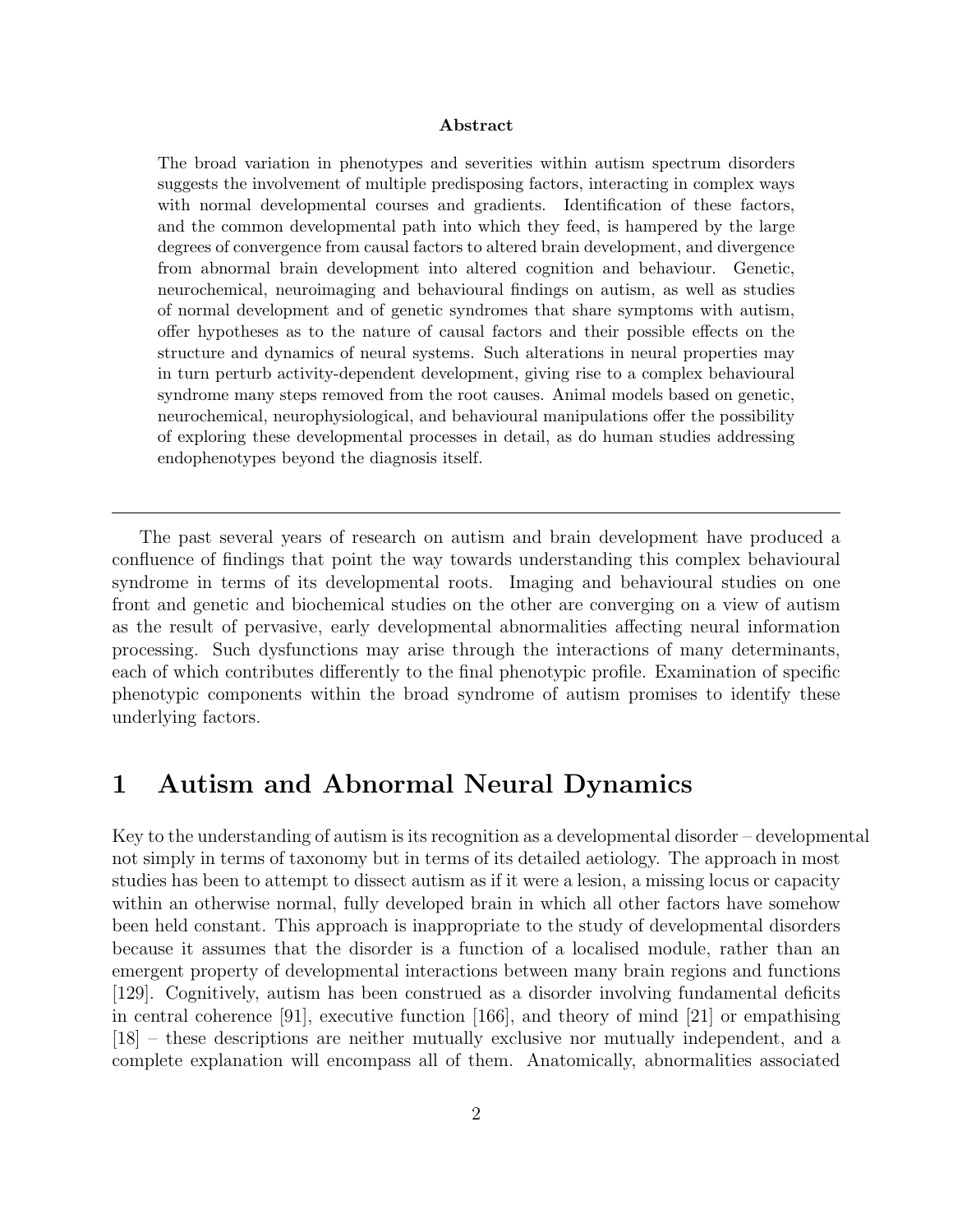with autism have been localised in cerebellum  $[74, 161, 73, 105]$ , brain stem  $[105, 194]$ , frontal lobes  $[42, 67, 215, 11]$ , parietal lobes  $[69]$ , hippocampus  $[12, 203]$  and amygdala  $[12]$ . While significant abnormalities are present in all these cognitive capacities and anatomical regions, it remains to be seen how these characteristics are related to each other and to autism's fundamental causes. Past research has focused on the leaves of the developmental tree – the collection of surface features that are diagnostic or most apparent in autism. In order to understand autism as a developmental syndrome it is necessary to explore development at its trunk and roots. It is in this way that the two fronts of autism will be joined, unifying abnormal structure and function with the underlying genetics and neurobiology, and providing specific targets for therapeutic intervention.

Looking beyond surface features is a challenge for autism research: primary dysfunctions can be masked by the evolution of compensatory processing strategies which normalise behaviour [200], and also by the induction of activity-dependent secondary dysfunctions [66, 2] which disrupt behaviour in new ways. There is thus a high degree of fan-out (divergence) from core dysfunctions in the developing brain to cognitive and behavioural symptoms in the developed brain. The sheer number of genetic susceptibility factors and loci that have been linked to autism implies that autism's core dysfunction admits a high degree of fan-in (convergence) from primary biasing factors to core dysfunctions. The 60% concordance for strictly diagnosed autism in identical twins [88] establishes a role for environmental interactions in this fan-in just as surely as it does for genetic predispositions.

The very breadth of autism's anatomical and functional abnormalities admits the possibility that its core dysfunctions may involve some pervasive alteration of neural processing. One route to such an alteration might be via abnormally low signal-to-noise in developing neural assemblies, a condition that may be produced by abnormal neural connectivity. The high incidence of epilepsy in autism [16] is consistent with this hypothesis, and there has been no shortage of relevant neuropathological findings. The numbers of Purkinje cells, and to a lesser extent granule cells, in cerebellar cortex are abnormally low [262, 192, 24, 25] – presumably leading to disinhibition of the cerebellar deep nuclei and consequent overexcitation of thalamus and cerebral cortex. Neurons in hippocampus, amygdala, and other limbic regions are abnormally densely packed [24, 25, 187], and a Golgi analysis of the hippocampus in two autistic brains [187] has revealed an abnormally low degree of dendritic branching. A recent photographic examination of neurons in several cortical regions suggests a reduction in the size of cortical minicolumns in the autistic brain, and an increase in cell dispersion within minicolumns – characteristics that could increase the total number of minicolumns and thus the degree of connectivity between minicolumns [44, 45]. It is important to note that a decrease in signal-to-noise can arise from abnormalities of connectivity in either direction: whereas an overconnected network passes so much noise that it swamps the signal, an underconnected network passes so little signal that it becomes lost in the noise. In either case, large segments of the network are constrained to either an all-on or an all-off state, and the network's information capacity is thereby reduced [54].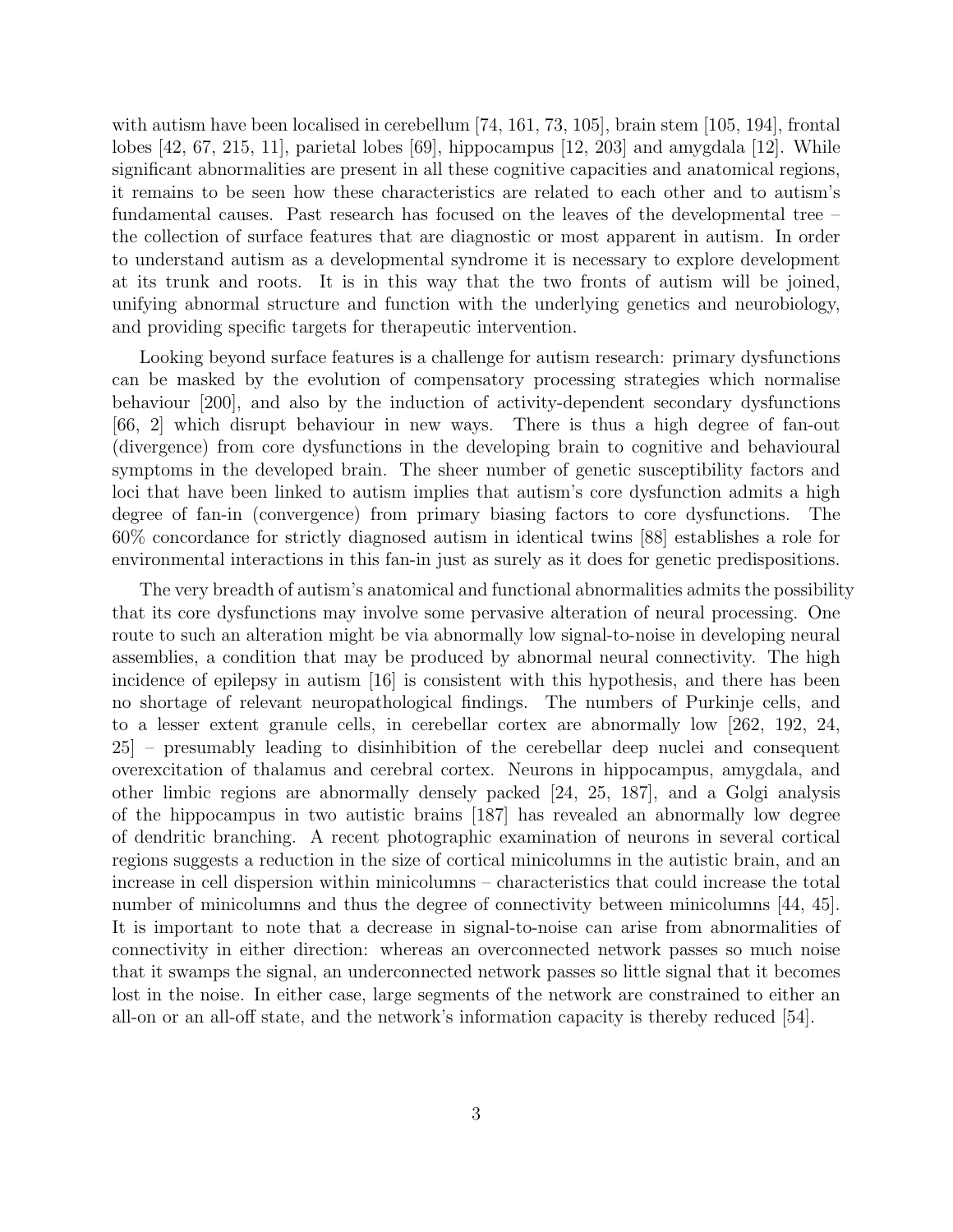## **2 Neurophysiologic and Neuroanatomic Effects**

#### **2.1 Neurophysiological Consequences**

Such a failure to delimit activation within an abnormally connected network may be observable as hyper-arousal in response to sensory input, and decreased ability to select among competing sensory inputs [29]. Cardiovascular, neuroendocrine and neurochemical indices of arousal in novel and stressful situations are consistent with this prediction [229, 124], as are physiological and behavioural observations of the extent and intensity of perceptual processing. Physiologically, functional imaging has demonstrated heightened activity in autism in brain regions associated with stimulus-driven, sensory processing, and decreased activity in regions that normally subserve higher-order processing: these results include abnormally high activity in ventral occipital visual areas during a visual task demanding separation of local features from global context (the Embedded Figures Test), even while prefrontal and parietal activations are abnormally low [190]; heightened activity during face processing in peristriate cortex [76], inferior temporal gyrus [205], and other areas outside the fusiform 'face area' [174] while fusiform activity is abnormally low; heightened activity in superior temporal gyrus during inference of mental state from pictures of eyes, while prefrontal and medial temporal activations are abnormally low [22]; and decreased connectivity between extrastriate visual areas and prefrontal and temporal areas associated with inference of mental state, while prefrontal and temporal activations are again abnormally low [48].

Supporting the idea of impaired selection of perceptual inputs, evoked potential and quantitative EEG studies reveal a pattern of abnormally distributed response in autism during tasks that demand selective attention. In adults with autism, the P1 evoked potential is either abnormally augmented in response to stimuli at the attended location, or abnormally generalised to stimuli distant from the attended location [233]. During shifts of attention between hemifields, the normal, spatiotopically selective augmentation of the visual steadystate evoked potential is absent, and instead both hemispheres activate indiscriminately during shifts of attention into either hemifield [27, 29]. In children with autism, the visual N2 to novel stimuli is augmented during task performance even when these stimuli are not relevant to the task [133]. When a response is required to an auditory stimulus, the P3 in these same children with autism is abnormally generalised to occipital sites overlying visual processing areas [134]. In general, both in children and in adults, perceptual filtering in autism seems to occur in an all-or-none manner, with little specificity in selecting for the location of the stimulus, for the behavioural relevance of the stimulus, or even for the sensory modality in which the stimulus appears.

Recent fMRI evidence suggests that the autistic brain may compensate for this deficit in selecting sensory inputs by suppressing any irrelevant sensory information at a later, less efficient stage of processing [29]. In other words, in the absence of a normally functional mechanism to bias sensory processing towards attended stimuli, all stimuli receive much the same degree of sensory evaluation, and the irrelevant stimuli must then be actively discarded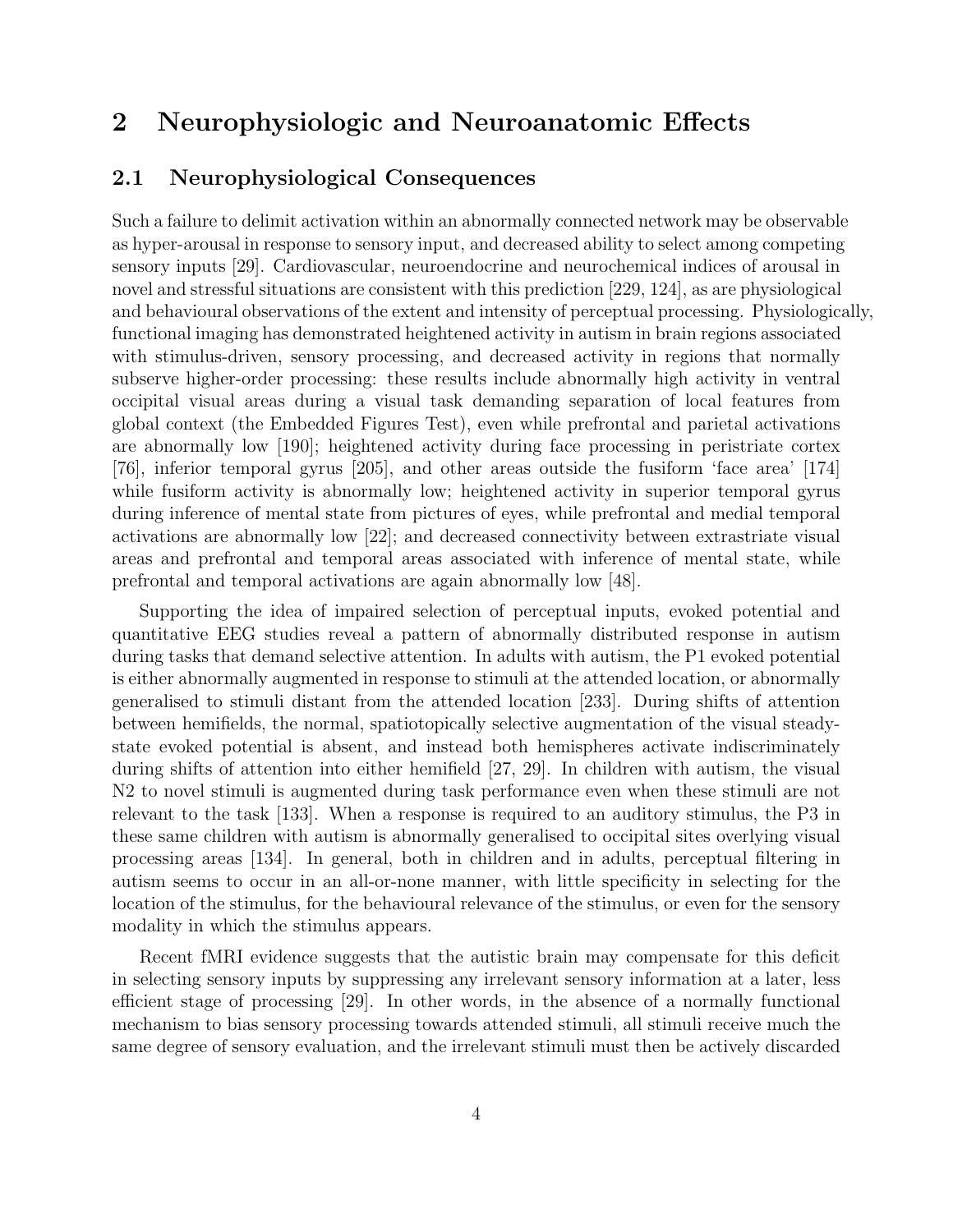in a manner that creates a processing bottleneck. Perhaps because such a compensatory mechanism cannot be as quickly reset as the normal mechanism of selective attention, performance is impaired at tasks that demand rapid reconfiguration of perceptual resources [36]. An autistic deficit in rapid shifting of attention has been observed in cases of shifts between sensory modalities [71], between spatial locations [246, 247, 234, 236, 235, 104, 27], and between object features [72, 189]. Even when the demand for rapid shifting is eliminated and people with autism produce normal behavioural output, physiological measures remain abnormal, indicating the operation of compensatory processing: frontal negativities associated with sustained attention are reduced or absent in the autistic brain [68, 53], the frontal late positive component to peripheral visual stimuli is delayed [237], and the visual P3b is highly variable [68] with a somewhat low average amplitude [162, 53, 244, 237].

#### **2.2 Developmental Connections**

These abnormalities of perceptual processing point to a developmental explanation for higherorder abnormalities, an explanation that depends crucially on the idea of a developmental chain of abnormal function: when a developing brain is confronted with an abnormal constraint on information processing, it will evolve an abnormal organisation in order to accommodate that constraint [129]. It is via such a chain of dysfunction that a core deficit such as degraded neural signal-to-noise could fan out into a welter of autistic behavioural abnormalities. From the earliest months of infancy, the flood of input generated by overaroused, under-selective primary processing would overload nascent higher-order cognitive processes [29] – systems whose development may be being independently sabotaged by the same neuropathology that affects primary regions. Such an effect may explain the extension of sensory and motor activations in adults with autism into territories that normally subserve later-maturing cognitive functions [160]. Depending on its timing, such an error of neurocognitive development might underlie loss of cognitive skills or failure to develop skills.

Faced with this bottleneck in higher-order cognition, the developing and plastic brain would likely evolve a cognitive style that avoids reliance on high-level integrative processing and instead emphasises low-level features – a pattern typical of autistic attention and perception which Frith has termed weak central coherence [91]. Central coherence, in Frith's definition, is the drive that causes fragmentary features to lose their identity as separate fragments once they are assembled into a single object; it is the effect of context on meaning. Weak central coherence is of especial interest as part of an explanatory framework since since it predicts not only autism's cognitive impairments in integrative tasks but also its cognitive advantages in tasks that demand attention to detail. People with autism perform better than normal on the Embedded Figures Test [206], a task that demands recognition of individual features within spatial arrangements. Unlike normal subjects, they are not aided by pre-segmentation of patterns in the Wechsler Block Design subtest, and when they make errors, these are more likely to be ones of global configuration rather than local detail [207]. In many high-functioning children with autism, lexical-to-phonological decoding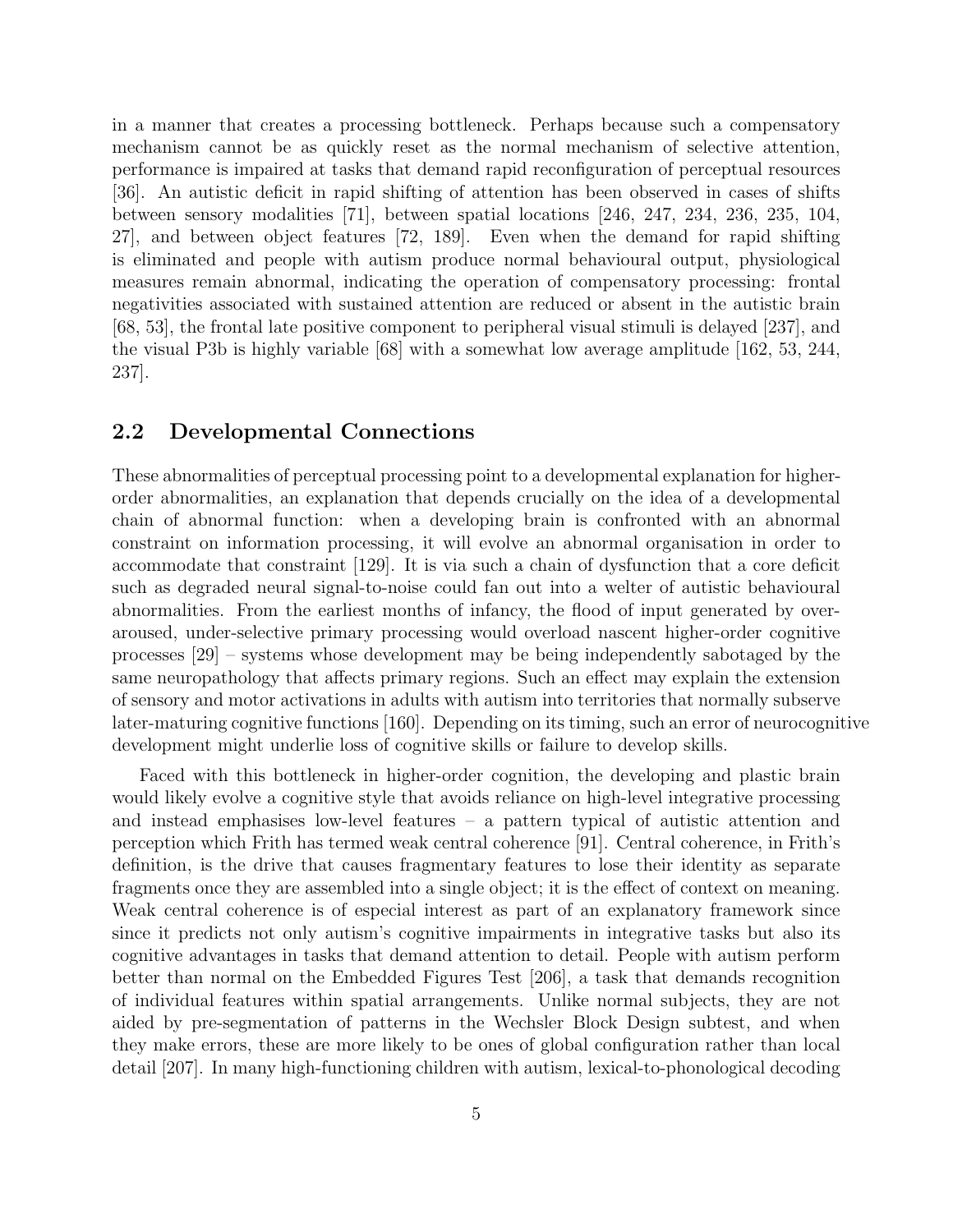based on words' small-scale features outpaces comprehension, producing a condition known as hyperlexia [261]. Perhaps because they process faces as collections of individual features rather than as centrally coherent gestalts, children with autism are impaired at recognising unfamiliar faces [33, 136] and show a reduced or absent face-inversion effect [111, 224]. Again presumably because of intense processing of individual features, the normal levels-ofprocessing effect on memory is inverted in autism, with rote memory superior to normal, and memory for semantic associations impaired [228]. This piecemeal approach to perception is mirrored by a failure to generalise special skills to broader domains – *e.g.* the calendar calculator who has no interest in other forms of arithmetic calculation.

Autism's weakened central coherence may thus be a secondary property, emerging in the interaction of normal cognitive development with abnormal neural information processing – an interaction that encourages an unusual cognitive dependence on low-level processing of individual details. Indeed, the presence of low-level perceptual abnormalities in autism [181] has contributed to a recognition that many higher-level cognitive abnormalities may best be characterised as the effects of a surfeit of local processing rather than any specific impairment in global processing [180], and to an appreciation of the role of compensatory developmental changes surrounding altered perceptual functioning [159]. The possibility that some of autism's cognitive symptoms may develop as compensatory or accommodative changes raises the possibility of targeted behavioural and pharmacological interventions – one could, for example, imagine an early intervention aimed at preventing the developing brain from relying so exclusively on its intact processing of local features, in somewhat the same manner as an eye patch prevents a child at risk for amblyopia from relying on the intact eye.

Weak central coherence may in turn form the cognitive underpinning of a wide array of developmental behavioural disturbances, by impairing the use of contextual information in complex perceptual and executive tasks [93]. The executive deficit defined by this inability to use context may impact performance on theory-of-mind tasks [201], which depends on an ability to apply the context contained in one's inner model of another person's mental state. Such an exective deficit may also impede the development of joint attention and shared affect [137, 195], processes in which response to stimuli depends crucially on social context. The resulting poverty of early social cognitive experience may perturb or prevent the further activity-dependent development [66, 2] of specialised modules or capacities for such tasks as face processing, language, and complex social relations involving theory-of-mind and empathising. This failure to use context and to apply a theory of mind may result in a style of unsupervised learning founded on statistical associations rather than learning that is directed by the intentionality of others [92], and to a preference for ritualised, scripted, and repeatable interactions. Autism's surface symptoms might thus be understood as the developmental reaction of a normal human mind to abnormal neural hardware.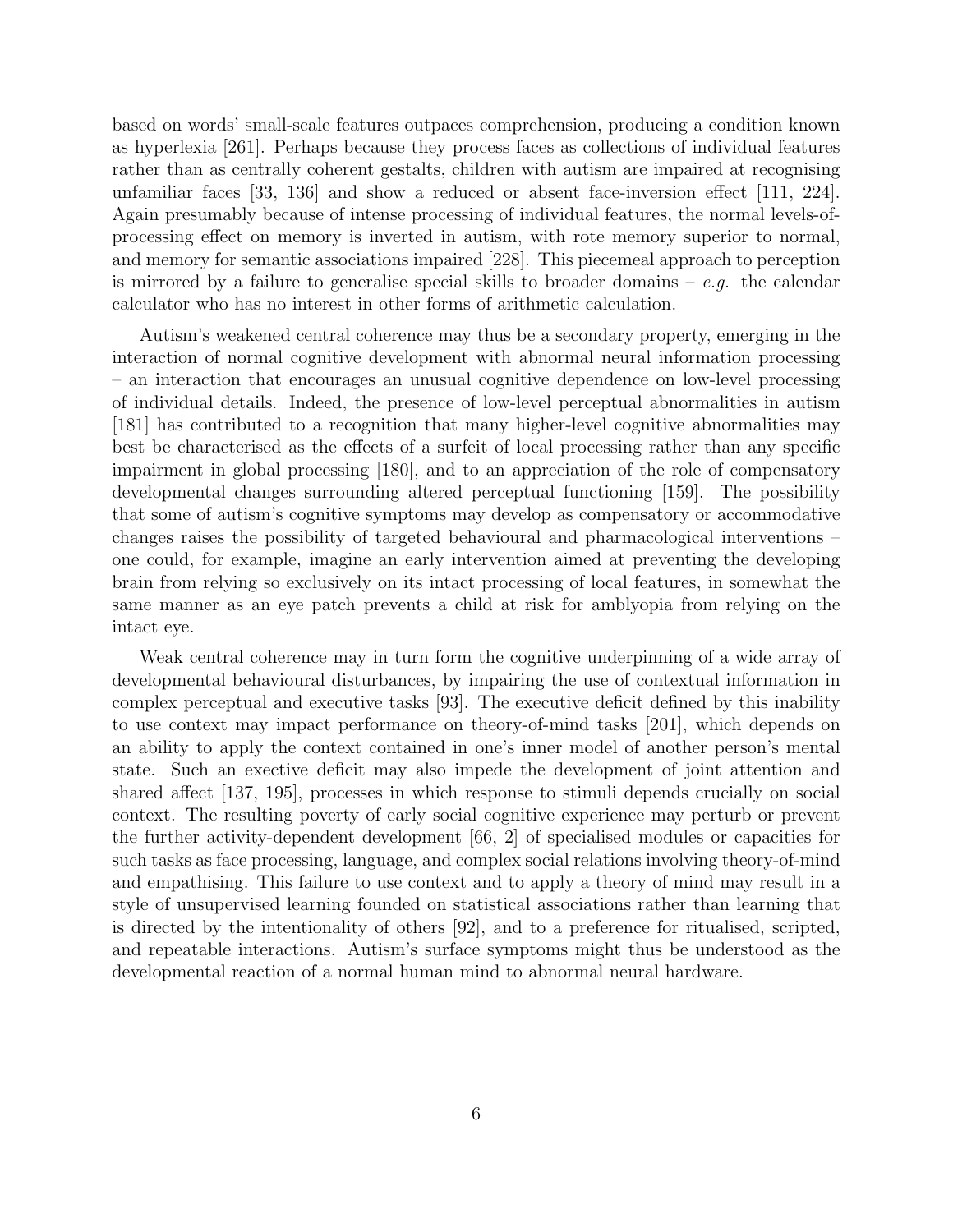#### **2.3 Anatomical Correlates**

Partly because of the difficulty in recruiting people with autism who can tolerate task demands within the scanner environment, functional MRI has begun to be applied to autism only recently. Structural MRI, on the other hand, is an established technique. In adolescents and adults with autism, MRI morphometry has revealed volume deficits in cerebellum [74, 161, 73, 105], brain stem [105], and posterior corpus callosum [84]. As is the case with behavioural measures of autism, anatomical measures reveal subgroups: a minority of patients show increased rather than decreased cerebellar volume [70], and nearly half have a volume deficit in the parietal lobe [69] which is associated with a narrowing of the spatial focus of attention [233]. This anatomical heterogeneity likely reflects different convergent routes to, divergent routes from, or correlates of a common dysfunction. Studies of adult subjects say comparatively little about what this common dysfunction may be, since observations in adults take place long after the developmental pathology has run its course: although the underlying dysfunction may still exist in these adults, it can be expected to have been hidden by a forest of secondary dysfunctions and adaptive or compensatory changes.

Longitudinal studies using MRI volumetric and head circumference data point to the conclusion that autism involves transient postnatal macrencephaly [64]. Although nonstandardised measurements of head circumference must be viewed with some caution, the data currently available on newborns later diagnosed with autism or PDD-NOS suggest that head size at the time of birth is normal or perhaps even slightly smaller than normal [65]. By 2 to 4 years of age, 90% of these children have MRI-based brain volumes larger than the normal average [42, 67, 215, 11], and group measures of head circumference have increased correspondingly. This abnormal brain growth is due primarily to excessive enlargement of cerebellar and cerebral white matter and cerebral grey matter [67, 108]. Even in older children, enlargement of superficial white matter tracts containing cortico-cortical fibres may persist, while internal capsule and corpus callosum are proportionately reduced [109]. Deviation from normal is so common and extreme that cerebellar and cerebral white matter volumes together with cerebellar vermis size accurately distinguish 95% of autistic toddlers and young children from normal children, and also accurately predict whether a young child with autism will have a low or high functioning developmental outcome [67]. These two-to-four-year-old autism patients show an anterior-to-posterior gradient of overgrowth, with frontal lobes being the largest [43]. This early abnormality creates a lasting legacy of increased head circumference throughout life, but, in most cases, not a lasting macrencephaly. By adulthood, then, macrencephaly is not typically present in autism, and brain volumes tend to be near normal. In sum, an abnormally rapid increase in brain volume in early life in autism is followed by abnormally slowed or prematurely arrested growth in cerebellar and cerebral regions. This early brain overgrowth takes place during a period which in normal development involves changes in synaptic density [117]. The increase in the volume of cortical grey matter matter may reflect a failure of synaptic pruning or a surfeit of synaptogenesis, and may thus be the earliest gross anatomical manifestation of a pervasive abnormality in the development of neural assemblies. Of equal potential importance, the increased volume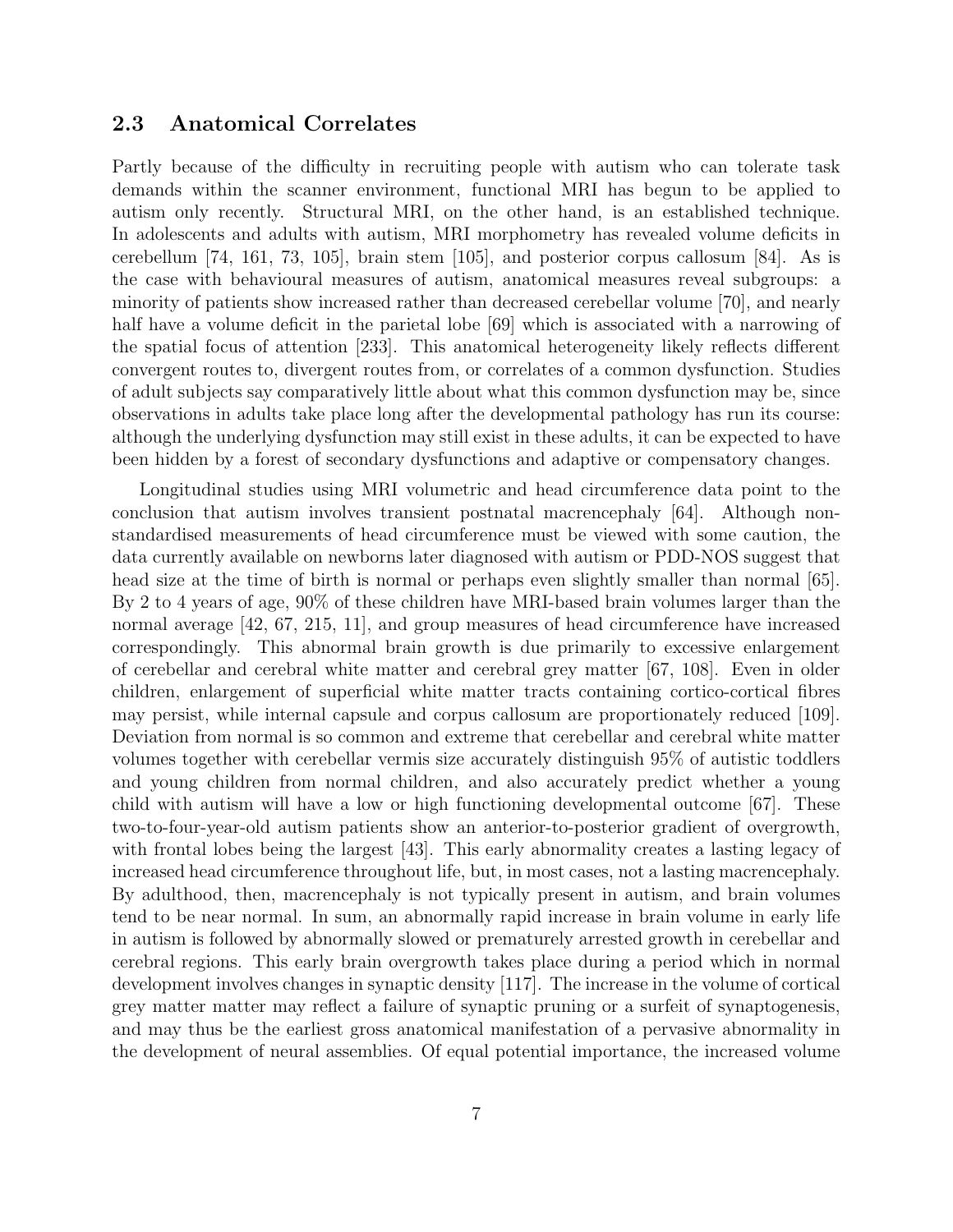of local white matter projections suggests abnormality in the normal postnatal process of rapid myelination.

In characterising this underlying abnormality, it is important to note that a general deficit in development may interact with normal developmental gradients to produce an anatomically and functionally specific pattern of deficits. Myelination, for example, is not uniformly controlled across the cerebral hemispheres, but instead develops in a posterior to anterior direction. The persistence of myelination into the third decade of life in frontotemporal but not occipitoparietal fibre tracts [264, 28] indicates that oligodendrocyte regulation differs regionally. Likewise, changes in the development of neuronal populations can arise in a regionally selective fashion: in a targeted mutation of the hepatocyte growth factor signalling system, for example, deficits of GABAergic neurons appear only in frontal and parietal cortices, and only in the parvalbumin-containing subpopulation of cells [184]. In terms of cellular and molecular relationships just as in the case of cognitive ones, it may be fruitful to view autism as a product of the interaction of normal development with abnormal contraints. Observations of abnormal patterns of early brain growth suggest that at least a portion of this interaction occurs postnatally. This postnatal time frame for pathogenesis offers hope of early biological interventions, if the genetic and neurochemical determinants of abnormal growth can be identified.

### **3 Neurobiological Bases**

#### **3.1 Genes**

It has become increasingly clear that genetic factors are very significant determinants of autism pathophysiology. The risk that another sibling will be born with autism to parents who have already had an autistic child is approximately 4.5% [130]. Given recent estimates of population prevalence for autism (which have increased, partly as a result of more complete ascertainment) [50], this statistic represents a sibling recurrence risk over twenty times the risk for the general population. Moving from siblings in general to identical twins in particular, the increased risk of concordance for autism rises from twentyfold to over two hundredfold. Such a large differential suggests not only the involvement of multiple genes, but also a multiplicative effect among these genes. For example, if there were five genes involved, a twentyfold increase could be accumulated from risk multipliers as small as 1.8 for each gene. Although some estimates of the number of interacting genetic loci in autism are as low as two to ten [172], others range from over fifteen to over a hundred [191, 186].

This multiplicative mode of inheritance carries implications for the nature of the genetic factors involved, for the experimental discriminability of each individual factor, and for the potential of interventions targeting these factors. Multiplicative effects arise from interactions between individual genes, and the susceptibility factors for autism are therefore likely to influence gene expression or to encode subtle functional alterations in proteins that participate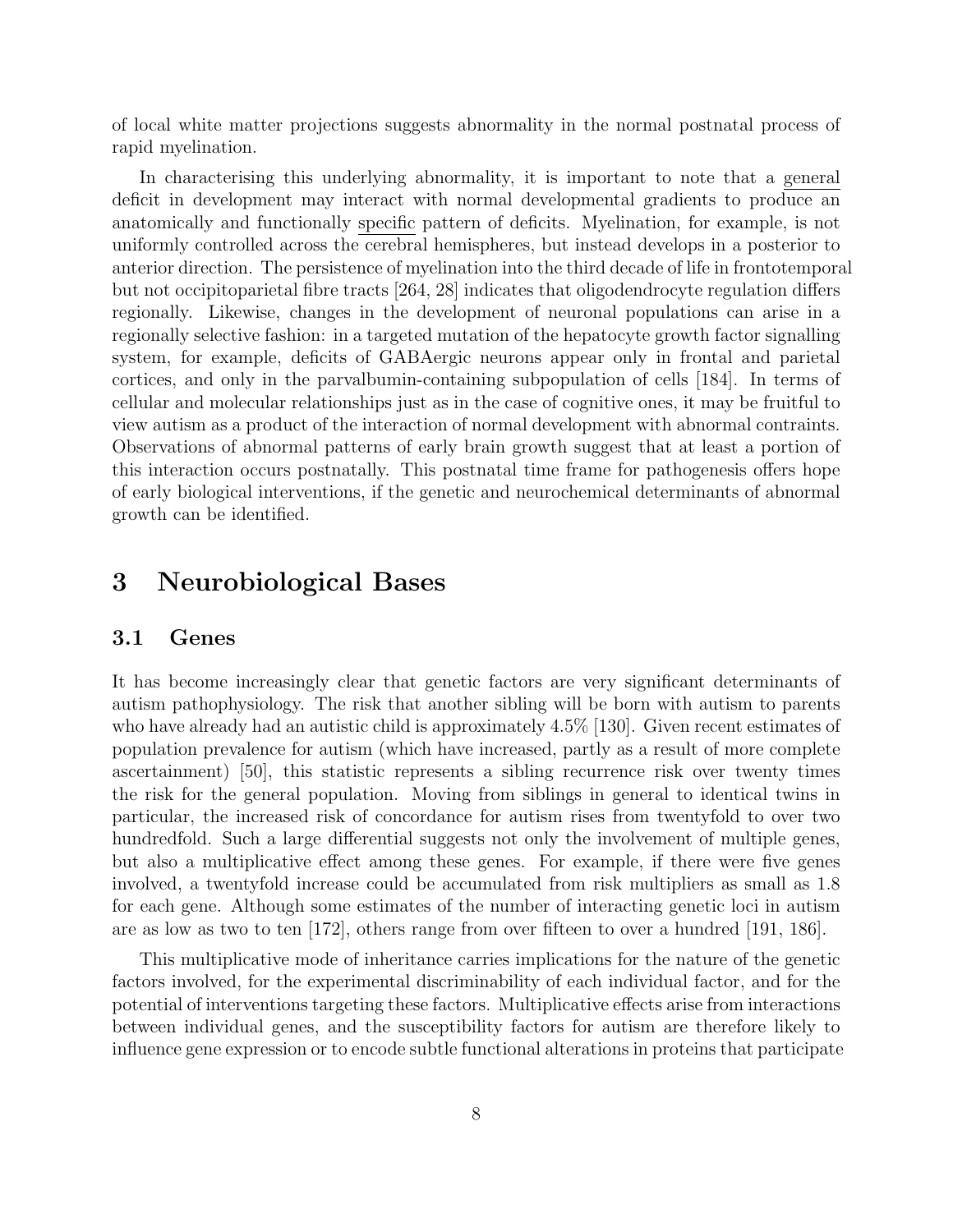in regulatory networks. Multiplicative inheritance also means that the small effect of each gene by itself will be difficult to identify and to confirm; each genetic variant is likely to act as "the straw that breaks the camel's back," innocuous by itself but pathological in concert. Although these small effect sizes will be difficult to discern, the advantage in terms of treatment is that intervening to restore regulation to a single gene or to a small set of genes may diminish the multiplicative effect enough to yield large preventative or therapeutic effects. This situation in which the disorder may be approached via any of several therapeutic targets stands in contrast to monogenic disorders where there may not be an obvious therapeutic strategy before decades of basic work (*e.g.* Huntington's disease).

A further consequence of the multiplicative model is that the prevalence of individual risk alleles in the general population will be high. Most if not all of these autism 'risk' alleles are likely to have some adaptive value, in cases where they do not lead to autism. In some cases this adaptive value would be obvious (*e.g.* enhancement of focused attention or other elements of neuropsychological function). In other cases the benefits to humanity of the existence of these alleles may be more difficult to determine, but are likely to be present.

Although review of the current status of identifying genetic risk factors for autism is beyond the scope of this manuscript, several thorough reviews are available [59, 88, 143, 141, 60]. Two relatively small regions, on 15q11-q13 centred around the  $GABA_A\beta_3$  receptor subunit gene (*GABRB3*) and near the serotonin transporter (*SLC6A4*) on 17q11.2, are locations where more than two, but not all, studies have shown family-based association with autism. In addition to 17q, several other regions of the genome including 2q and 7q appear to be involved in the larger syndrome based on convergence from several studies. Fine mapping of these regions should be a priority in addition to generating larger samples in which two or more siblings have autism in a family (*e.g.* the Autism Genetic Resource Exchange (AGRE) [95]). In Turner syndrome, an interesting finding of increased risk for autism after deletion of the paternal, but not maternal X chromosome, suggests that a protein expressed only when the paternal X chromosome is present may be protective from autism. Such a protein might be expressed only in the developing female brain, perhaps accounting in part for the approximate 4:1 ratio of males with autism to females with autism [212]. Another possible explanation is that some of autism's several 'risk' alleles are on the X chromosome.

At least four X chromosome loci have already been implicated in autism, including neuroligin 3 (*NLGN3*), neuroligin 4 (*NLGN4*), *FMR1* (see below), and *MECP2*. Although rare, a possibly functional missense mutation has been identified in *NLGN3* in an affected sibling pair, and a *de novo* nonsense mutation of *NLGN4* has been found in affected siblings and their unaffected mother [126]. Discrepancies between the affected status of the mother and offspring are somewhat difficult to interpret since, as the authors note, strong sequence conservation exists between *NLGN4* and *NLGN4Y*. Nevertheless, the association of neuroligins with autism is of great interest in light of the idea that autism's pathophysiology may begin with abnormal neural connectivity.

The first truncating mutations in an autism-related disorder were reported when mutations in *MECP2* were identified in Rett syndrome [5]. The function of *MECP2* is to turn off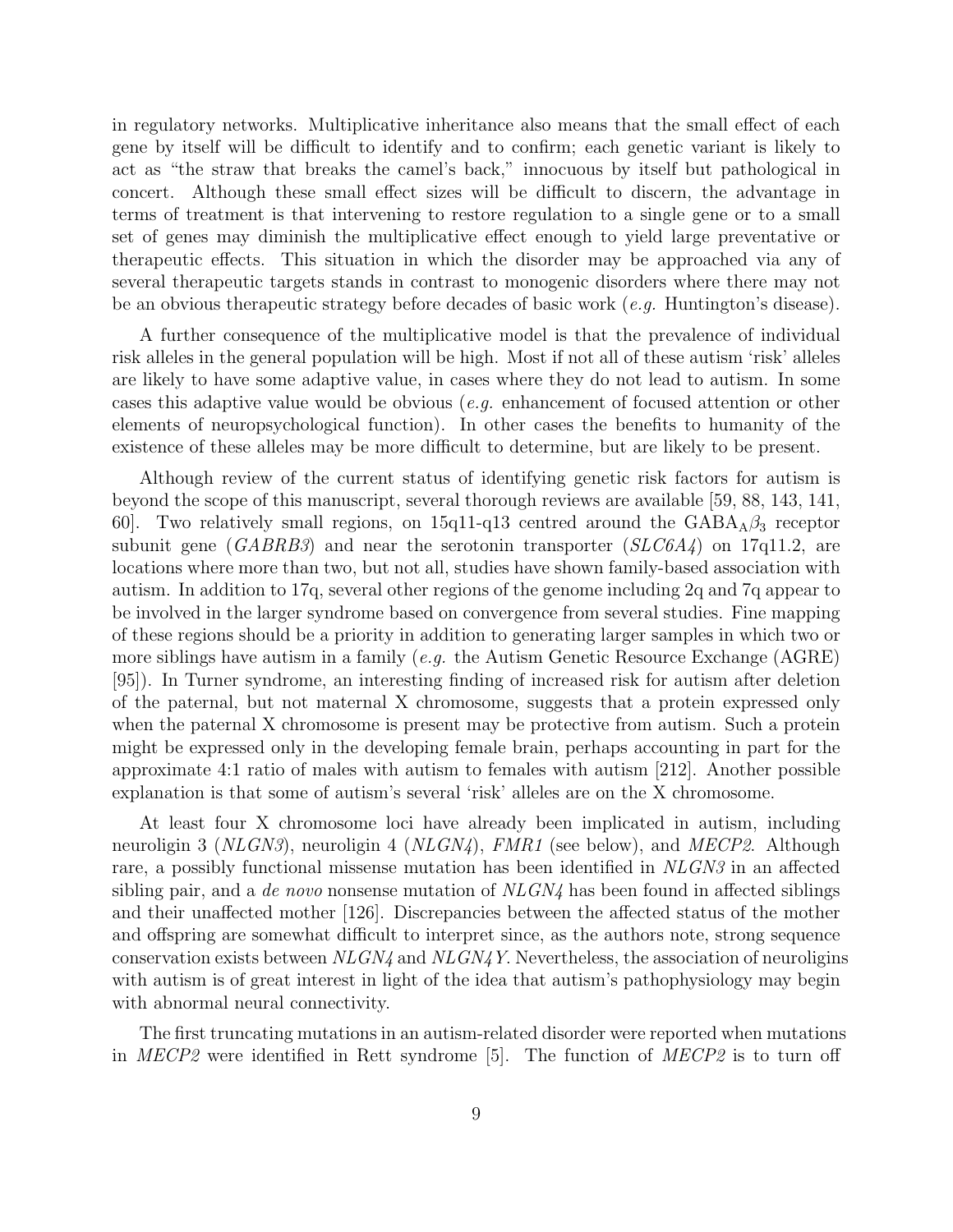several genes whose promoters have been methylated. Therefore, in addition to *FMR1* and *UBE3A* discussed below, mutations in *MECP2* contribute to neurobiological dysfunction due to dysregulation of networks of temporally and spatially regulated genes. The recent finding of 2 *de novo* mutations of *MECP2* in a screen of 69 females with autism [41] shows that MeCP2, and perhaps its regulatory targets, are likely to be a contributing factor in autistic pathology.

In summary of the current findings, there is as yet no confirmed genetic finding in autism that has been explained in terms of its specific relation to brain development. In order to understand what genetic factors may influence the developmental processes that lead to autism, it is useful to focus on syndromes whose symptoms overlap with those of autism and which may be more tractable in terms of our current knowledge of biological cause and effect.

#### **3.2 Proteins that Regulate Gene Expression**

One such symptomatically overlapping disorder is Fragile X syndrome (FXS). FXS is the most common inherited form of mental retardation and second only to Down syndrome overall. Its neurobehavioural phenotype is characterised by some combination of mild to severe cognitive impairment, attention deficit, anxiety, seizure susceptibility, communicative disorders, and stereotypic behaviours. In addition, recent reports have suggested that 25- 40% of individuals with FXS also meet diagnostic criteria for autism [15, 196, 14]. Studies of children with autism have shown a concurrence of FXS with autism of approximately 2%, with one study finding the Fragile X mutation to be the most frequent chromosomal anomaly associated with diagnosed autistic cases [13, 256]. In many instances the behavioural profiles observed in FXS seem indistinguishable from those of idiopathic autism – although some studies have noted distinct differences especially in the realm of social and communicative skills [55].

FXS is caused by the silencing of a single gene (*FMR1*) [175] that codes for the Fragile X Mental Retardation Protein (FMRP), an RNA binding protein [9]. FMRP binds to numerous mRNA cargoes, including its own mRNA, and has been hypothesised to regulate the expression of a specific set of genes in neurons. When FMRP is absent, the expression of these genes is altered and the FXS phenotype is observed. A critical feature of FXS, therefore, is that what is in one sense a single-gene disorder is more proximally the result of a disruption of complex patterns of expression of many genes. Using a novel technique, Miyashiro *et al.* have recently demonstrated that multiple classes of mRNA molecules are bound to FMRP in neurons [158]. In light of the high incidence of autistic behaviours in FXS, the data set of approximately 80 genes whose mRNA's bind to FMRP was screened to reveal 15 that map closely to suspected autism susceptibility loci. It is interesting and reasonable to speculate that polymorphic variations in these genes, and perhaps others to be determined, may be related to the variable autistic phenotype observed in many patients with FXS.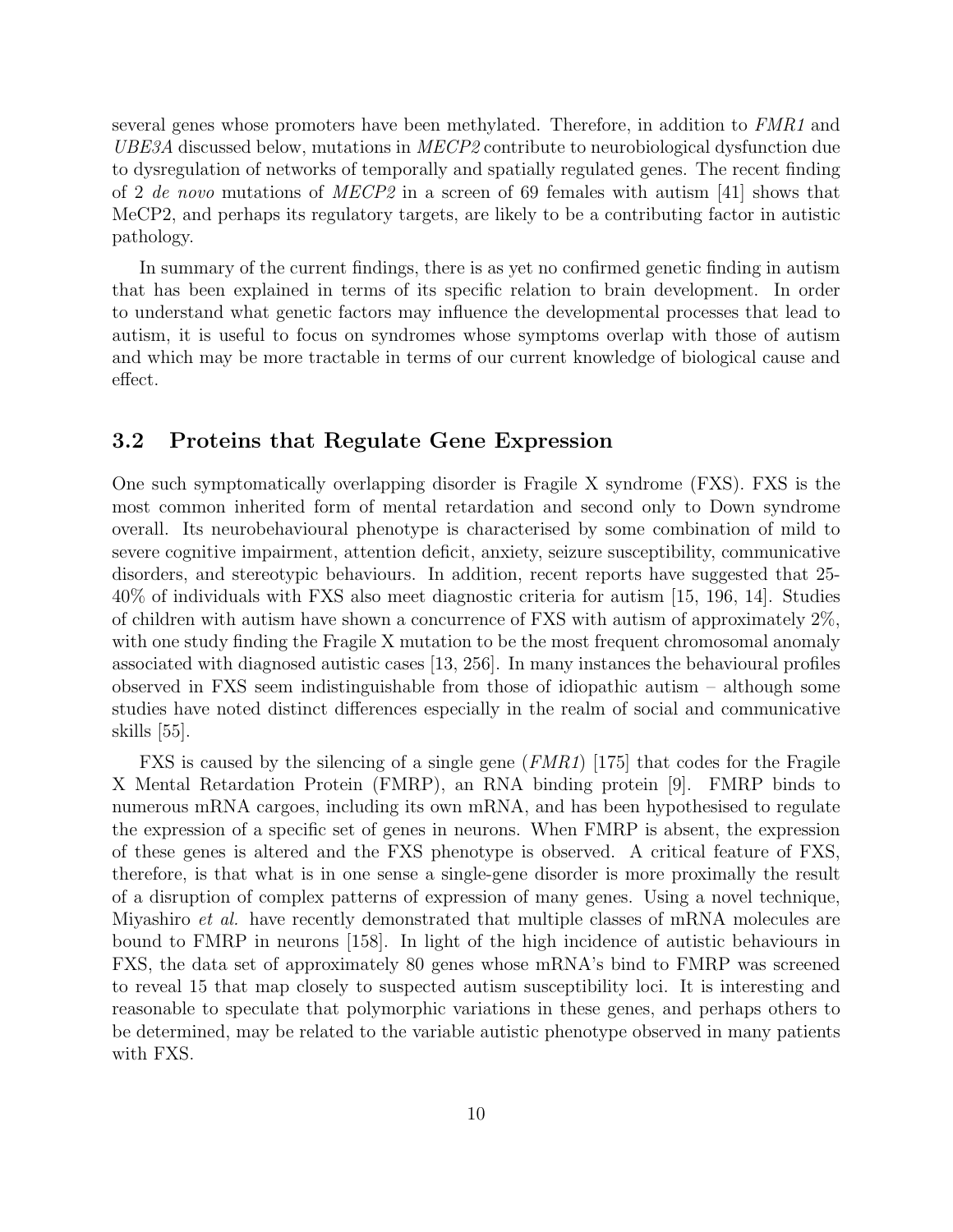An examination of FMRP's expression and association with polyribosomal machinery in the brain leads to three important concepts. First, some of the protein synthesis that involves FMRP occurs at synapses in response to Group I metabotropic receptor activation [257]. (Since not all FMRP-expressing cells receive synaptic input, though, it is likely that not all protein synthesis involving FMRP is synaptic.) Second, FMRP itself is synthesised in response to activation of metabotropic glutamate receptor subtypes 1 and/or 5. Third, this process requires FMRP, since synaptic activity dependent protein synthesis is greatly reduced in the FraX knockout mouse [99]. An interesting *in vivo* correlate of this observation is that the proportion of dendritic spines that contain polyribosomal aggregates is reduced in the cortices of knockout mice. Therefore, one physiologically based hypothesis is that FMRP regulates the local expression of a subset of genes by controlling their translation in response to neuronal activity.

Behavioural exposure to a complex environment increases FMRP expression in rat visual cortex  $[121]$ , as do physical activity in the case of somatomotor cortex  $[121]$  and whisker stimulation in the case of barrel cortex[227]. Knockout of the *FMR1* gene in mice increases dendritic spine density in visual cortex[56]. Similarly, in barrel cortex, a natural process of developmental dendritic regression fails to occur in the knockout mouse [94]. Taken together, these findings provide strong evidence for a critical role of FMRP in protein syntheses involved in activity-dependent brain development, and specifically in the patterning of neural circuitry. Anatomically, in FXS there is an overabundance of long, thin dendritic spines and a relative reduction in the number of short, thicker spines in cortical regions examined (*e.g.* [110, 56, 122]). Although the FXS patients from which these microanatomical results arise were not specifically diagnosed with autism, the symptomatic and possible aetiological overlap between FXS and autism makes these observations relevant to the understanding of autistic neuropathology. The alteration in spine morphology suggests an abnormally large proportion of immature synapses. The fact that there are more long, thin spines, and more spines overall, may reflect a failure of the synapse elimination that would normally occur during early development. A study of the hippocampal formation in idiopathic autism [187] described reduced dendritic field size in pyramidal neurons in the Ammon's horn region, a result that contrasts with the FXS findings (in other brain regions) and suggests either a failure to fully reach adult form (the authors' interpretation) or an increase in the amount of pruning in the autistic cases, the opposite of what is reported in barrel cortex[94]. Either sort of change, an abnormal abundance of dendritic connections or an abnormal lack of them, could lead to difficulty in information processing due to reduced signal-to-noise. The difficulty in differentiating these two scenarios suggests that other methods are needed to converge on the capacity of structurally-altered brain regions for information processing.

The question remains as to why 25-40% of FXS cases have symptomatic similarity to autism and why other disorders such as Rett syndrome, Prader-Willi syndrome, and Angelman syndrome may have similar symptoms as well. This neurobehavioural similarity suggests something common to the aetiology or something common to the <u>outcome</u> in each disorder. One example of an aetiological commonality is that of interacting genetic factors, such as the FMRP cargo genes that map to loci associated with autism. The broad range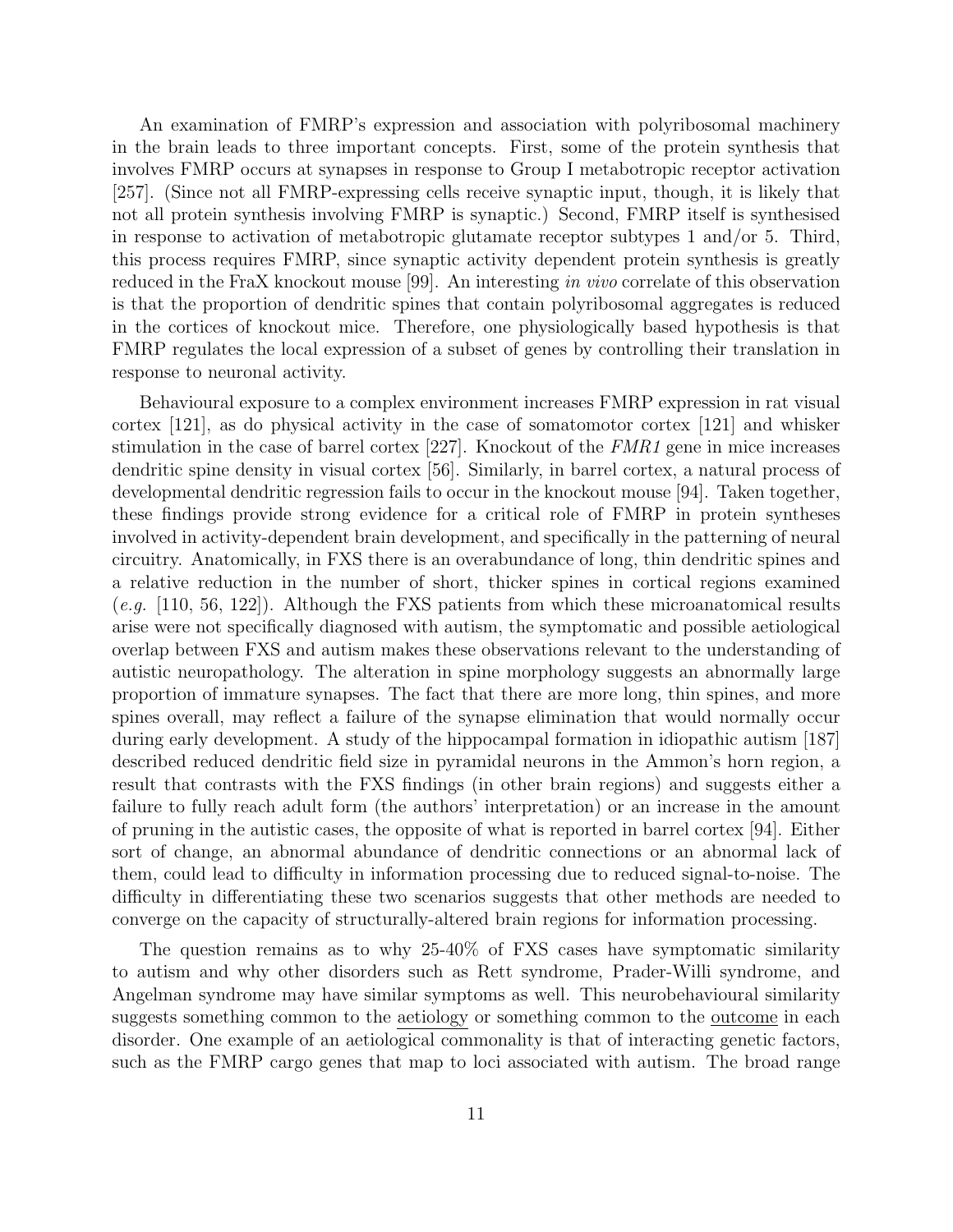of severities and features in the FXS phenotype may reflect interaction with polymorphisms in such genes.

Common outcomes are perhaps more challenging to understand, but the possibility exists of relatively stable or "trapping" end points that may be reached via fan-in from multiple pathways and, once entered, are very difficult to overcome. For example, one might imagine that the autistic symptoms exhibited in FXS and in idiopathic autism serve a purpose with respect to their neurobehavioural contexts by reducing, say, high levels of anxiety. Thus any attempt to overcome these symptoms serves to increase anxiety and hence elicits opposition and persistence of symptoms. It is also possible that symptoms such as chronically repeated stereotypic movements offset some tension at the neural level rather than the cognitive or behavioural level. In either case, behaviour would become reinforced into a pathological state. Neural network modellers have used the term "stable attractor" to delineate states of their networks with similar properties. Whether this conceptualisation is useful remains to be determined, but it seems clear that understanding what underlies the similarities and differences between FXS and autism may offer significant insight into the complexity of both disorders.

FMRP, of course, is not the only regulatory protein with a possible association with autism. The abnormalities in 15q11-q13 are of especial interest because of the association of a known gene in 15q11-q13 with two neurogenetic disorders, Prader-Willi syndrome (PWS) and Angelman syndrome (AS), and overlapping clinical features between AS and autism. The AS gene, *UBE3A,* is maternally expressed only in brain tissue and codes for a ubiquitin protein ligase, an enzyme that can regulate the levels of many intracellular proteins by labelling them for ubiquitin-mediated degradation. *UBE3A* abnormalities thus are capable of producing a wide range of fan-out effects.

The majority of patients with PWS or AS have a deletion of 15q11-q13, on the paternal chromosome in PWS and on the maternal chromosome in AS [127]. In contrast, a smaller fraction of PWS and AS patients have uniparental disomy for chromosome 15, with two paternal chromosomes causing AS and two maternal chromosomes causing PWS. In each case the balance between maternally and paternally derived genes is altered; however, in the case of deletion the aetiology is clearly genetic, whereas in the case of uniparental disomy it is epigenetic: in these disomic individuals there is no abnormality of the genomic sequence, yet the phenotype is indistinguishable from that caused by genetic deletion. Epigenetic disease of this sort may be more common than previously considered [26]. Similar phenomena may be operating in autism, with both genetic and epigenetic alterations contributing to autism susceptibility.

Despite the association of autism with maternal duplication of 15q11-q13, interstitial duplications in the homologous region on the paternal chromosome are associated with a relatively normal phenotype. These data strongly suggest that there is an imprinted, maternally expressed gene or genes within 15q11-q13, epigenetically-induced over-expression of which can contribute to autism. The best studied form of epigenetic modification is DNA methylation, and abnormalities of DNA methylation and/or its effects are implicated in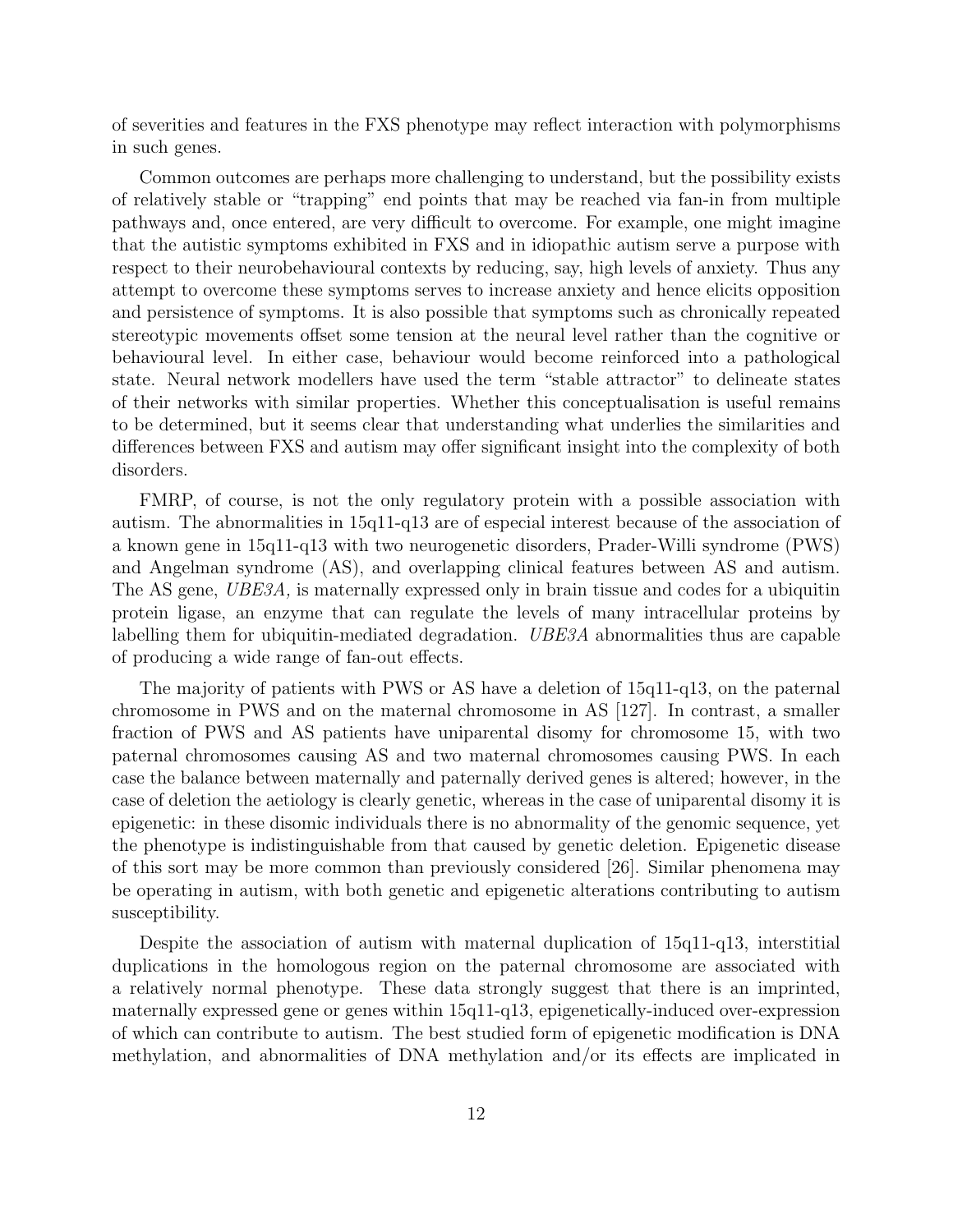several genetic diseases whose clinical features overlap with those of autism, including FXS, PWS, AS, and Rett syndrome. The dynamic changes in DNA methylation that occur during early embryonic development and during germ cell development provide ample opportunity for germ-line or somatic errors in epigenetic processes, 'epimutations' [188]. If an abnormality of DNA methylation were proven in autism, an immediate therapeutic intervention could be explored using drugs or dietary manipulations known to alter DNA methylation, such as folate supplementation.

Success in modelling Angelman syndrome in *UBE3A* knockout mice suggests that murine 15q11-q13 manipulations may also hold promise for the development of an animal model of autism. Mice with maternal deficiency of *UBE3A* recapitulate the human AS phenotype with motor dysfunction, seizures, deficiency in contextual learning, and impairment in hippocampal long-term potentiation [128]. The role of 15q11-q13 in autism can be dissected by making mice with various locus-specific duplications [267] of the homologous PWS/AS domain. This approach may produce a valid mouse model for autism even before a specific autism-related gene within 15q11-q13 is conclusively identified.

### **3.3** γ**-Aminobutyric Acid**

The  $15q11-q13$  region also codes for several subunits of the  $GABA_A$  receptor, an ionotropic receptor whose hyperpolarising effect is mediated by chloride. *GABRB3, GABRA5* and *GABRG3* (encoding the GABA<sub>A</sub> receptor's  $\beta_3$ ,  $\alpha_5$ , and  $\gamma_3$  subunits, respectively) all are clustered within 15q11-q13, and there is evidence for association with autism of genes in this chromosomal region [38]. The increased incidence of epilepsy in patients with autism and 15q11-q13 duplications is consistent with the involvement of GABA. Hippocampal  $GABA_A$  receptor binding in autism is abnormally low [31], as are platelet GABA levels [198]. GABAergic interneurons have a special role in establishing the computational architecture of cortical columns; double bouquet interneurons, for example, send axon bundles from layers 2 and 3 to synapse on pyramidal and spiny stellate cells in columnar arrangements [80, 170]. In addition, GABAergic neurons may be particularly vulnerable to developmental errors, since they arise from a different portion of the neural tube than the excitatory cells with which they integrate: GABAergic cells migrate into neocortex from the primordium of the basal ganglia [8].

GABAergic transmission in the mature brain plays primarily an inhibitory function. In the forebrain GABAergic neurons have a number of central roles. For instance, GABAergic projection neurons of the basal ganglia are an essential link in the extrapyramidal circuit. GABAergic projection neurons of the reticular nucleus regulate thalamic function. GABAergic local circuit neurons have essential roles in information processing in the cerebral cortex, hippocampus and olfactory bulb. Thus, reduced function of GABAergic neurons would affect most aspects of forebrain function. Primary sensory information would reach the cerebral cortex, but the intrinsic and basal ganglia circuits that process this information would be abnormal. Furthermore, several regions of the forebrain would be hyper-excitable.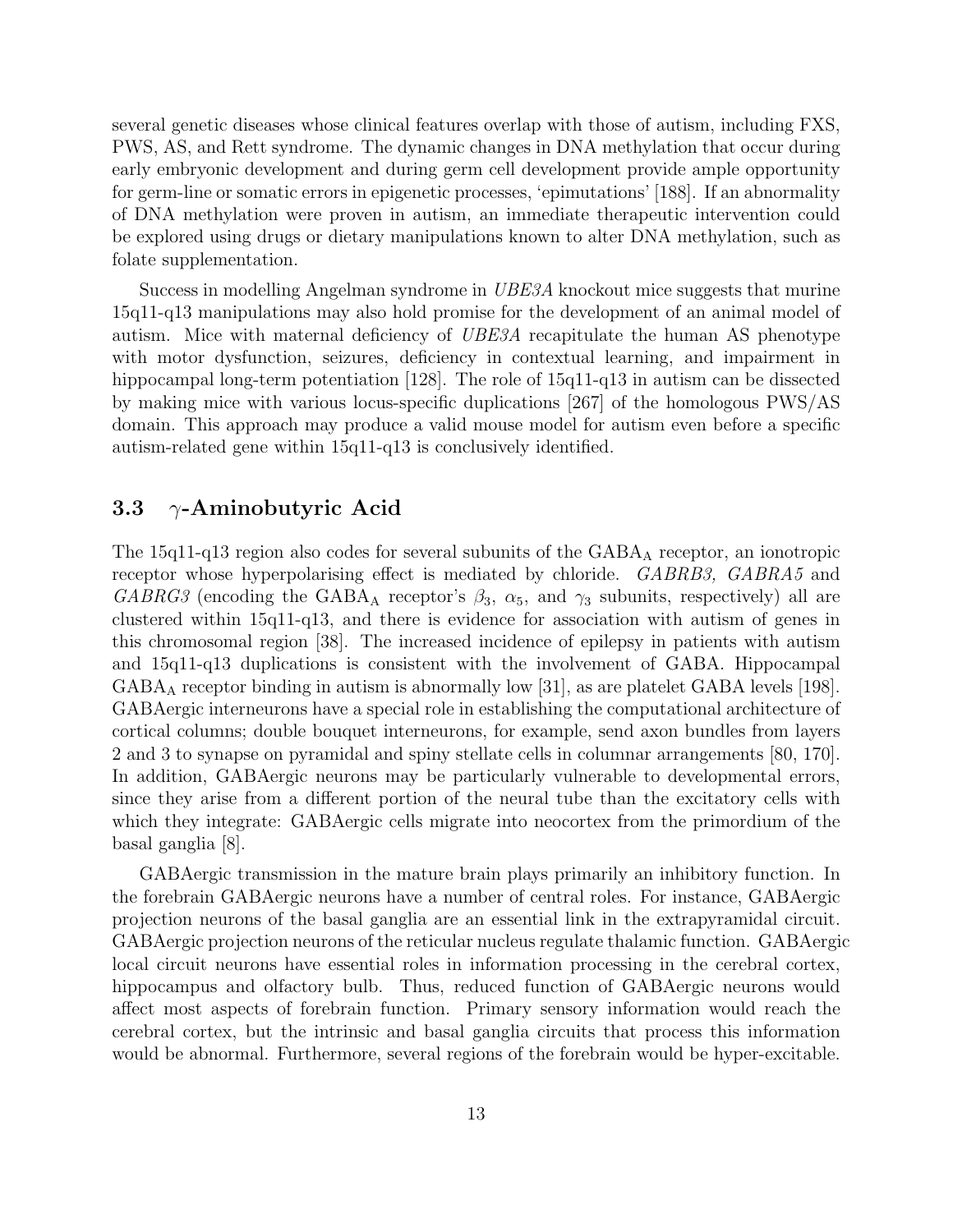These characteristics resemble our present understanding of features of the autistic mind, and reflect the fact that many people with autism have epilepsy and high levels of anxiety.

Recent genetic studies in mice suggest molecular mechanisms that could underlie this pathological physiology [199]. Mice lacking the *GAD65* gene, encoding an enzyme that makes GABA, have defective cortical plasticity that can be corrected with a GABA agonist [107]. Mutations in the *Dlx1* and *Dlx2* genes disrupt development of most telencephalic GABAergic neurons [8, 153]. It is worth noting that the human locus that has the highest LOD score for autism susceptibility (D2S2188 on chromosome 2q) maps very close to both the *GAD65* and the *Dlx1* and *Dlx2* genes [118]. Furthermore, the autism susceptibility locus (D7S477) on chromosome 7q maps within about six megabases of the *Dlx5* and *Dlx6* genes. These genes are also implicated in regulating forebrain GABAergic development [218, 219, 148] [Cobos and Rubenstein, unpublished]. Also in this region is the gene for reelin, a protein expressed in cortical GABAergic neurons [3].

One of the GABA<sup>A</sup> receptor subunit genes in particular, *GABRB3*, is highly expressed during brain development in rats [142], and its deletion in mice disrupts GABA-related pharmacology and electrophysiology and produces behaviours reminiscent of autism [82]. In mice homozygous for a disruption of *GABRB3*, GABA<sub>A</sub> receptor binding in neonatal and adult brain is reduced by half, with most of this reduction occurring in cerebral cortex and thalamus [125]. GABA function is impaired in these knockout mice in dorsal root ganglia, hippocampus, and the thalamic reticular nucleus, with an 80% reduction in GABAactivated chloride current in homozygotes and a 25% reduction in heterozygotes [125]. As a result, *GABRB3* knockout mice have epileptiform EEG containing high-amplitude slow and sharp waves, and develop overt seizures as they mature [125, 82]. Behaviourally, *GABRB3* knockouts are hypersensitive to thermal and tactile stimuli [239]. They are hyperactive, exhibiting stereotyped circling [125, 82]. They lack motor coordination, often falling and failing to learn a rotating-rod task [82]. Their cycles of rest and activity are lengthened [82], and EEG spectral characteristics during slow-wave sleep are abnormal [263]. There are also cognitive deficits, as measured by abnormalities of passive-avoidance conditioning and contextual fear conditioning [82]. Mothers homozygous for the *GABRB3* knockout fail to engage in normal nurturing behaviour, even towards their wild-type pups [125]. These similarities to autism suggest either a direct involvement of *GABRB3* in autism, or some GABA pathology that shares physiological or developmental effects with the *GABRB3* knockout.

Collectively these observations suggest that reduced GABA signalling is a candidate mechanism that may contribute to the causation of autism. Perhaps the co-inheritance of a combination of hypomorphic alleles that all affect GABAergic tone is a basis for some forms of autism. Efforts should therefore focus on studying known genes in known autism susceptibility loci that affect development and/or function of the GABAergic system. In particular, the exons and known regulatory elements of the *Dlx1,2,5,6* and *GAD1* genes should be sequenced in autism patients and their family members. This analysis will identify SNPs and potential function-altering mutations. Furthermore, GABAergic agonists should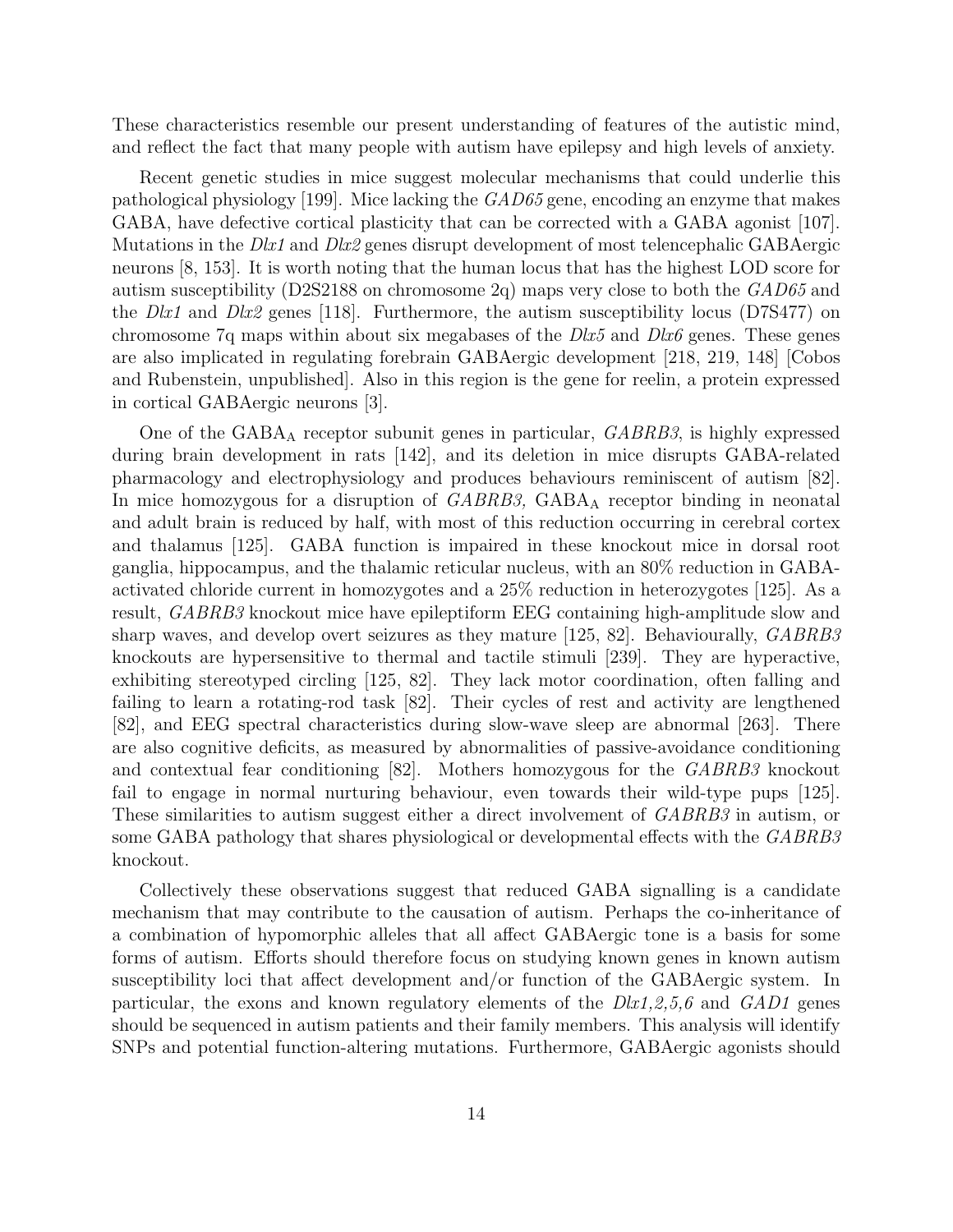be considered as potential therapeutic agents for autism.

#### **3.4 Acetylcholine**

GABAergic dysfunction can be produced not only by direct alterations in GABA systems but also by changes in neuromodulation of GABAergic neurons. Several neuromodulators may be involved in such changes, potentially with synergistic effects. Abnormal developmental changes in the population of septal neurons in autism suggest a cholinergic abnormality: septal neurons are excessive in younger and reduced in older individuals with autism [25]. Acetylcholine affects performance during sustained attention [157], possibly by shifting the dynamics of cortical networks so that afferent influence predominates over intracortical inputs [135]. In mice, knockout of the  $\alpha_4$  nicotinic subunit produces reduced antinociception and increased anxiety [154, 171]; abnormal pain sensitivity and anxiety both are features of the autistic syndrome. In addition, nicotinic receptors are essential for normal early synaptic development [75, 231] and thus nicotinic dysfunction may produce abnormal neural microarchitecture.

The  $\alpha_4\beta_2$  nicotinic acetylcholine receptor is decreased in autopsied brains of adults with autism [169, 145]. This deficit is most pronounced in the cerebral neocortex, where the  $\alpha_4\beta_2$  receptor subtype has an important regulatory effect on GABA ergic neurons [4]. The decrease is selective; the other principal nicotinic receptor subtype,  $\alpha_7$ , is not involved. Although normal levels of choline acetyltransferase suggest that cholinergic input to the cerebral cortexand the cerebellum is intact, the level of BDNF in the basal forebrain has been observed to be three times higher than normal [145]. In addition to its role in GABAergic development outlined above, BDNF is involved in enhancing cholinergic transmission [112] and in promoting the survival of developing cholinergic neurons of the basal forebrain [248]. This BDNF abnormality at the major source of forebrain cholinergic projection may therefore be significant for cholinergic function.

As these neurochemical results come from adult brains, it remains to be seen whether nicotinic abnormality is present at early stages of autistic development. Cholinergic dysfunction may be an indirect contributor to autistic development via its influence on GABAergic neurons, a correlate of prior GABAergic dysfunction, or a direct contributor via its influence on synaptic development. *In vivo* studies at early ages, using PET and MR spectroscopy, will give further information on the role of acetylcholine in autism. Pharmacologic therapies targeting the cholinergic system may be of value; there has been one report of success using the acetylcholinesterase inhibitor donezipil to treat autistic symptoms of irritability and hyperactivity [103].

#### **3.5 Serotonin**

There has been a growing interest in the role of serotonin (5-hydoxytryptamine, 5-HT) in autism since the initial report of elevated levels of platelet 5-HT in individuals with autism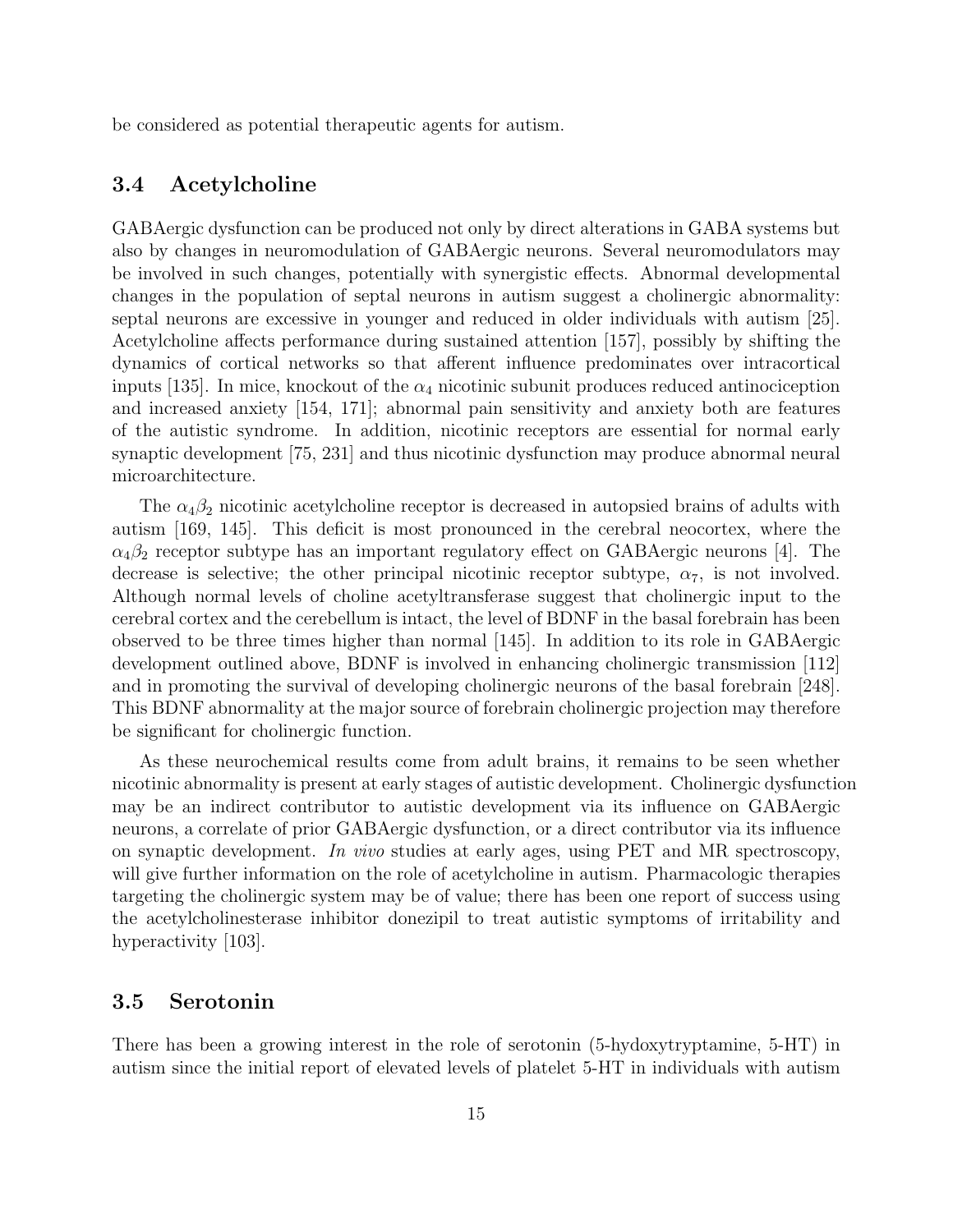[204]. An increasing awareness of 5-HT's critical involvement in guiding neurodevelopment and in modulating sensory input and arousal has provided a convincing theoretical basis for 5-HT's role in the aetiology and pathophysiology of pervasive developmental disorders. Serotonin's especially rich innervation of limbic areas critical for emotional expression and social behaviour and the extended ontogeny and apparent plasticity of the central serotonergic system have provided additional support for its possible involvement.

As might be expected from its phylogenetically ancient role in neurodevelopment and neural transmission, and its extensive CNS projections, 5-HT has been shown to play a key role in a variety of behaviours and processes. Much of the early expression of 5-HT appears related to its role as a growth factor and regulator of neuronal development. Thus, in addition to functioning as a modulator of neural transmission, 5-HT appears to have critical effects on neurogenesis, morphogenesis, and synaptogenesis in the developing brain [260].

In adult animals, 5-HT plays important roles mediating diverse autism-relevant behaviours, including sleep, mood, arousal, aggression, impulsivity, and affiliation [151]. Reduced serotonergic function has been associated with worsened sleep, depressed mood, altered arousal, increased aggression, greater impulsivity, and reduced social behaviour. Genetic data have connected 5-HT-related genes to disorders defined by symptoms in these areas of behaviour (*e.g.* mood, social phobia, obsessive-compulsive, and anxiety disorders), and it is clear that the serotonergic system is intimately interconnected with GABAergic and glutamatergic neurons throughout the brain.

Empirical studies of 5-HT in autism include pharmacological treatment and challenge studies, biochemical/neurochemical studies of 5-HT and related species, and genetic studies of 5-HT-related genes. Drugs targeting the 5-HT transporter, including the 5-HT reuptake inhibitors fluoxetine, fluvoxamine, and clomipramine, are now widely used in autism [183]. The reuptake inhibitors appear to affect most aspects of autistic behaviour. Risperidone, another frequently used medication, also acts predominantly through a serotonergic target, the 5- $HT_{2A}$  receptor.

Platelet hyperserotonaemia has been especially well studied and is generally considered the most robust and well-replicated biological finding in autism [7, 61, 6]. Most studies have reported group mean elevations of 25-50% in platelet serotonin in persons with autism. The mechanism of the alteration and its possible relationship to brain abnormalities remain unknown. The platelet does not appear to be exposed to greater amounts of 5-HT; attention has therefore focused on handling of 5-HT within the platelet. To date, no clear alteration in the platelet has been identified although there is some suggestion that uptake may be increased in some subjects with increased platelet levels.

Genes encoding a number of the components involved in 5-HT neural transmission have been examined as possible contributors to the potentially relevant behaviours and disorders mentioned. Research in autism has focused on the influence of 5-HT transporter gene (*SLC6A4*) variants on risk to autism. Although taken together the studies do not convincingly support a role for *SLC6A4* variants in determining overall risk to autism,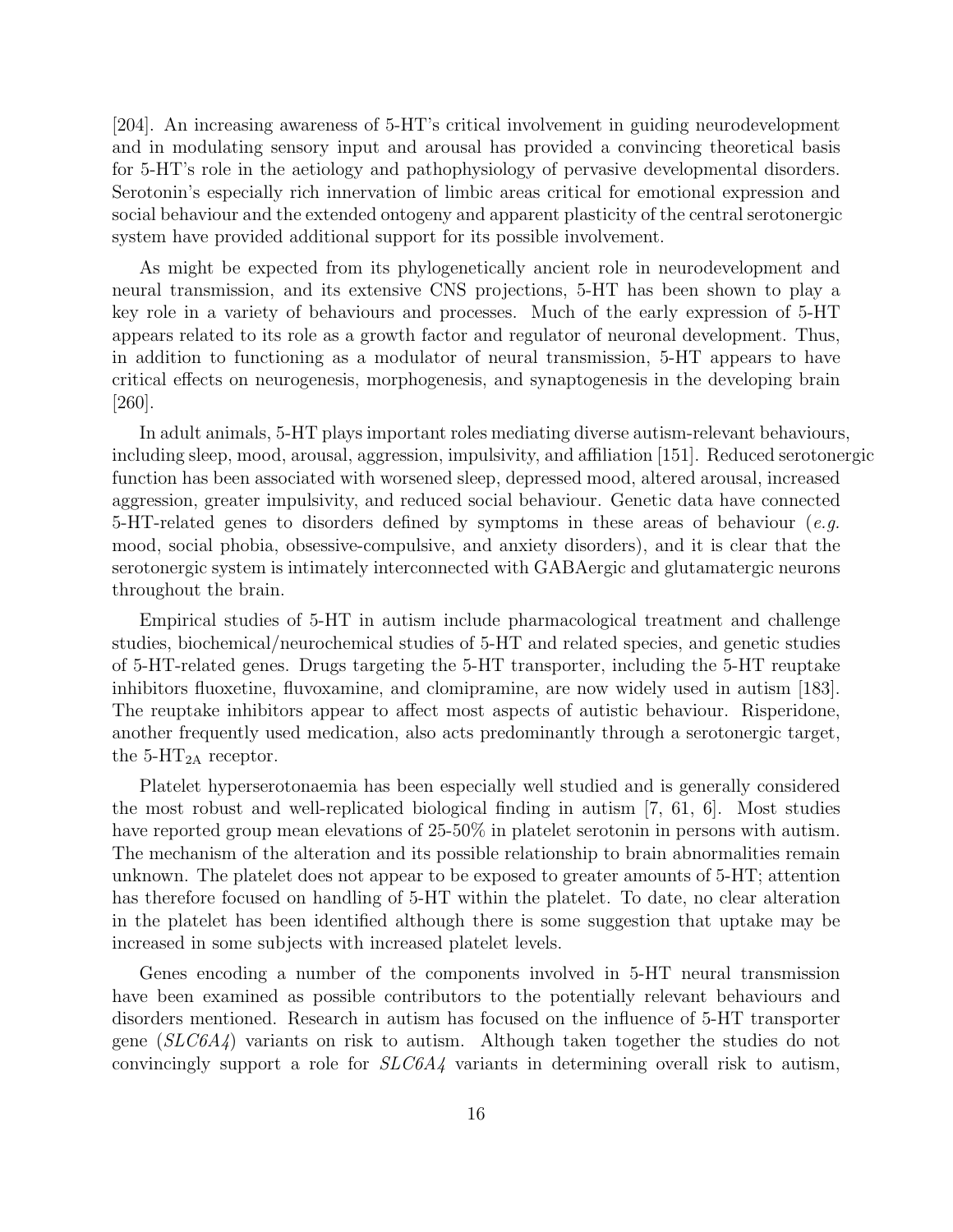investigators are now examining allelic influences on the severity of specific aspects or domains of autistic behaviour [230]. There have been several reports of variants in the transporter promoter having modifying effects in neuropsychiatry, and a recent report of strong influence on vulnerability to stress [46]. Reports of effects of 5-HT-related alleles on therapeutic response to serotonergic antidepressants and atypical neuroleptics (in mood disorders and psychosis, respectively) also tend to link 5-HT and autism [243].

At present, the areas of neuroimaging and postmortem brain research seem to offer the greatest potential for elucidating the role of serotonin in autism. The recent availability of postmortem brain tissue has opened a wide window of opportunity. Reciprocal interchange between imaging, neuropsychological, and postmortem research should be especially useful and illuminating. Work on the mechanism of the platelet hyperserotonaemia may provide critically important information regarding possible central 5-HT dysfunction; the advantages of having identified a specific biochemical alteration in a delineated cell type might be best exploited by applying gene array or expression technology to this question.

#### **3.6 Lipids**

Another genetic condition that shares autistic symptoms is Smith-Lemli-Opitz syndrome (SLOS), an autosomal recessive, multiple malformation/mental retardation syndrome [213] with an estimated incidence among individuals of European ancestry of one in 40,000 to one in 60,000 births [150, 202, 39, 132], and a probable average carrier frequency of  $1\%$ [132]. Principal abnormalities include a characteristic facial appearance, microcephaly, hypotonia, postnatal growth retardation, 2-3 toe syndactyly, and hypogenitalism. In 1993, SLOS was shown to be caused by a defect of cholesterol biosynthesis at the level of the 7 dehydrocholesterol reductase [120, 226]. This defect impairs the conversion of 7-dehydrocholesterol (7-DHC) to cholesterol, causing an increased level of 7-DHC in blood and tissues, and, in most patients, decreased blood and tissue cholesterol levels. A major consequence of these biochemical abnormalities is the alteration of normal embryonic and foetal somatic development, causing postnatal abnormalities of growth, learning, language, and behaviour.

Cholesterol is necessary for the proper functioning of cells, and a defect in cholesterol synthesis impairs multiple systems in the body. Decreased cellular cholesterol levels may impair the development of cellular components and cellular function. Hedgehog proteins, which are partially responsible for embryonic patterning, require cholesterol for proper functioning. Individuals with SLOS have been found to have various CNS structural abnormalities including holoprosencephaly. Studies *in vitro* have shown that the activity of receptors for serotonin and other ligands is impaired in cholesterol-deficient environments. Low cholesterol levels impair the function of G-proteins, and thus the operation of metabotropic receptors. Low cholesterol production in individuals with SLOS may thus illuminate the decreased serotonergic functioning associated with autism.

Clinical data show that SLOS is associated with autism, and suggest that cholesterol supplementation ameliorates autistic behavioural symptoms. Of 17 subjects with SLOS for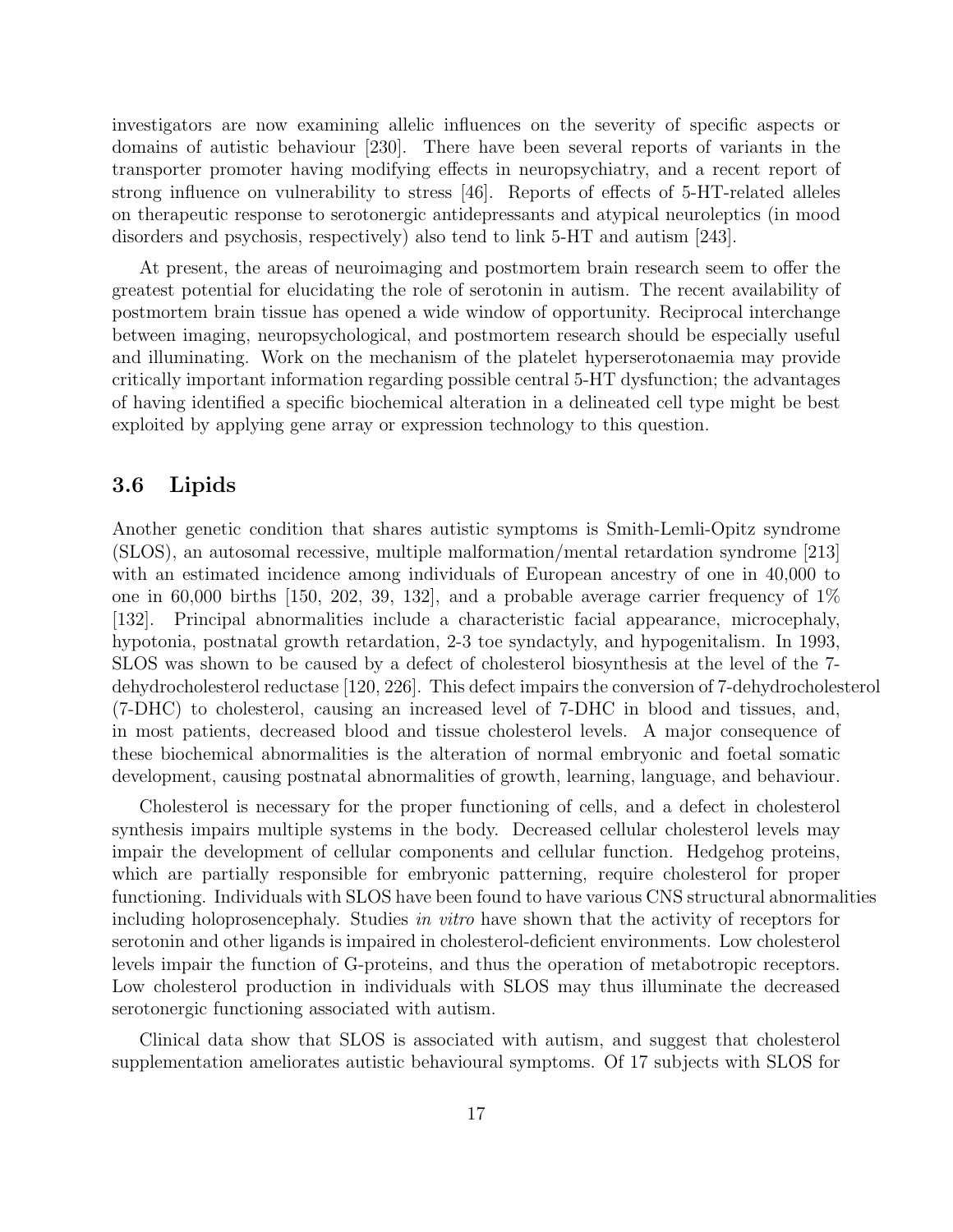whom the Autism Diagnostic Interview (ADI-R) [149] algorithm questions were administered, 9 (53%) met the ADI-R criteria for autism [225]. Of the 9 subjects who began cholesterol supplementation before the age of 5.0 years, 2 (22%) met the ADI-R algorithm criteria for autism at age 4.0 to 5.0 years. Of the remaining 8 subjects who began supplementation after the age of 5.0 years or had not yet started supplementation, 7 (88%) met the ADI-R algorithm criteria for autism.

Despite these behavioural similarities, the extent to which SLOS may share neurobiological mechanisms with non-SLOS autism remains unclear. Individuals with SLOS manifest some anatomical abnormalities [132] reminiscent of those often seen in autism: hypoplasia of the corpus callosum, and of the cerebellum and particularly the vermis. However, the developing macrocephaly in autism contrasts with a microcephaly in SLOS present from birth and persisting into later life. The comparison between SLOS and autism at the level of microanatomy remains an open question which could be usefully explored by quantitative neuropathological studies. Even in the absence of proven shared mechanisms of neuropathology, SLOS's comorbidity with autism does suggest several lipid-associated pathways that may be disrupted in non-SLOS autism and which may be examined for further clues. Abnormalities of the lipid membrane may affect membrane-associated proteins involved in neural or developmental signalling [37]. Individuals may also have dysfunctions of sterol or steroid metabolism, beginning *in utero* or later in life.

#### **3.7 Immunological Signalling**

In addition to genes related to specific neurotransmitter systems and to factors that directly regulate gene expression, recent studies have suggested that genes within the major histocompatibility complex(MHC, or HLA in humans), on chromosome 6p21.3, may encode predisposing factors in autism [253, 78, 252] (but see [197]). Genes in this region encode products that are required for self-nonself recognition by the adaptive immune system. In particular, an unusual number of people with autism may share all or part of the extended MHC haplotype B44-SC30-DR4 [253, 78, 252, 232]. Evidence also exists for a link between autism and a null allele of the C4B gene, in the class III MHC region, [254], and correspondingly low levels of C4b protein [249] which is essential in activation of the classical complement pathway. The previously mentioned possible involvement of the *UBE3A* gene also ties into MHC functioning, since the peptide fragments presented by MHC molecules can be produced by the proteolytic activity of ubiquitin ligase. Alterations in ubiquitin-related proteins or in other aspects of the peptidegenerating machinery can therefore be expected to have profound effects on the intensity and specificity of MHC-dependent immune signalling. These and other genetic correlates between autism and immune-related genes could be causal, or alternatively may result from linkage disequilibrium with nearby autism-associated genes that are as yet unknown.

In support of an immune signalling aetiology, there are many reports of elevated incidence of immune disorders in the autistic population and in their first-degreee relatives (reviewed in [242, 138]). A subset of autism patients displays abnormal cell-mediated immunity and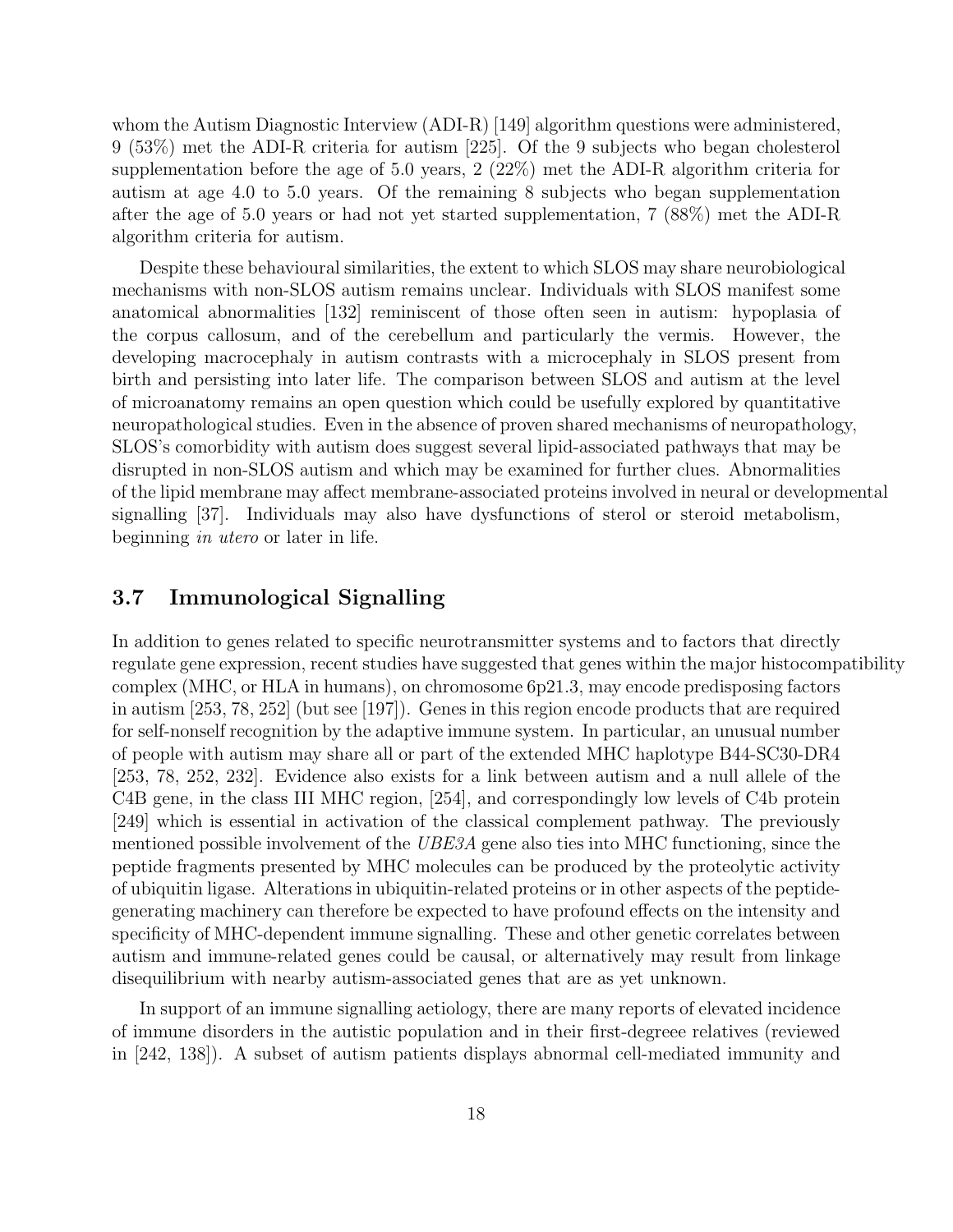abnormal T cell populations and functions [217, 251, 255, 265, 83], reduced NK cell activity [250], and lower Th1 and higher Th2-like cytokines [100]. In addition, autism patients often exhibit abnormal humoural immune and autoantibody responses [259, 211, 210, 58]. Genetic and symptomatic links between elevated serotonin levels and autism (see above) could also contribute to immune dysfunction in autism; besides being a neurotransmitter, serotonin is an immunomodulator [266]. Interestingly, immune dysfunction and strong genetic linkage to the MHC are seen in dyslexia, another neurodevelopmental disorder that is similarly far more prevalent in boys (*e.g.* [113, 40]). It appears that abnormal immune responses may be predisposing but not sufficient to cause autism, since non-autistic first-degree relatives often share these abnormalities [57]. Rather, an environmental insult such as an infection may interact with these genetically-based predisposing factors to cause autism.

The timing of any such environmental insult remains unclear, though the predictive relationship between autistic symptoms later in development and increased brain volume in the first 2 to 12 months [65] seems to suggest a perinatal or prenatal time frame. Some maternal viral infections are known to increase the risk for schizophrenia and autism (reviewed in [52]), and in mice, experimental maternal influenza infection produces profound anatomical, motor, and other behavioural defects reminiscent of autism spectrum disorders, including hyperanxiety in novel situations and early postnatal macrocephaly [86, 208]. These infectious links may be due to viral infection of the developing brain, or infection of the pregnant mother. Infection in turn could lead to changes in expression of cytokines [168] or neuronal class I MHC [116], or to production of autoantibodies [77]. While it is unknown if autism is correlated with a change in neuronal MHC expression, maternal neuronal autoantibodies have been associated with autism [77], and neuronal autoantibodies have also been detected in autistic individuals themselves [210, 58].

Together, reports of genetic linkage to the MHC and immune comorbidity point to the potential for an autoimmune aetiology for some cases of autism. It is worth noting that viral or bacterial infections are suspected in the induction of many autoimmune diseases, perhaps due to molecular mimicry or to sequelae of persistent subclinical infection [138]. Alternatively, it may be that the paired neurological and immunological symptoms of some autism patients reflect the impact of abnormal neuronal function on the immune system, with which it is known to have extensive crosstalk (reviewed in  $[1]$ ). A third possibility is that immune and neurological symptoms are parallel manifestations of a single form of genetic or metabolic disorder.

This last possibility is interesting in light of the recent discovery that class I MHC, in addition to its well-characterised role in immune function, is expressed in neurons and is critical for normal brain development and function [62, 116]. This novel finding suggests that defects in MHC function could give rise, in parallel, to both immunological and neurodevelopmental dysfunctions (reviewed in [34]). Although originally not thought to be expressed by normal, uninjured neurons, class I MHC was identified in an unbiased screen for genes involved in activity-dependent refinement of developing visual projections [62]. Here, as in many other regions of the developing brain, initial projections are large and imprecise, and patterned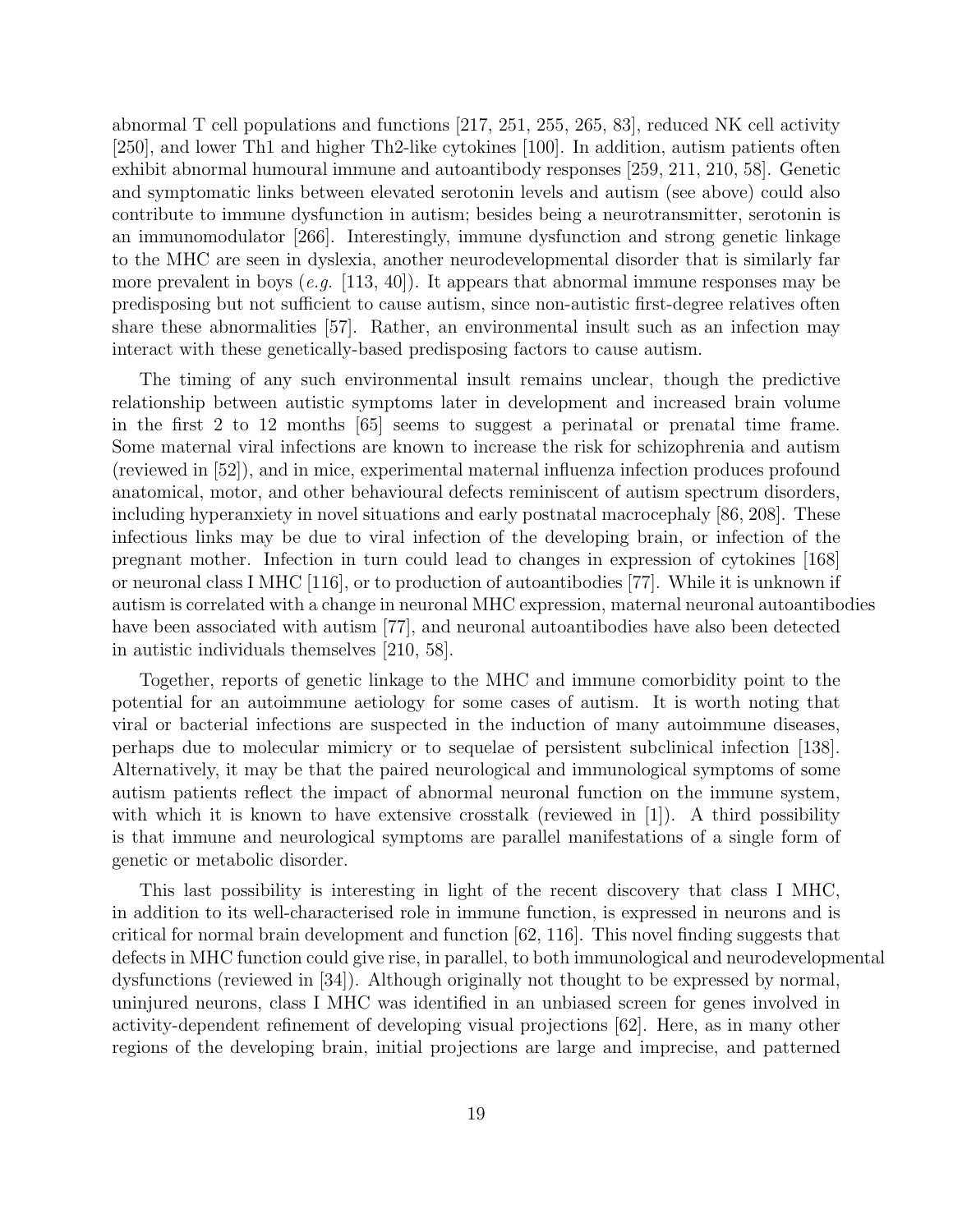neuronal activity arising in the periphery is necessary for the removal of inappropriate connections and stabilisation of appropriate ones. This process is critical to achieving mature patterns of connectivity, and in mammals occurs in early postnatal life. Strikingly, class I MHC mRNA is regulated by the spontaneous activity that drives refinement of the developing visual system [62], and is expressed by neurons precisely at the times and places of widespread activity-dependent structural and functional plasticity, both during development and in the adult [62, 116]. This positive association between MHC signalling and synaptic development is reinforced by the negative effects of MHC knockouts. Mice deficient for class I MHC signalling retain the immature pattern of visual connections, presumably due to a failure of activity-dependent refinement [116]. In addition, hippocampal synapses in these mice are not weakened in response to patterned activity, and instead are inappropriately strengthened. Both of these defects are also found in mice lacking CD3ζ, a component of many known receptors for class I MHC [116]. These changes in plasticity are not a nonspecific effect of immune compromise, since neural plasticity is normal in even more severely immunocompromised (RAG1<sup>-/−</sup>) mutant mice [116]. Thus class I MHC is required, either developmentally or acutely, for activity-dependent synaptic weakening and removal of inappropriate connections, changes that are crucial for normal brain maturation and function [116, 34]. The idea that shared molecular mechanisms may underlie both neuronal plasticity and cellular immunity is further supported by the fact that much of the MHC signal transduction machinery found in the immune system is also expressed in neurons (reviewed in [34]).

In the context of the hypothesis of abnormal connectivity in autistic brain development, the implications of such a failure of synaptic weakening and synaptic specificity are straightforward. The combination of early brain overgrowth, immunological abnormalities, and genetic linkage to the MHC is consistent with the possibility that a defect in MHC signalling is causal for a subset of people with autism. Defects in MHC signalling lead to abnormal activitydependent refinement and plasticity in the developing visual system, the adult hippocampus, and perhaps elsewhere in the brain. Abnormal information processing later in life could stem from the excessive connectivity laid down during development as well as persistent abnormal potentiation of synaptic strength. The patterns of expression of various MHC genes are diverse, varying with neuron type, brain region, and age [116]. This chemical diversity provides a route whereby a general abnormality in MHC signalling may interact with normal development to produce specific patterns of abnormality.

To date, the connections between autism and immune genes and dysfunction have been interpreted as support for an autoimmune or infectious aetiology. It may be that class I MHC expression by populations of neurons at a given time in development confers selective vulnerability to autoimmune attack, particularly if T cells are entering the brain in large numbers, as they do during some infections. It would therefore be of interest to determine if neurons affected early in autism, such as cerebellar Purkinje cells and granule cells, express high levels of MHC around the time of onset. In addition, it would be of great value to know if MHC is expressed in abnormal patterns or levels in the developing autistic brain, although such experiments await the further refinement and validation of animal models of autism.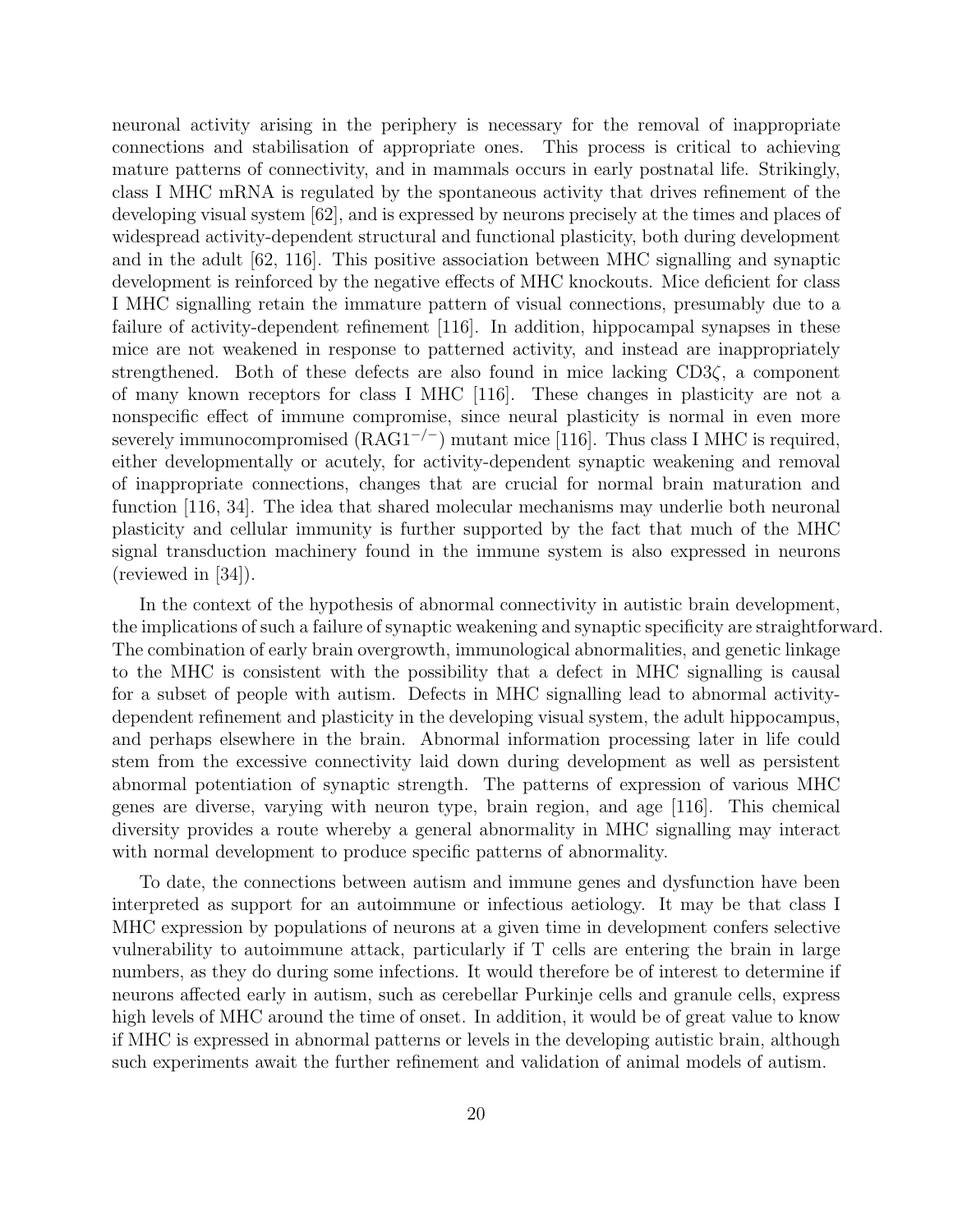The studies linking immune genes and immunological functions to autism are fragmentary and a topic of heated debate. Methodological differences, small sample sizes, and a lack of appropriate control groups, as well as likely heterogeneity in aetiology and pathology, all hamper interpretation of conflicting studies. Causal heterogeneity in particular will likely frustrate attempts to determine genetic, functional, and anatomical correlates until other, perhaps biochemical, diagnostic criteria are developed to classify causal subtypes of autism. To that end, the hypothesis that MHC signalling is involved in the aetiology of a subset of cases of autism suggests candidate markers and neural substrates that may identify one such population. The current data appear to link altered immune function to abnormal neuron development through shared molecular mechanisms, and offer testable hypotheses regarding the possible relationship to autism. Understanding the role of immune molecules in brain maturation and function may ultimately lead to unexpected new strategies for the screening, treatment, and prevention of autism and other neurodevelopmental disorders.

## **4 Animal Models**

Although several primate models of autism have been developed [106, 152], research on neurodevelopmental abnormalities and treatments for autism has had to cope with a dearth of non-primate animal models [63, 193]. Targeting relatively simple behaviours in rodent models has proven useful in the development of pharmacological targets in other neuropsychiatric diseases such as schizophrenia and affective disorders [97, 147]. Establishing the face, predictive, and construct validity of an animal model of autism may prove extremely useful in advancing understanding of autism's neuropathology and in screening potential therapies. Approaches to animal models of neuropsychiatric disease involve modelling the aetiology or pathophysiology of the disease (*e.g.* producing mice with cerebellar pathology) or modelling particular behavioural attributes (*e.g.* studying animals with abnormal social interactions or deficient sensorimotor gating).

If people with autism are hyper-responsive to sensory stimuli, then existing methods of examining sensory responsiveness may be useful in defining endophenotypes and developing animal models of autism. One approach to measuring sensory processing arises in the context of sensorimotor gating. Prepulse inhibition (PPI) of the startle response is a cross-species measure of the normal decrement in startle when a barely detectable prestimulus immediately precedes (30-500ms) a startling stimulus [123, 98, 79]. PPI appears to reflect the activation of a ubiquitous centrally mediated behavioural 'gating' process, and has been widely applied in studies of information processing and cognition in animals and humans. In particular, the inhibitory processes activated by the weak 'prepulse' and the resulting decrement in startle amplitude have been used as an operational measure of sensorimotor gating. Studying PPI has enabled a focus on well-defined measures of information processing having substantial homology among different species and, in the case of schizophrenia, significant predictive validity for treatments [221]. As reviewed elsewhere, schizophrenia-like deficits in PPI have been mimicked in animals using both pharmacological [96] and anatomical manipulations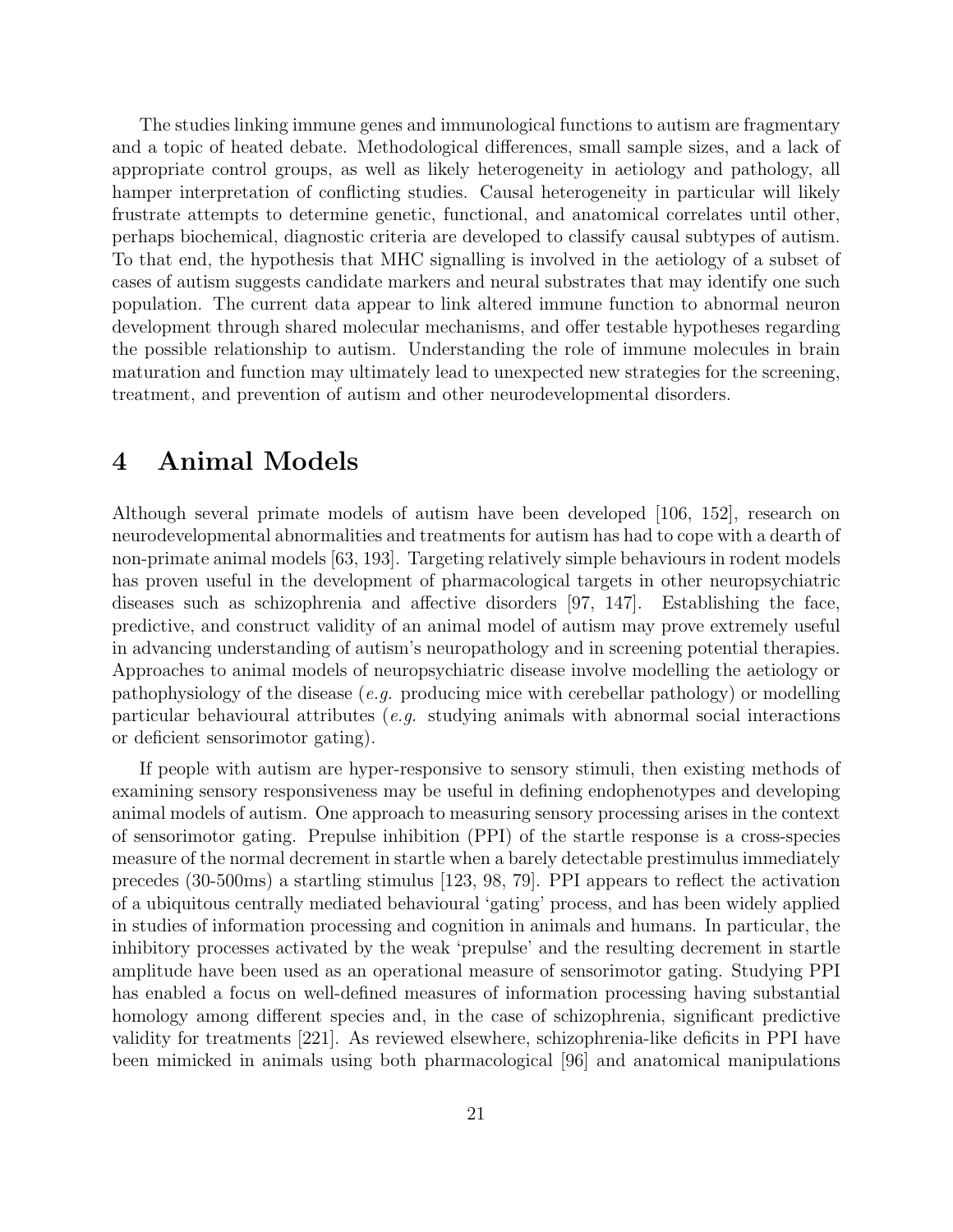[222].

Deficits in PPI have been observed in schizophrenia [35], obsessive-compulsive disorder [220], Huntington's disease [223], nocturnal enuresis and Attention Deficit Disorder [164], and Tourette syndrome [47]. Although an earlier study of autism showed no abnormality in PPI [165], a more recent examination, parametrised in terms of prestimulus amplitude and prestimulus-to-stimulus interval, revealed a selective impairment in the inhibition of startle response at high prestimulus amplitude and longer interstimulus intervals [155]. While normal subjects showed the typical pattern of increased prepulse inhibition at higher prestimulus intensities (12 dB versus 4 dB) and longer interstimulus intervals (120ms versus 30ms), people with Asperger syndrome did not. This failure to make use of extra processing time to rapidly modify response bias is reminiscent of results on slowed shifting of attention in autism (*e.g.* [236]), and the absence of an effect of prepulse amplitude suggests abnormal sensory responsiveness – a possibility supported by skin conductance findings of abnormally high tonic arousal [216] and abnormally high phasic response to stimuli [241] in autism. Similar findings of high arousal [30] and high responsiveness [156] in FXS support the idea that these abnormal sensory phenomena may be markers of abnormal neural development. More comprehensive studies assessing startle plasticity in adults and children with autism are warranted, and are currently underway (William Perry, personal communication).

Sensorimotor gating abnormalities similar to those in human neuropsychiatric conditions have been produced in rats by a variety of neurodevelopmental manipulations. Models include alterations of the intrauterine environment (*e.g.* viral insult, neurotoxin exposure, prenatal maternal stress), birth complications [240], postnatal maternal and/or social deprivation [85, 258], and neonatal ventral hippocampal lesions [146]. The developmental model most extensively studied for its effects on PPI has been post-weaning social isolation, a manipulation that induces profound abnormalities in behaviour, drug responses, and neurochemistry [185]. Neurodevelopmental animal models like those developed for schizophrenia are now being brought to bear on autism. Some of these autism models are based on prenatal exposure to teratogens such as Borna disease virus [182] or valproic acid [119]. Others derive from findings of abnormal cerebellar anatomy in people with autism, and include both mutant animals with specific cerebellar malformations [49, 139] and animals with surgical lesions of the midline cerebellum [32]. Several such cerebellar models have begun to find application in the study of sensorimotor gating and other behaviours relevant to autism: deficits in PPI have been observed in heterozygous reeler mice [238] and in mice homozygous for the cerebellar deficient folia (cdf) mutation [167].

A further model is based on the hypothesis of low signal-to-noise as a basis of autistic brain development: if this is the case, developmental errors similar to those in autism ought to be able to be induced by manipulating signal-to-noise directly, independently of any neurochemical antecedents. A straightforward way of implementing such a direct manipulation is to supply the developing brain with consistently noisy sensory inputs. In rats reared in continuous 70dB acoustic noise, neurons in primary auditory cortex retain into adulthood the immature pattern of broad, high-frequency tuning curves and imprecise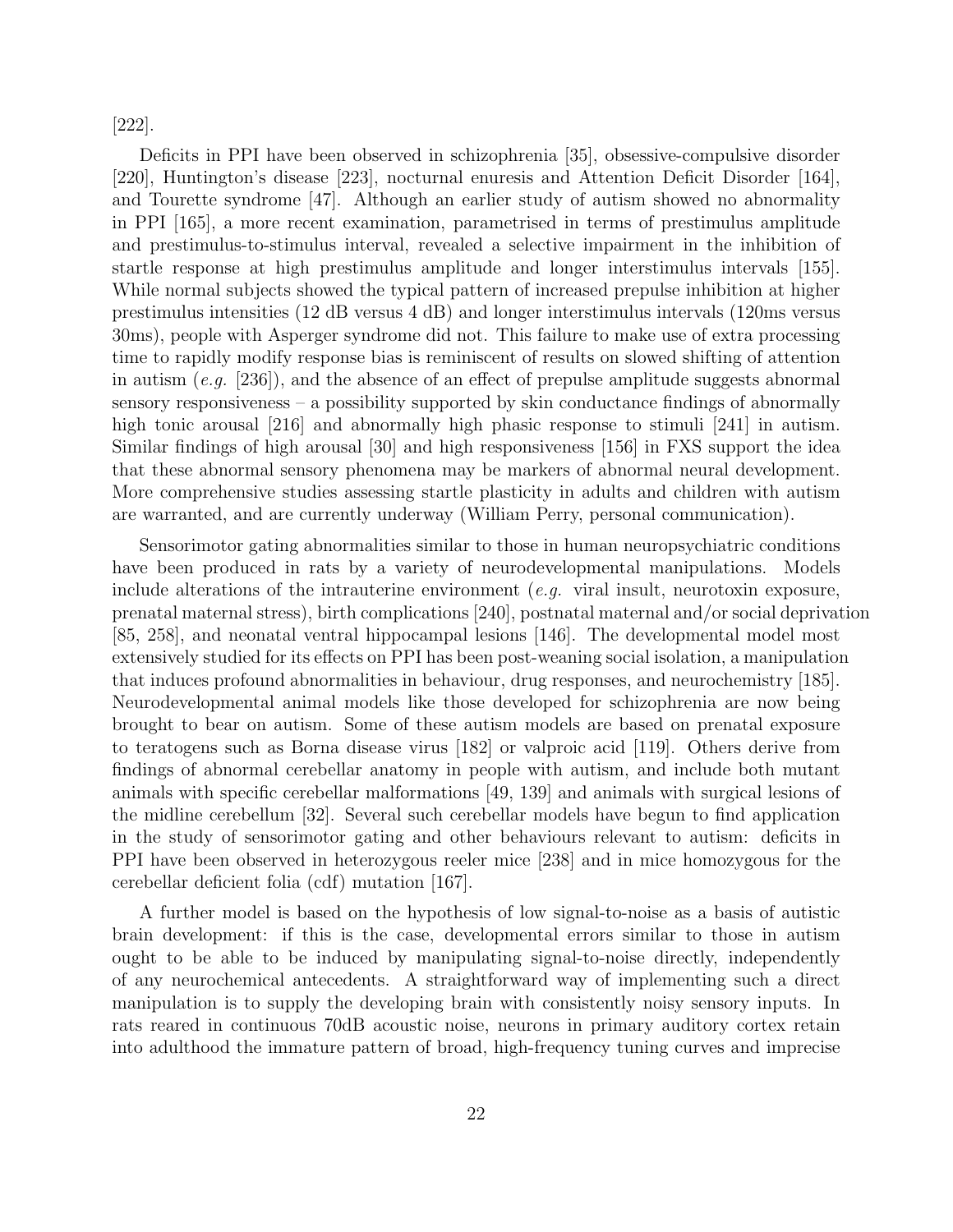tonotopy typical of the earliest stage of auditory development [51]. This physiological finding of broad tuning in the auditory system seems very much akin to the psychophysical finding of abnormal bandwidth of auditory filters in people with high-functioning autism [180]. In addition to retarding the emergence of normal activity-dependent patterns of neural tuning, developmental exposure to noise prolongs the critical period during which any input, regardless of behavioural context, is significant for activity-dependent plasticity [51]. A delay of this transition from unconditional plasticity to context-dependent plasticity may underlie the ease with which people with autism learn arbitrary associations, and the difficulty with which they incorporate behavioural context into such learning. Furthermore, a delayed and abnormal closing of this critical period may be the trigger for the onset of autistic regression during the second or third year of life.

Inevitably animal models will play an important role in future research on the causes and cures for autism. Creative translational brain-behaviour designs will be needed, wherein tests demonstrating specific brain-behaviour relationships in children with autism are formatted for animal model studies. For instance, a recent human study showed that when allowed to explore freely an open area containing novel objects, children with autism spent less time exploring the novel information than normal children, and that the more abnormal the exploration behaviour, the smaller the cerebellar vermis [173]. Such a study design can be easily formatted for testing animal models of candidate genetic or non-genetic causes of autism, and in fact several candidate models already exist. The GS guinea pig, a mutant with malformation of cerebellar vermal lobules VI and VII, shows decreased exploratory behaviour [49], as do Purkinje cell degeneration mutant mice [140]. Specific loss of Purkinje cells in cerebellar vermal lobules VI and VII in L1CAM knockout mice is associated with decreased exploration and stereotyped circling in a novel environment [131, 90]. Rats with cerebellar lesions show deficits in long-term habituation of the acoustic startle response [144] and increased spontaneous motor activity and perseverative behaviour [32]. As the definition of human behavioural endophenotypes in autism proceeds, measurable, homologous behaviours can be quantified in animal models. Prepulse inhibition and other forms of startle modulation (*e.g.* fear potentiated startle) may be useful in constructing such animal behavioural homologues.

### **5 Research Imperatives**

#### **5.1 Phenotypes within and beyond the Diagnosis**

To those who treat patients with autism spectrum disorders, or who work with them as researchers or caregivers, it can often seem as if there are as many kinds of autism as there are people with autism. Since the diagnosis of autism rests on broad and entirely behavioural criteria, studies whose inclusion criteria follow the diagnostic criteria are liable to recruit subject groups that are heterogeneous in terms of ultimate causes. Reducing this heterogeneity demands a more detailed taxonomy, extending not only within the diagnosis but also outside it. The accepted wisdom has been to restrict studies to only the most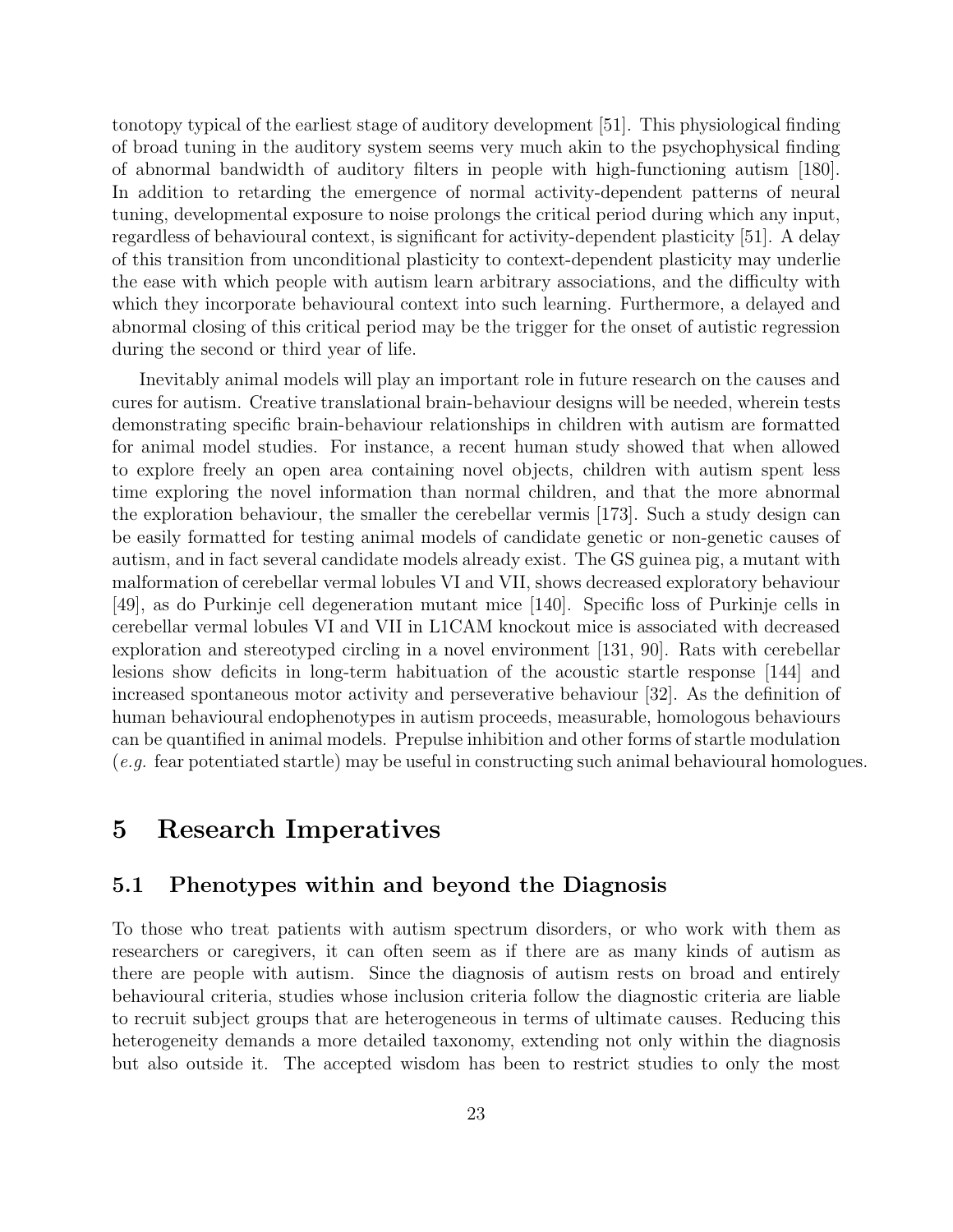severe cases – for example those patients who satisfy both ADI-R and ADOS criteria and whose clinical diagnoses exclude Asperger syndrome and PDD-NOS. Although this strategy certainly reduces heterogeneity, it puts blinders on efforts to identify behavioural endophenotypes. In contrast, broadening studies beyond the strict diagnosis of autism holds a great deal of promise for identifying which components of the autistic syndrome are genetically transmitted, and how these components interact. The early results of such work reveal familial patterns of repetitive behaviours, impaired nonverbal communication, and impaired or delayed development of phrase speech, but not social interaction or verbal communication [209].

Autism may well occur when several root factors combine to produce a core dysfunction – a dysfunction which we have suggested may involve neural signal-to-noise – to a degree that brings on a grand change in developmental course and produces autism's many symptoms. Information on the abnormal events surrounding this critical developmental event becomes much more valuable when it can be contrasted with information on what happens when the event is avoided. Such a contrast can be obtained by studying siblings and other family members of patients with autism, people who presumably share some of the genetic susceptibility factors but in whom those factors have not become magnified into the full syndrome of autism. A wealth of behavioural data suggests that such factors are operative in first-degree relatives and do produce subclinical abnormalities. Siblings of autistic children show a cognitive profile reminiscent of that of autism itself, with superior spatial and verbal span, poor set-shifting, poor planning, and poor verbal fluency [115]. Parents of autistic children perform in the superior range on the Embedded Figures Test [20], visual search tasks [163], and other tasks that require processing of parts and details [102], but are below normal performance at inferring mental state from facial expression [20], a task that demands configural and integrative processing. In addition, parents share difficulties in pragmatic language tasks [87], impairments in some tasks that tap executive function [114], and autistic personality characteristics such as rigidity, aloofness, and anxiety [179, 178]. Many first-degree relatives show a disparity between performance IQ and verbal IQ, with the performance score being lower [89, 177, 87] due to impairment on Picture Arrangement and Picture Completion, both of which demand attention to global, contextual information. These subtle characteristics of the broader autism phenotype are visible in the cognitive skills that relatives tend to develop: occupations in engineering, which demands meticulous attention to detail, are over-represented in the fathers and grandfathers of people with autism [23] and, conversely, the incidence of autism is increased in the families of engineers, mathematicians, and physicists [19]. Siblings are at greater risk than the general population for a wide array of cognitive and affective disorders [176, 10], and there is some epidaemiological evidence relating autism to familial history of affective disorder [81].

If the cognitive profile in siblings is, as it seems, reflective of that in autism, then the same may be true at the levels of neuroanatomy, neurophysiology, and neurochemistry. Studies of first-degree relatives at these levels of analysis can expose primary factors closer to the roots of autistic brain development, unobscured by so many of the secondary developmental sequelae that may overshadow or mask such factors in autism probands. In particular, there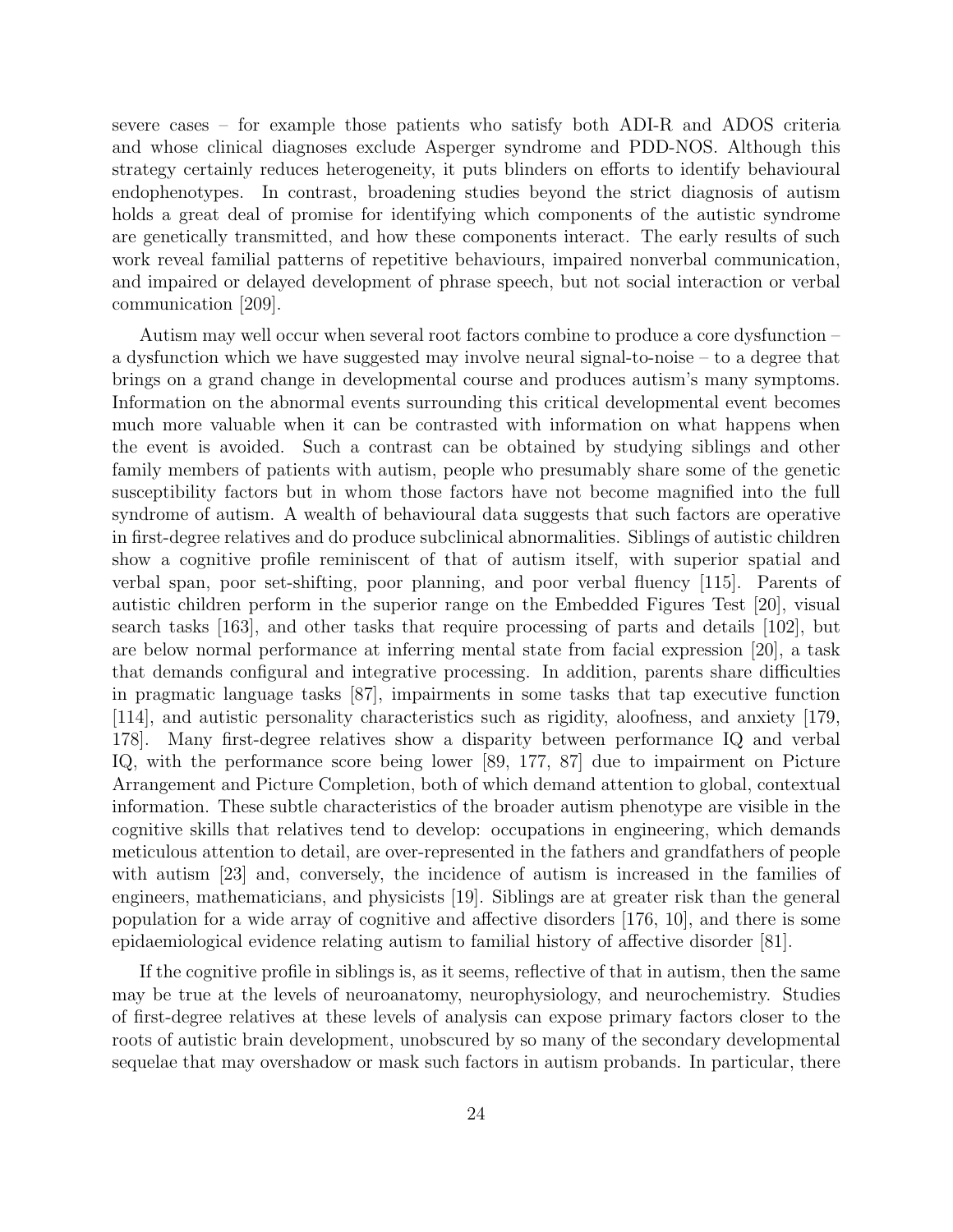is a wealth of electrophysiological and morphometric findings in autism whose value would be greatly augmented if the same experiments and measures were applied in autism relatives, and the results compared. Do relatives manifest to any degree the anatomically overgeneralised activation found in autism probands during attentional tasks? Is focused spatial attention associated with abnormally modulated mid-latency visual evoked potentials as it is in autism probands? Are there any changes in the amplitude or latency of frontal negativities, or in the late positive component? Do relatives show any abnormality in cerebellar volume, or in cross-sectional area of the corpus callosum? What about head circumference and early overgrowth of the frontal lobes? Many of these comparative questions can be answered quite easily, and should be addressed. Where differences exist, they may be subtle, and large groups of subjects may be required in order to achieve sufficient statistical power. As autism susceptibility genes begin to be identified, these non-autistic relatives will be of the utmost value in defining the behavioural and physiological phenotypes with which single susceptibility factors are associated.

The potential for large-scale secondary dysfunctions to mask more primary abnormalities has implications for studies within autism probands, too. A great deal of research attention has been devoted to autism's most apparent and most debilitating symptoms, those that make up the diagnostic triad of impaired social interaction, impaired communication, and restricted and repetitive interests and behaviours. Even physiological studies have addressed complexsocial capacities such as theory-of-mind [22] and emotion perception [76]. Observations at all levels of behavioural and physiological complexity are useful in reverse-engineering autistic development. However, in concentrating exclusively on the most diagnostic features of autism, such work may be overlooking cognitive and perceptual features at low levels of processing that are closer to autism's core dysfunction. There is a great need for further exploration of the neurophysiology associated with low-level perceptual abnormalities. It is quite remarkable and difficult to fathom that we currently have more functional imaging data about how the autistic brain processes a face or a theory of mind than we do about the way it processes, say, location, colour, orientation, or spatial frequency; at what level of processing do the perceptual and cognitive abnormalities begin? It is also important to recognise that absence of behavioural performance or functional activation does not necessarily imply incapacity of the corresponding brain subsystems. Rather, an apparent lack may be due to failure to engage an intact capacity. The proper stimuli or experimental paradigm can bring out such hidden abilities.

The finding of early brain overgrowth illustrates the importance of looking for primary abnormalities at the youngest possible ages, before all of the secondary changes have occurred. Although autism currently cannot be decisively diagnosed until the age of 5 years, its sibling recurrence risk of 4.5% opens the possibility of conducting the study in advance of the diagnosis. After the collection of data from all at-risk siblings, observations of siblings who do not meet full criteria at age 5 can be excluded from the autism sample. These observations of siblings who turn out not to have autism are not wasted, since, as noted previously, the sibling group is an informative contrast both to the autism group and to unrelated control subjects.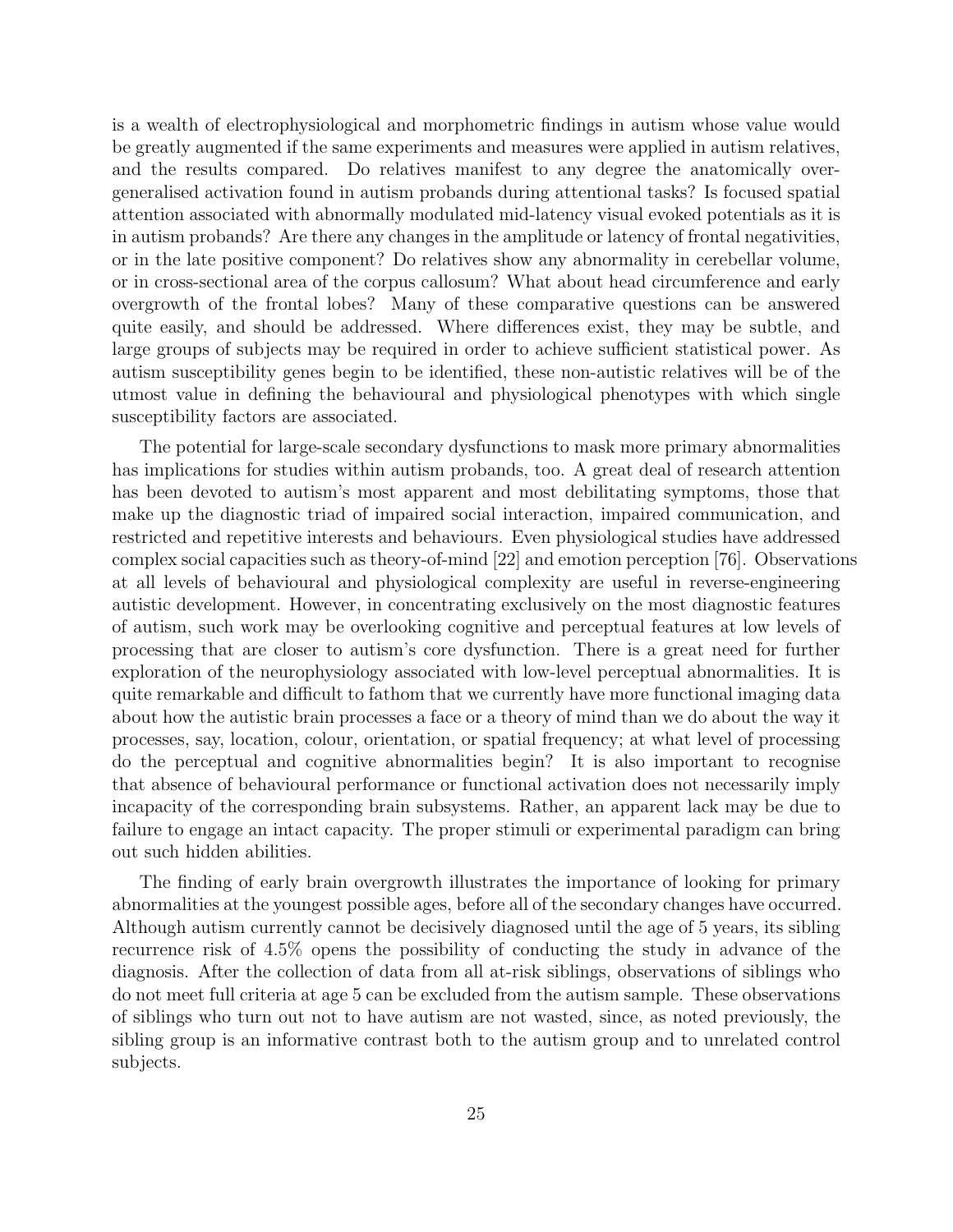In addition to these more traditional, cognitively based elements of behaviour, attention must be paid to even lower-level aspects of the phenotype. Parent reports are rife with anecdotal observations of low-level dysfunctions. Motor abnormalities, in particular, may be one of autism's earliest signs, appearing within the first year of life [17]. Abnormal gait is common in autism [245, 101], and motor clumsiness seems particularly prominent in Asperger syndrome [214]. Other oft-reported abnormalities (*e.g.* gastrointestinal problems, blink rate, pupillary dilation), and the unproven interventions that have been designed around some of them, may yet contain a kernel of truth and should be subjected to controlled study.

#### **5.2 A Synthetic Approach**

Most experimental observations of autism yield correlations rather than definite causal relationships, and these correlations often exist in a vacuum: it is possible to implicate a chromosomal locus without knowing what genes it contains, a gene without knowing the function of its protein product, a protein without knowing its physiologic effect, and so forth. Connecting the many stages from genetics and biochemistry to brain structure and function and behaviour demands studies that bridge these levels of analysis.

Postmortem studies and *in vivo* MRS studies aimed at elucidating the neuronal and molecular bases of early brain growth abnormalities in cerebellar and cerebral white matter and cerebral grey matter are needed. Studies can and should be designed to demonstrate explicitly relationships between such postmortem microscopic findings and *in vivo* MRIbased macroscopic effects. Also, detailed knowledge of brain growth defects may help guide the effort to create more developmentally realistic animal models of the disorder. Techniques such as MRI morphometry and event-related potentials make it possible to associate specific sites of brain abnormality with specific types of neurobehavioural deficits. Event-related potentials and other brain-behaviour correlation studies have elucidated relationships between anatomical sites of abnormality and deficits in visual selective attention, shifting attention, motor activation, motor learning, visuospatial exploration, and orienting attention. An important hypothesis for future research is that the age of onset, rate, and duration of aberrant brain growth are related to the severity and age of onset of autistic behaviours.

Like the individuals whom it seeks to understand, the field of autism research often falls victim to a sort of weak central coherence. Its challenge is to unify a complexset of local observations and details into coherent explanations of the autistic syndrome. Isolation of specific endophenotypes and examination of contributing genes will aid in uncovering the neurobiological roots of autism's core dysfunctions, while targeting low-level processes and examining early stages of development will highlight the steps through which those core dysfunctions unfold into autism's complex behavioural syndrome.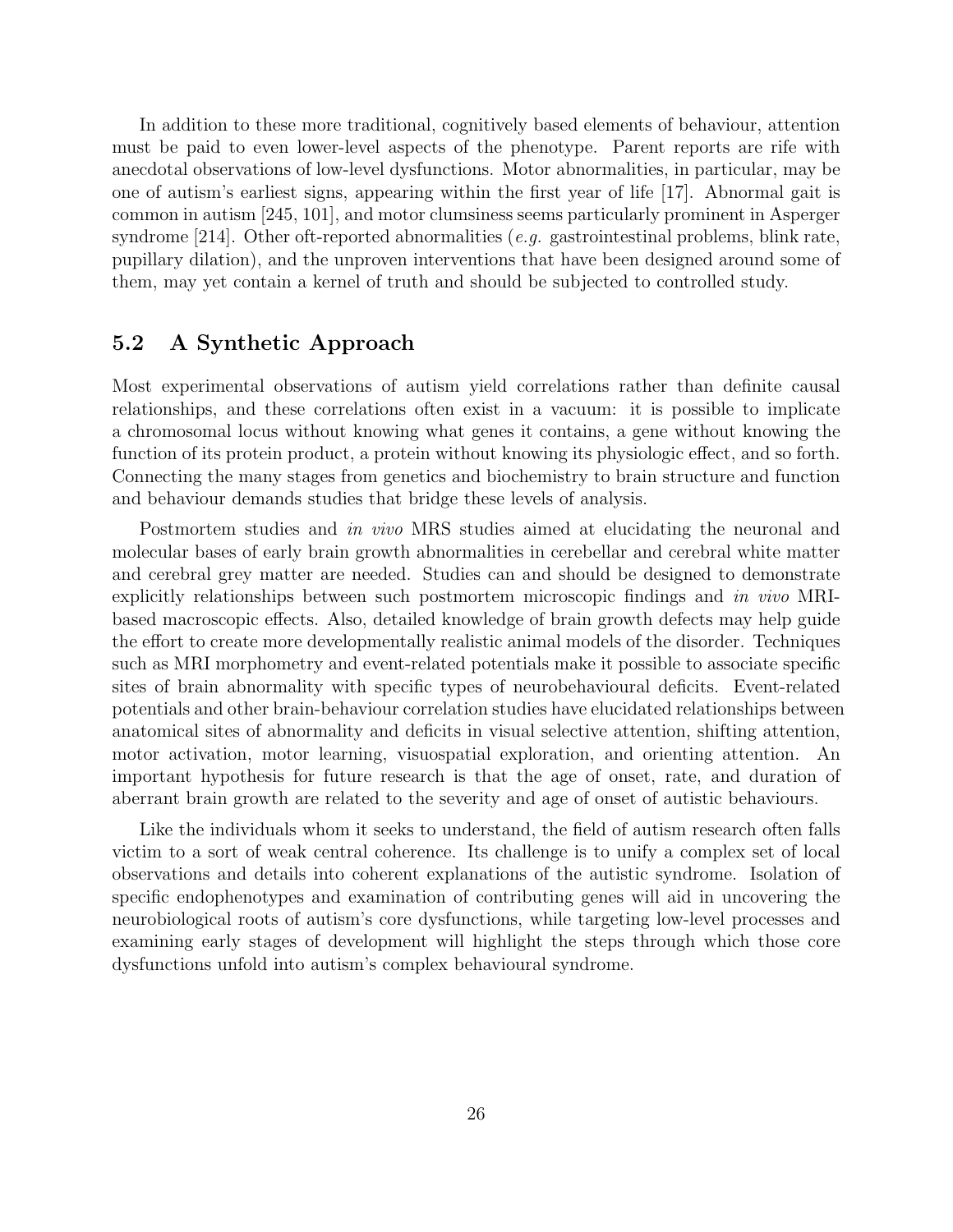## **References**

- [1] Ader R, Felton DL, Cohen N (eds). *Psychoneuroimmunology* 2/e. Academic Press: San Diego, 1991.
- [2] Akshoomoff N, Pierce K, Courchesne E. The neurobiological basis of autism from a developmental perspective. *Dev Psychopathol* 2002; **14**:613-634.
- [3] Alcantara S, Ruiz M, D'Arcangelo G, Ezan F, de Lecea L, Curran T, Sotelo C, Soriano E. Regional and cellular patterns of reelin mRNA expression in the forebrain of the developing and adult mouse. *J Neurosci* 1998; **18**:7779-7799.
- [4] Alkondon M, Albuquerque EX. Nicotinic acetylcholine receptor  $\alpha_7$  and  $\alpha_4\beta_2$  subtypes differentially control GABAergic input to CA1 neurons in rat hippocampus. *J Neurophysiol* 2001; **86**:3043-3055.
- [5] Amir RE, Van den Veyver IB, Wan M, Tran CQ, Francke U, Zoghbi HY. Rett syndrome is caused by mutations in X-linked MECP2, encoding methyl-CpG-binding protein 2. *Nat Genet* 1999; **23**:185-188.
- [6] Anderson GM, Gutknecht L, Cohen DJ, Brailly-Tabard S, Cohen JH, Ferrari P, Roubertoux PL, Tordjman S. Serotonin transporter promoter variants in autism: functional effects and relationship to platelet hyperserotonemia. *Mol Psychiatry* 2002; **7**:831-836.
- [7] Anderson GM, Horne WC, Chatterjee D, Cohen DJ. The hyperserotonemia of autism. *Ann NY Acad Sci* 1990; **600**:331-340.
- [8] Anderson S, Qiu M, Bulfone A, Eisenstat D, Meneses JJ, Pedersen RA, Rubenstein, JLR. Mutations of the homeobox genes Dlx-1 and Dlx-2 disrupt the striatal subventricular zone and differentiation of late-born striatal cells. *Neuron* 1997; **19**:27-37.
- [9] AshleyCT Jr, Wilkinson KD, Reines D, Warren ST. FMR1 protein: conserved RNP familydomains and selective RNA binding. *Science* 1993; **262**:563-566.
- [10] August GJ, Stewart MA, Tsai L. The incidence of cognitive disabilities in the siblings of autistic children. *Br J Psychiatry* 1981; **138**:416-422.
- [11] Aylward EH, Minshew NJ, Field K, Sparks BF, Singh N, Effects of age on brain volume and head circumference in autism. *Neurology* 2002; **59**:175-183.
- [12] Aylward EH, Minshew NJ, Goldstein G, Honeycutt NA, Augustine AM, Yates KO, Barta PE, Pearlson GD. MRI volumes of amygdala and hippocampus in non-mentally retarded autistic adolescents and adults. *Neurology* 1999; **53**:2145-2150.
- [13] Bailey A, Bolton P, Butler L, Le Couteur A, Murphy M, Scott S, Webb T, Rutter M. Prevalence of the fragile X anomalyamongst autistic twins and singletons. *J Child Psychol Psychiatry* 1993; **34**:673-688.
- [14] BaileyDB Jr, Hatton DD, Skinner M, Mesibov G. Autistic behavior, FMR1 protein, and developmental trajectories in young males with fragile X syndrome. *J Autism Dev Disord* 2001; **31**:165-174.
- [15] BaileyDB Jr, Mesibov GB, Hatton DD, Clark RD, Roberts JE, Mayhew L. Autistic behavior in young boys with fragile X syndrome. *J Autism Dev Disord* 1998; **28**:499-508.
- [16] Ballaban-Gil K, Tuchman R. Epilepsyand epileptiform EEG: association with autism and language disorders. *Ment Retard Dev Disabil Res Rev* 2000; **6**:300-308.
- [17] Baranek GT. Autism during infancy: a retrospective video analysis of sensory-motor and social behaviors at 9-12 months of age. *J Autism Dev Disord* 1999; **29**:213-224.
- [18] Baron-Cohen S. The extreme male brain theoryof autism. *Trends Cogn Sci* 2002; **6**:248-254.
- [19] Baron-Cohen S, Bolton P, Wheelwright S, Scahill V, Short L, Mead G, Smith A. Autism occurs more often in families of physicists, engineers, and mathematicians. *Autism* 1998; **2**:296-301.
- [20] Baron-Cohen S, Hammer J. Parents of children with Asperger syndrome: what is the cognitive phenotype? *J Cogn Neurosci* 1997; **9**:548-554.
- [21] Baron-Cohen S, Leslie AM, Frith U. Does the autistic child have a "theoryof mind"? *Cognition* 1985; **21**:37-46.
- [22] Baron-Cohen S, Ring HA, Wheelwright S, Bullmore ET, Brammer MJ, Simmons A, Williams SCR. Social intelligence in the normal and autistic brain: an fMRI study. *Eur J Neurosci* 1999; **11**:1891- 1898.
- [23] Baron-Cohen S, Wheelwright S, Stott C, Bolton P, Goodyer I. Is there a link between engineering and autism? *Autism* 1997; **1**:153-163.
- [24] Bauman ML, Kemper TL. Histoanatomic observations of the brain in earlyinfantile autism. *Neurology* 1985; **35**:866-874.
- [25] Bauman ML, Kemper TL. Neuroanatomic observations of the brain in autism. In: Bauman ML, Kemper TL. (eds) The Neurobiology of Autism. Johns Hopkins University Press: Baltimore, 1994,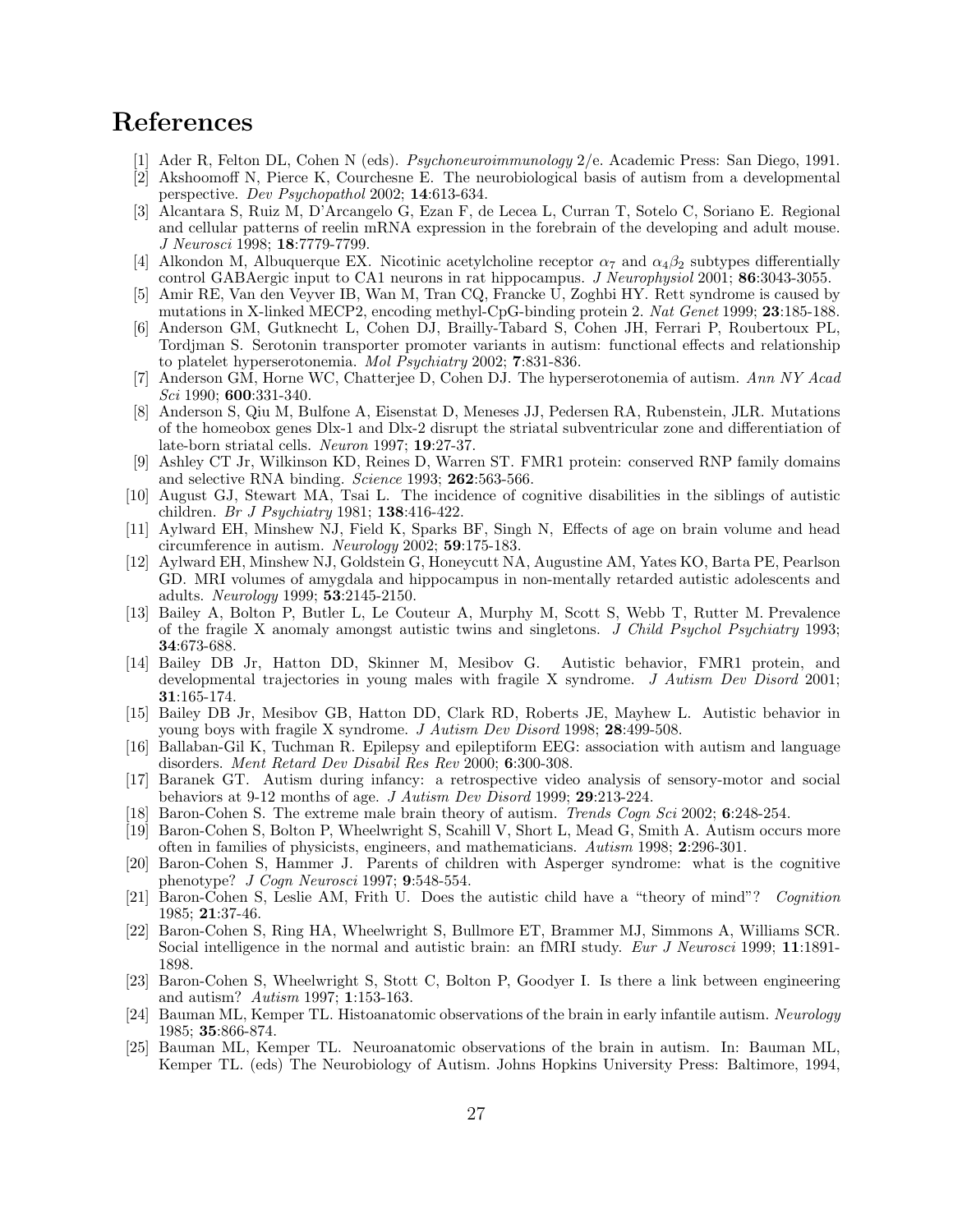pp 119-145.

- [26] Beaudet AL. Is medical genetics neglecting epigenetics? *Genet Med* 2002; **4**:399-402.
- [27] Belmonte MK. Abnormal attention in autism shown bysteady-state visual evoked potentials. *Autism* 2000; **4**:269-285.
- [28] Belmonte MK, Egaas B, Townsend J, Courchesne E. NMR intensityof corpus callosum differs with age but not with diagnosis of autism. *Neuroreport* 1995; **6**:1253-1256.
- [29] Belmonte MK, Yurgelun-Todd DA. Functional Anatomyof Impaired Selective Attention and Compensatory Processing in Autism. *Cogn Brain Res* 2003; **17**:651-664.
- [30] Belser RC, Sudhalter V. Arousal difficulties in males with fragile X syndrome: a preliminary report. *Dev Brain Dysfunct* 1995; **8**:270-279.
- [31] Blatt GJ, Fitzgerald CM, Guptill JT, Booker AB, Kemper TL, Bauman ML. Densityand distribution of hippocampal neurotransmitter receptors in autism: an autoradiographic study. *J Autism Dev Disord* 2001; **31**:537-543.
- [32] Bobee S, Mariette E, Tremblay-Leveau H, Caston J. Effects of early midline cerebellar lesion on cognitive and emotional functions in the rat. *Behav Brain Res* 2000; **112**:107-117.
- [33] Boucher J, Lewis V. Unfamiliar face recognition in relativelyable autistic children. *J Child Psychol Psychiatry* 1992; **33**:843-859.
- [34] Boulanger LM, Huh GS, Shatz CJ. Neuronal plasticityand cellular immunity: shared molecular mechanisms. *Curr Opin Neurobiol* 2001; **11**:568-578.
- [35] Braff DL, Geyer MA, Swerdlow NR. Human studies of prepulse inhibition of startle: normal subjects, patient groups, and pharmacological studies. *Psychopharm* 2001; **156**:234-258.
- [36] Burack JA, Enns JT, Stauder JEA, Mottron L, Randolph B. Attention and autism: behavioral and electrophysiological evidence. In: Cohen DJ, Volkmar FR. (eds) Handbook of Autism and Pervasive Developmental Disorders 2/e. Wiley: New York, 1997, pp 226-247.
- [37] Burger K, Gimpl G, Fahrenholz F. Regulation of receptor function bycholesterol. *Cell Mol Life Sci* 2000; **57**:1577-1592.
- [38] Buxbaum JD, Silverman JM, Smith CJ, Greenberg DA, Kilifarski M, Reichert J, Cook EH Jr, Fang Y, Song CY, Vitale R. Association between a GABRB3 polymorphism and autism. *Mol Psychiatry* 2002; **7**:311-316.
- [39] Bzd´uch V, Behulova D, Skodova. Incidence of Smith-Lemli-Opitz syndrome in Slovakia. *J Am Med Genet* 2000; **90**:260.
- [40] Cardon LR, Smith SD, Fulker DW, Kimberling WJ, Pennington BF, DeFries JC. Quantitative trait locus for reading disabilityon chromosome 6. *Science* 1994; **266**:276-279.
- [41] CarneyRM, Wolpert CM, Ravan SA, Shahbazian M, Ashley-Koch A, Cuccaro ML, Vance JM, Pericak-Vance MA. Identification of MeCP2 mutations in a series of females with autistic disorder. *Pediatr Neurol* 2003; **28**:205-211.
- [42] Carper RA, Courchesne E. Inverse correlation between frontal lobe and cerebellum sizes in children with autism. *Brain* 2000; **123**:836-844.
- [43] Carper RA, Moses P, Tigue ZD, Courchesne E. Cerebral lobes in autism: early hyperplasia and abnormal age effects. *NeuroImage* 2002; **16**:1038-1051.
- [44] Casanova MF, Buxhoeveden DP, Switala AE, RoyE. Minicolumnar pathologyin autism. *Neurology* 2002; **58**:428-432.
- [45] Casanova MF, Buxhoeveden DP, Switala AE, RoyE. Asperger's syndrome and cortical neuropathology. *J Child Neurol* 2002; **17**:142-145.
- [46] Caspi A, Sugden K, Moffitt TE, Taylor A, Craig IW, Harrington H, McClay J, Mill J, Martin J, Braithwaite A, Poulton R. Influence of life stress on depression: moderation by a polymorphism in the 5-HTT gene. *Science* 2003; **301**:386-389.
- [47] Castellanos FX, Fine EJ, Kaysen DL, Kozuch PL, Hamburger SD, Rapoport JL, Hallett M. Sensorimotor gating in boys with Tourette's syndrome and ADHD: preliminary results. *Biol Psychiatry* 1996; **39**:33-41.
- [48] Castelli F, Frith C, Happé F, Frith U. Autism, Asperger syndrome and brain mechanisms for the attribution of mental states to animated shapes. *Brain* 2002; **125**:1839-1849.
- [49] Caston J, Yon E, Mellier D, GodfreyHP, Delhaye-Bouchard N, Mariani J. An animal model of autism: behavioural studies in the GS guinea pig. *Eur J Neurosci* 1998; **10**:2677-2684.
- [50] Chakrabarti S, Fombonne E. Pervasive developmental disorders in preschool children. *JAMA* 2001; **285**:3093-3099.
- [51] Chang EF, Merzenich MM. Environmental noise retards auditorycortical development. *Science* 2003;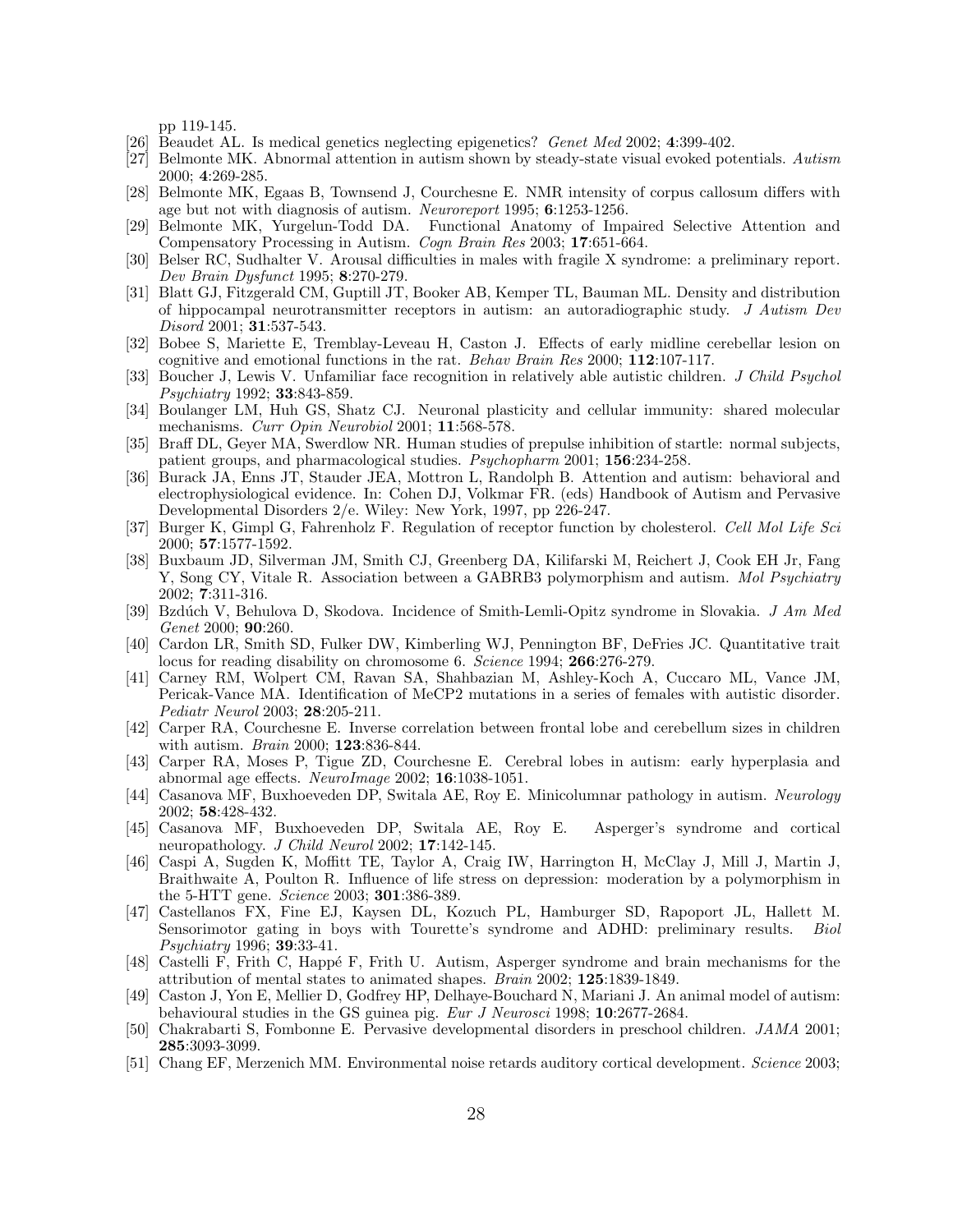**300**:498-502.

- [52] Ciaranello AL, Ciaranello RD. The neurobiologyof infantile autism. *Annu Rev Neurosci* 1995; **18**:101-128.
- [53] Ciesielski KT, Courchesne E, Elmasian R. Effects of focused selective attention tasks on event-related potentials in autistic and normal individuals. *EEG Clin Neurophysiol* 1990; **75**:207-220.
- [54] Cohen I. An artificial neural network analogue of learning in autism. *Biol Psychiatry* 1994; **36**:5-20.
- [55] Cohen, IL, Vietze PM, Sudhalter V, Jenkins EC, Brown WT. Effects of age and communication level on eye contact in fragile X males and non-fragile X autistic males. *Am J Med Genet* 1991; **38**:498-502.
- [56] ComeryTA, Harris JB, Willems PJ, Oostra BA, Irwin SA, Weiler IJ, Greenough WT. Abnormal dendritic spines in fragile X knockout mice: maturation and pruning deficits. *Proc Natl Acad Sci USA* 1997; **94**:5401-5404.
- [57] Comi AM, Zimmerman AW, Frye VH, Law PA, Peeden JN. Familial clustering of autoimmune disorders and evaluation of medical risk factors in autism. *J Child Neurol* 1999; **14**:388-394.
- [58] ConnollyAM, Chez MG, Pestronk A, Arnold ST, Mehta S, Deuel RK. Serum autoantibodies to brain in Landau-Kleffner variant, autism, and other neurological disorders. *J Pediatrics* 1999; **134**:607-613.
- [59] Cook EH Jr. Genetics of autism. *Child Adolesc Psychiatr Clin N Am* 2001; **10**:333-350.
- [60] Cook EH Jr. Genetics of Autism. In: Cooper D. (ed) Nature Encyclopedia of the Human Genome. Nature Publishing Group: London, 2003.
- [61] Cook EH Jr, Leventhal BL. The serotonin system in autism. *Curr Opin Pediatr* 1996; **8**:348-354.
- [62] Corriveau RA, Huh GS, Shatz CJ. Regulation of class I MHC gene expression in the developing and mature CNS by neural activity. *Neuron* 1998; **21**:505-520.
- [63] Courchesne E. Brainstem, cerebellar and limbic neuroanatomical abnormalities in autism. *Curr Opinion Neurobiol* 1997; **7**:269-278.
- [64] Courchesne E. Abnormal earlybrain development in autism. *Mol Psychiatry* 2002; **7**:S21-23.
- [65] Courchesne E, Carper R, Akshoomoff N. Evidence of brain overgrowth in the first year of life in autism. *JAMA* 2003; **290**:337-344.
- [66] Courchesne E, Chisum H, Townsend J. Neural activity-dependent brain changes in development: implications for psychopathology. *Dev Psychopathol* 1994; **6**:697-722.
- [67] Courchesne E, Karns C, Davis HR, Ziccardi R, Carper RA, Tigue ZD, Chisum HJ, Moses P, Pierce K, Lord C, Lincoln AJ, Pizzo S, Schreibman L, Haas RH, Akshoomoff NA, Courchesne RY. Unusual brain growth patterns in earlylife in patients with autistic disorder: an MRI study. *Neurology* 2001; **57**:245-254.
- [68] Courchesne E, Lincoln AJ, Yeung-Courchesne R, Elmasian R, Grillon C. Pathophysiologic findings in nonretarded autism and receptive developmental language disorder. *J Autism Dev Disord* 1989; **19**:1-17.
- [69] Courchesne E, Press G, Yeung-Courchesne R. Parietal lobe abnormalities detected with MR in patients with infantile autism. *Am J Roentgenol* 1993; **160**:387-393.
- [70] Courchesne E, Saitoh O, Yeung-Courchesne R, Press GA, Lincoln AJ, Haas RH, Schreibman L. Abnormalityof cerebellar vermian lobules VI and VII in patients with infantile autism: identification of hypoplastic and hyperplastic subgroups with MR imaging. *Am J Roentgenol* 1994; **162**:123-130.
- [71] Courchesne E, Townsend J, Akshoomoff N, Saitoh O, Yeung-Courchesne R, Lincoln AJ, Haas R, Schreibman L, Lau L. Impairment in shifting attention in autistic and cerebellar patients. *Behav Neurosci* 1994; **108**:848-865.
- [72] Courchesne E, Townsend J, Akshoomoff N, Yeung-Courchesne R, Lincoln AJ, Press G, Murakami J, James H, Saitoh O, Egaas B, Haas R, Schreibman L. A new finding: impairment in shifting attention in autistic and cerebellar patients. In: Broman SH, Grafman J. (eds) Atypical Cognitive Deficits in Developmental Disorders: Implications for Brain Function. Lawrence Erlbaum: Hillsdale, New Jersey, 1994, pp 101-137.
- [73] Courchesne E, Townsend J, Saitoh O. The brain in infantile autism: posterior fossa structures are abnormal. *Neurology* 1994; **44**:214-223.
- [74] Courchesne E, Yeung-Courchesne R, Press G, Hesselink JR, Jernigan TL. Hypoplasia of cerebellar vermal lobules VI and VII in autism. *N Engl J Med* 1988; **318**:1349-1354.
- [75] Court JA, Martin-Ruiz C, Graham A, PerryE. Nicotinic receptors in human brain: topographyand pathology. *J Chem Neuroanat* 2000; **20**:281-298.
- [76] CritchleyHD, DalyEM, Bullmore ET, Williams SCR, Van Amelsvoort T, Robertson DM, Rowe A, Phillips M, McAlonan G, Howlin P, MurphyDGM. The functional neuroanatomyof social behaviour: changes in cerebral blood flow when people with autistic disorder process facial expressions. *Brain*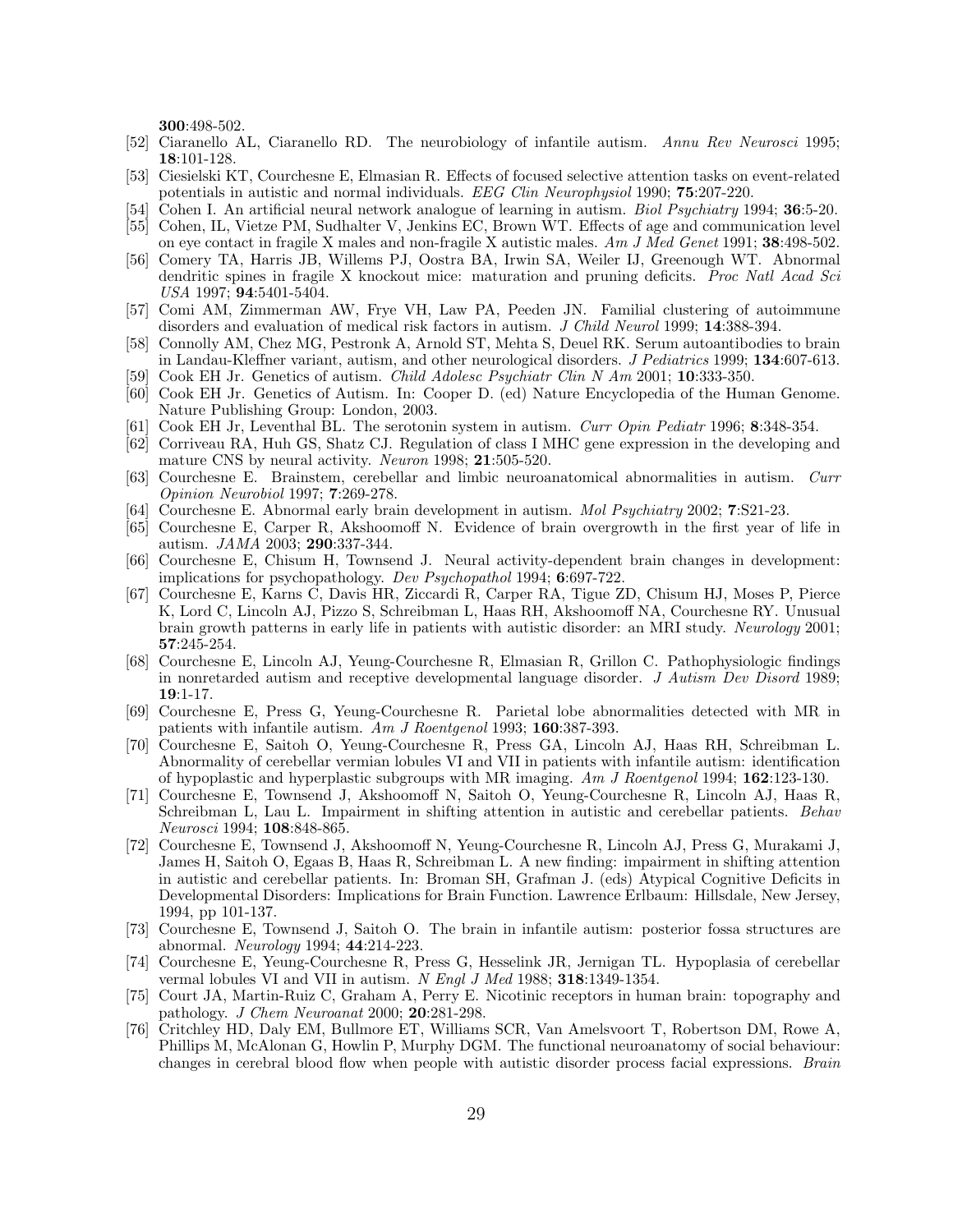2000; **123**:2203-2212.

- [77] Dalton P, Deacon R, Blamire A, Pike M, McKinlayI, Stein J, Styles P, Vincent A Maternal neuronal antibodies associated with autism and a language disorder. *Ann Neurol* 2003; **53**:533-537.
- [78] Daniels WW, Warren RP, Odell JD, Maciulis A, Burger RA, Warren WL, Torres AR. Increased frequencyof the extended or ancestral haplotype B44-SC30-DR4 in autism. *Neuropsychobiology* 1995; **32**:120-123.
- [79] Davis M. The mammalian startle response. In: Eaton RC (ed) Neural mechanisms of startle behavior. Plenum Press: New York, 1984, pp 287-342.
- [80] DeFelipe J, HendrySH, Hashikawa T, Molinari M, Jones EG. A microcolumnar structure of monkey cerebral cortex revealed byimmunocytochemical studies of double bouquet cell axons. *Neurosci* 1990; **23**:622-631.
- [81] DeLong R, Nohria C. Psychiatric family history and neurological disease in autistic spectrum disorders. *Dev Med Child Neurol* 1994; **36**:441-448.
- [82] DeLoreyTM, Handforth A, Anagnostaras SG, Homanics GE, Minassian BA, Asatourian A, Fanselow MS, Delgado-Escueta A, Ellison GD, Olsen RW. Mice lacking the  $\beta_3$  subunit of the GABA<sub>A</sub> receptor have the epilepsy phenotype and many of the behavioral characteristics of Angelman syndrome. *J Neurosci* 1998; **18**:8505-8514.
- [83] DenneyDR, Frei BW, GaffneyGR. Lymphocyte subsets and interleukin-2 receptors in autistic children. *J Autism Dev Disord* 1996; **26**:87-97.
- [84] Egaas B, Courchesne E, Saitoh O. Reduced size of corpus callosum in autism. *Arch Neurol* 1995; **52**:794-801.
- [85] Ellenbroek BA, van den Kroonenberg PT, Cools AR. The effects of an earlystressful life event on sensorimotor gating in adult rats. *Schiz Res* 1998; **30**:251-260.
- [86] Fatemi SH, Earle J, Kanodia R, Kist D, Emamian ES, Patterson PH, Shi L, Sidwell R Prenatal viral infection leads to pyramidal cell atrophy and macrocephaly in adulthood: implications for genesis of autism and schizophrenia. *Cell Mol Neurobiol* 2002; **22**:25-33.
- [87] Folstein SE, Gilman SE, Landa R, Hein J, Santangelo SL, Piven J, Lainhart J, Wzorek M. Predictors of cognitive test patterns in autism families. *J Child Psychol Psychiatry* 1999; **40**:1117-1128.
- [88] Folstein SE, Rosen-SheidleyB. Genetics of autism: complex aetiologyfor a heterogeneous disorder. *Nat Rev Genet* 2001; **2**:943-955.
- [89] Fombonne E, Bolton P, Prior J, Jordan H, Rutter M. A familystudyof autism: cognitive patterns and levels in parents and siblings. *J Child Psychol Psychiatry* 1997; **38**:667-683.
- [90] Fransen E, D'Hooge R, Van Camp G, Verhoye M, Sijbers J, Reyniers E, Soriano P, Kamiguchi H, Willemsen R, Koekkoek SK, De Zeeuw CI, De Deyn PP, Van der Linden A, Lemmon V, Kooy RF, Willems PJ. L1 knockout mice show dilated ventricles, vermis hypoplasia and impaired exploration patterns. *Hum Mol Genet* 1998; **7**:999-1009.
- [91] Frith U, *Autism: Explaining the Enigma*. Blackwell: Oxford, 1989.
- [92] Frith U, Mind blindness and the brain in autism. *Neuron* 2001; **32**:969-979.
- [93] Frith U, Happ´e F, Autism: beyond "theory of mind". *Cognition* 1994; **50**:115-132.
- [94] Galvez R, Gopal AR, Greenough WT. Somatosensorycortical barrel dendritic abnormalities in a mouse model of the fragile X mental retardation syndrome. *Brain Res* 2003; **971**:83-89.
- [95] Geschwind DH, Sowinski J, Lord C, Iversen P, Shestack J, Jones P, Ducat L, Spence SJ. The autism genetic resource exchange: a resource for the study of autism and related neuropsychiatric conditions. *Am J Hum Genet* 2001; **69**:463-466.
- [96] Geyer MA, Krebs-Thomson K, Braff DL, Swerdlow NR. Pharmacological studies of prepulse inhibition models of sensorimotor gating deficits in schizophrenia: a decade in review. *Psychopharm* 2001; **156**:117-154.
- [97] Geyer MA, Markou A. Animal models of psychiatric disorders. In: Bloom FE, Kupfer D (eds) Psychopharmacology: The Fourth Generation of Progress, Raven Press: New York, 1995, pp 787- 798.
- [98] Graham F. The more or less startling effects of weak prestimulation. *Psychophysiol* 1975; **12**:238-248.
- [99] Greenough WT, Klintsova AY, Irwin SA, Galvez R, Bates KE, Weiler IJ. Synaptic regulation of protein synthesis and the fragile X protein. *Proc Natl Acad Sci USA* 2001; **98**:7101-7106.
- [100] Gupta S, Aggarwal S, Rashanravan B, Lee T. Th1- and Th2-like cytokines in CD4+ and CD8+ T cells in autism. *J Neuroimmunol* 1998; **85**:106-109.
- [101] Hallett M, Lebiedowska MK, Thomas SL, Stanhope SJ, Denckla MB, Rumsey J. Locomotion of autistic adults. *Arch Neurol* 1993; **50**:1304-1308.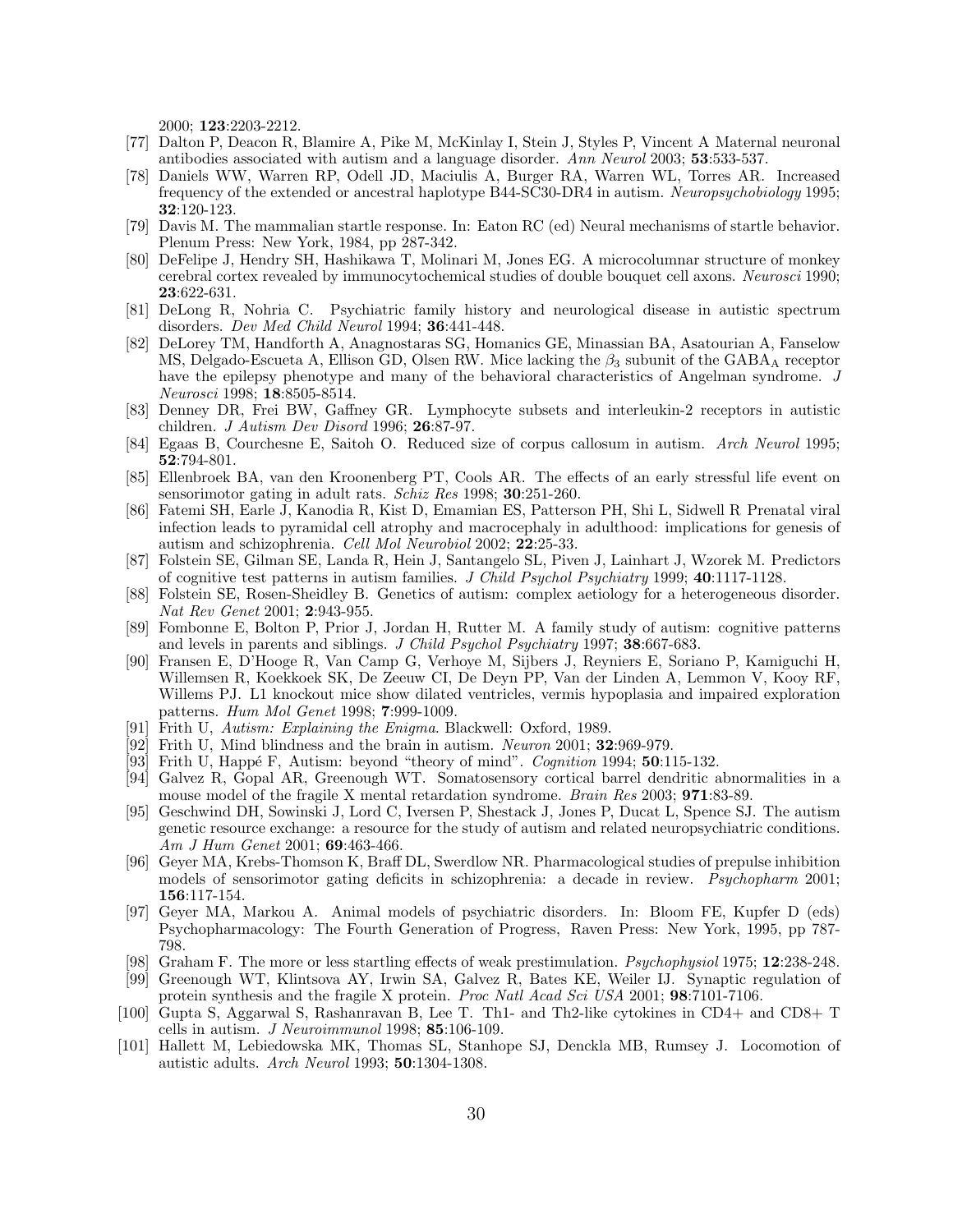- [102] Happé F, Briskman J, Frith U. Exploring the cognitive phenotype of autism: weak "central coherence" in parents and siblings of children with autism: I. Experimental tests. *J Child Psychol Psychiatry* 2001; **42**:299-307.
- [103] Hardan AY, Handen BL. A retrospective open trial of adjunctive donepezil in children and adolescents with autistic disorder. *J Child Adolesc Psychopharmacol* 2002; **12**:237-241.
- [104] Harris NS, Courchesne E, Townsend J, Carper RA, Lord C. Neuroanatomic contributions to slowed orienting of attention in children with autism. *Cogn Brain Res* 1999; **8**:61-71.
- [105] Hashimoto T, Tayama M, Murakawa K, Yoshimoto T, Miyazaki M, Harada M, Kuroda Y. Development of the brainstem and cerebellum in autistic patients. *J Autism Devel Disord* 1995; **25**:1-18.
- [106] HembySE, Sanchez MM, Winslow JT. Functional genomics approaches to a primate model of autistic symptomology. *J Autism Dev Disord* 2001; **31**:551-555.
- [107] Hensch TK, Fagiolini M, Mataga N, Stryker MP, Baekkeskov S, Kash, SF. Local GABA circuit control of experience-dependent plasticityin the developing visual cortex. *Science* 1998; **282**:1504-1508.
- [108] Herbert MR, Ziegler DA, Deutsch CK, O'Brien LM, Lange N, Bakardjiev A, Hodgson J, Adrien KT, Steele S, Makris N, KennedyDN, Harris GJ, Caviness VS Jr. Dissociations of cerebral cortex, subcortical and cerebral white matter volumes in autistic boys. *Brain* 2003; **126**:1182-1192.
- [109] Herbert MR, Ziegler DA, Makris N, Sanders HA, Normandin JJ, Deutsch C, KennedyDN, Caviness VS. White matter increases in autism are largely in superficial radiate regions. International Meeting for Autism Research, Orlanda, Florida, 2002.
- [110] Hinton VJ, Brown WT, Wisniewski K, Rudelli RD. Analysis of neocortex in three males with the fragile X syndrome. *Am J Med Genet* 1991; **41**:289-294.
- [111] Hobson RP, Ouston J, Lee A. What's in a face? The case of autism. *Br J Psychol* 1988; **79**:441-453.
- [112] Hohmann CF, Berger-SweeneyJ. Cholinergic regulation of cortical development and plasticity. New twists to an old story. *Perspect Dev Neurobiol* 1998; **5**:401-425.
- [113] Hugdahl K, Synnevag B, Satz P. Immune and autoimmune diseases in dyslexic children. *Neuropsychologia* 1990; **28**:673-679.
- [114] Hughes C, Leboyer M, Bouvard M. Executive function in parents of children with autism. *Psychol Med* 1997; **27**:209-220.
- [115] Hughes C, Plumet MH, Leboyer M. Towards a cognitive phenotype for autism: increased prevalence of executive dysfunction and superior spatial span amongst siblings of children with autism. *J Child Psychol Psychiatry* 1999; **40**:705-718.
- [116] Huh GS, Boulanger LM, Du H, Riquelme PA, Brotz TM, Shatz CJ. Functional requirement for class I MHC in CNS development and plasticity. *Science* 2000; **290**:2155-2159.
- [117] Huttenlocher PR, Dabholkar AS. Regional differences in synaptogenesis in human cerebral cortex. *J Comp Neurol* 1997; **387**:167-178.
- [118] IMGSAC. A genomewide screen for autism: strong evidence for linkage to chromosomes 2q, 7q, and 16p. *Am J Hum Genet* 2001; **69**:570-581.
- [119] Ingram JL, Peckham SM, Tisdale B, Rodier PM. Prenatal exposure of rats to valproic acid reproduces the cerebellar anomalies associated with autism. *Neurotox and Teratology* 2000; **22**:319-324.
- [120] Irons M, Elias ER, Salen G, Tint GS, Batta AK. Defective cholesterol biosynthesis in Smith-Lemli-Opitz syndrome. *Lancet* 1993; **341**:1414.
- [121] Irwin SA, Swain RA, Christmon CA, Chakravarti A, Weiler IJ, Greenough WT. Evidence for altered Fragile-X mental retardation protein expression in response to behavioral stimulation. *Neurobiol Learn Mem* 2000; **73**:87-93.
- [122] Irwin SA, Patel B, Idupulapati M, Harris JB, Crisostomo RA, Larsen BP, KooyF, Willems PJ, Cras P, Kozlowski PB, Swain RA, Weiler IJ, Greenough WT. Abnormal dendritic spine characteristics in the temporal and visual cortices of patients with fragile-X syndrome: a quantitative examination. *Am J Med Genet* 2001; **98**:161-167.
- [123] Ison JR, McAdam DW, Hammond GR. Latencyand amplitude changes in the acoustic startle reflex produced byvariations in auditoryprestimulation. *Physiol Behav* 1973; **10**:1035-1039.
- [124] Hirstein W, Iversen P, Ramachandran VS. Autonomic responses of autistic children to people and objects. *Proc R Soc Lond B* 2001; **268**:1883-1888.
- [125] Homanics GE, DeLoreyTM, Firestone LL, Quinlan JJ, Handforth A, Harrison NL, Krasowski MD, Rick CEM, Korpi ER, Mäkelä R, Brilliant MH, Hagiwara N, Ferguson C, Snyder K, Olsen RW. Mice devoid of  $\gamma$ -aminobutyrate type A receptor  $\beta_3$  subunit have epilepsy, cleft palate, and hypersensitive behavior. *Proc Natl Acad Sci USA* 1997; **94**:4143-4148.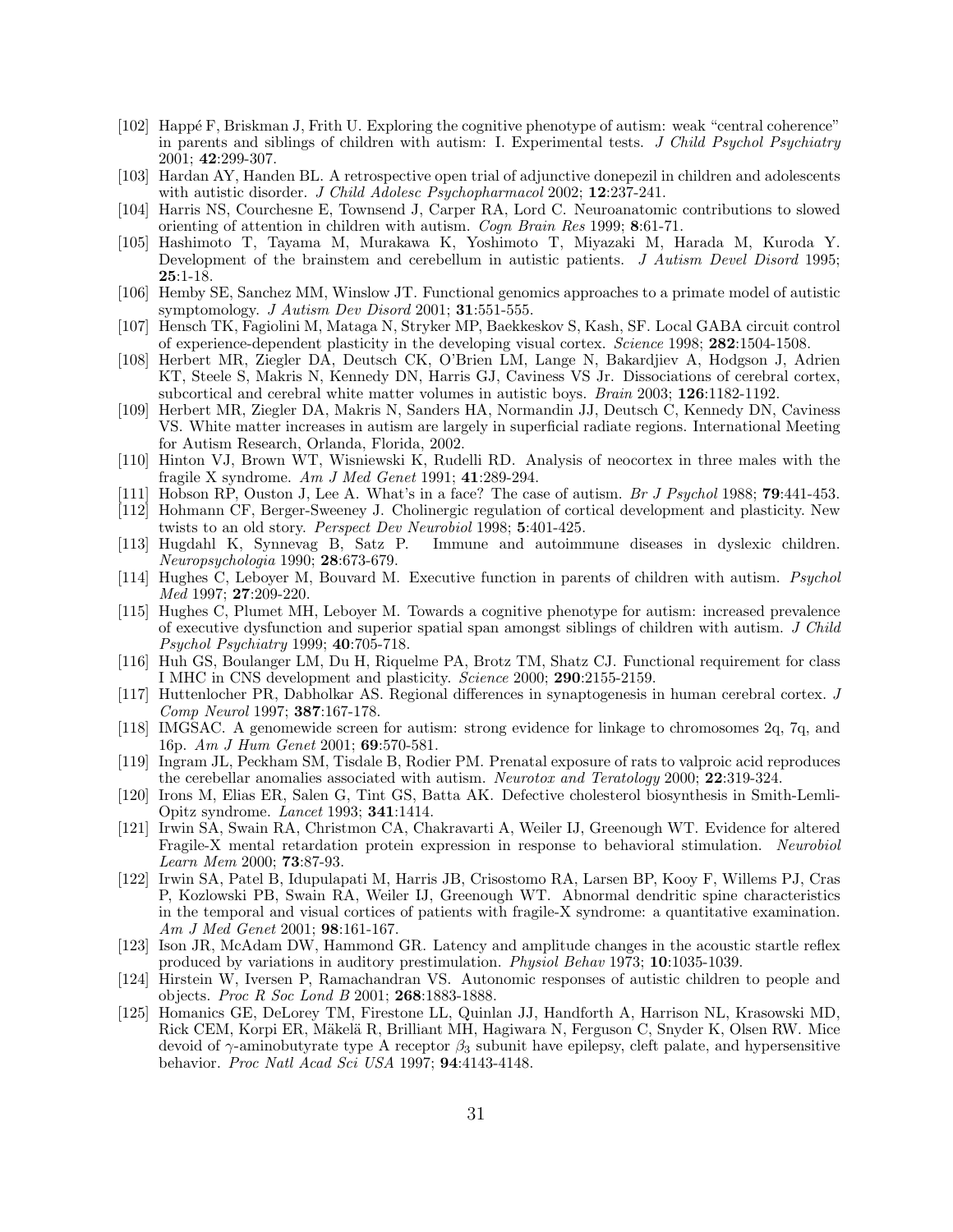- [126] Jamain S, Quach H, Betancur C, Råstam M, Colineaux C, Gillberg IC, Soderstrom H, Giros B, Leboyer M, Gillberg C, Bourgeron T, Paris Autism Research International Sibpair Study. Mutations of the X-linked genes encoding neuroligins NLGN3 and NLGN4 are associated with autism. *Nat Genet* 2003; **34**:27-29.
- [127] Jiang YH, Tsai TF, Bressler J, Beaudet AL. Imprinting in Angelman and Prader-Willi syndromes. *Curr Opin Genet Dev* 1998; **8**:334-342.
- [128] Jiang YH, Armstrong D, Albrecht U, Atkins CM, Noebels JL, Eichele G, Sweatt JD, Beaudet AL. Mutation of the Angelman ubiquitin ligase in mice causes increased cytoplasmic p53 and deficits of contextual learning and long-term potentiation. *Neuron* 1998; **21**:799-811.
- [129] Johnson MH, Halit H, Grice SJ, Karmiloff-Smith A. Neuroimaging of typical and atypical development: a perspective from multiple levels of analysis. *Dev Psychopathol* 2002; **14**:521-536.
- [130] Jorde L, Hasstedt S, Ritvo E, Mason-Brothers A, Freeman B, Pingree C, McMahon W, Peterson B, Jenson W, Moll A. Complex segregation analysis of autism. *Am J Hum Genet* 1991; **49**:932-938.
- [131] Kamiguchi H, Hlavin ML, Lemmon V. Role of L1 in neural development: what the knockouts tell us. *Mol Cell Neurosci* 1998; **12**:48-55.
- [132] KelleyRI, Hennekam RCH. Smith-Lemli-Opitz Syndrome. In: Scriver CR, Beaudet AL, SlyWS, Valle D. (eds) The Metabolic and Molecular Basis of Inherited Disease 8/e. McGraw Hill: New York, 2000.
- [133] Kemner C, Verbaten MN, Cuperus JM, Camfferman G, van Engeland H. Visual and somatosensory event-related brain potentials in autistic children and three different control groups. *EEG Clin Neurophysiol* 1994; **92**:225-237.
- [134] Kemner C, Verbaten MN, Cuperus JM, Camfferman G, van Engeland H. Auditoryevent-related brain potentials in autistic children and three different control groups. *Biol Psychiatry* 1995; **38**:150-165.
- [135] Kimura F. Cholinergic modulation of cortical function: a hypothetical role in shifting the dynamics in cortical network. *Neurosci Res* 2000; **38**:19-26.
- [136] Klin A, Sparrow SS, de Bildt A, Cicchetti DV, Cohen DJ, Volkmar FR. A normed study of face recognition in autism and related disorders. *J Autism Dev Disord* 1999; **29**:499-508.
- [137] Klin A, Volkmar FR, Sparrow SS. Autistic social dysfunction: some limitations of the theory of mind hypothesis. *J Child Psychol Psychiatry* 1992; **33**:861-876.
- [138] Krause I, He X-S, Gershwin ME, Shoenfeld Y. Immune factors in autism: a critical review. *J Autism Devel Disord* 2002; **32**:337-345.
- [139] Kuwamura M, Morikawa T, Yamate J, Kato K, Kotani T, Sakuma S. Glial pathologyin development of cerebellar dysplasia in the hereditary cerebellar vermis defect (cvd) rat. *Acta Neuropathol* 2000; **99**:305-309.
- [140] Lalonde R, Manseau M, Boetz MI. Exploration and habituation in Purkinje cell degeneration mutant mice. *Brain Res* 1989; **479**:201-203.
- [141] Lamb JA, Parr JR, BaileyAJ, Monaco AP. Autism: in search of susceptibilitygenes. *Neuromolecular Med* 2002; **2**:11-28.
- [142] Laurie DJ, Wisden W, Seeburg PH. The distribution of thirteen GABA<sup>A</sup> receptor subunit mRNAs in the brain. III. Embryonic and postnatal development. *J Neurosci* 1992; **12**:4151-4172.
- [143] Lauritsen M, Ewald H. The genetics of autism. *Acta Psychiatr Scand* 2001; **103**:411-427.
- [144] Leaton RN, Supple WF Jr. Medial cerebellum and long-term habituation of acoustic startle in rats. *Behav Neurosci* 1991; **105**:804-816.
- [145] Lee M, Martin-Ruiz C, Graham A, Court J, Jaros E, PerryR, Iversen P, Bauman M, PerryE. Nicotinic receptor abnormalities in the cerebellar cortex in autism. *Brain* 2002; **125**:1483-1495.
- [146] Lipska BK, Swerdlow NR, Geyer MA, Jaskiw GE, Braff DL, Weinberger DR. Neonatal excitotoxic hippocampal damage in rats causes post-pubertal changes in prepulse inhibition of startle and its disruption by apomorphine. *Psychopharmacol* 1995; **122**:35-43.
- [147] Lipska BK, Weinberger DR. To model a psychiatric disorder in animals: schizophrenia as a reality test. *Neuropsychopharm* 2000; **23**:223-239.
- [148] Long JE, Garel S, Depew M, Tobet S, Rubenstein JLR. DLX5 regulates development of peripheral and central components of the olfactorysystem. *J Neurosci* 2003; **23**:568-578.
- [149] Lord C, Rutter M, Le Couteur A. Autism Diagnostic Interview-Revised: a revised version of a diagnostic interview for caregivers of individuals with possible pervasive developmental disorders. *J Autism Dev Disord* 1994; **24**:659-685.
- [150] LowryRB, Yong SL. Borderline normal intelligence in the Smith-Lemli-Opitz (RSH) syndrome. *Am J Med Genet* 1980; **5**:137-143.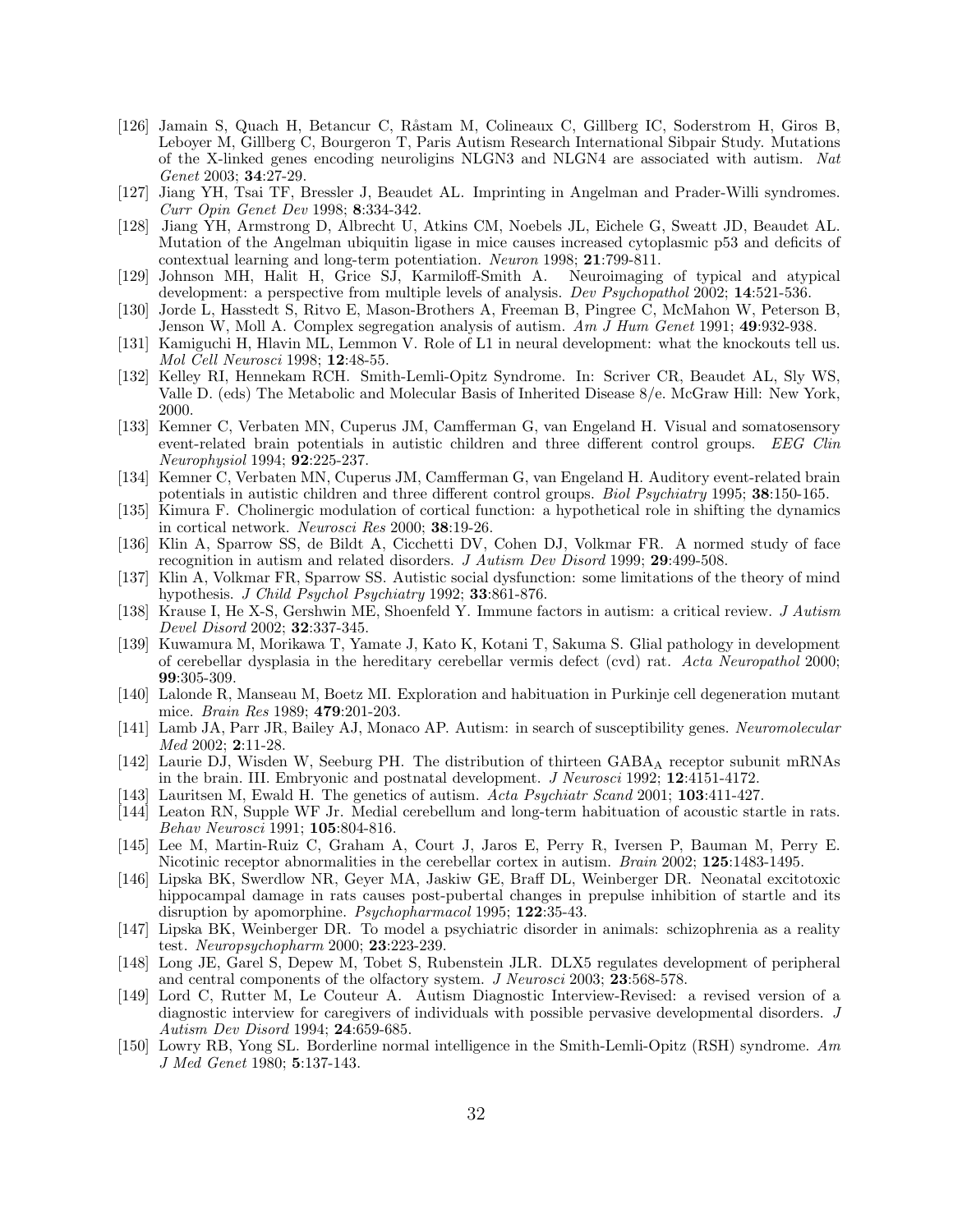- [151] Lucki I. The spectrum of behaviors influenced byserotonin. *Biol Psychiatry* 1998; **44**:151-162.
- [152] Machado CJ, Bachevalier J. Non-human primate models of childhood psychopathology: the promise and the limitations. *J Child Psychol Psychiatry* 2003; **44**:64-87.
- [153] Marin O, Rubenstein JLR. A long, remarkable journey: cellular and molecular mechanisms of tangential migration in the telencephalon. *Nat Neurosci Rev* 2001; **2**:780-790.
- [154] Marubio LM, del Mar Arroyo-Jimenez M, Cordero-Erausquin M, Lena C, Le Novere N, de Kerchove d'Exaerde A, Huchet M, Damaj MI, Changeux JP. Reduced antinociception in mice lacking neuronal nicotinic receptor subunits. *Nature* 1999; **398**:805-810.
- [155] McAlonan GM, DalyE, Kumari V, CritchleyHD, van Amelsvoort T, Suckling J, Simmons A, Sigmundsson T, Greenwood K, Russell A, Schmitz N, Happe F, Howlin P, MurphyDG. Brain anatomyand sensorimotor gating in Asperger's syndrome. *Brain* 2002; **125**:1594-1606.
- [156] Miller LJ, McIntosh DN, McGrath J, Shyu V, Lampe M, Taylor AK, Tassone F, Neitzel K, Stackhouse T, Hagerman RJ. Electrodermal responses to sensorystimuli in individuals with fragile X syndrome: a preliminaryreport. *Am J Med Genet* 1999; **83**:268-279.
- [157] Mirza NR, Stolerman IP. The role of nicotinic and muscarinic acetylcholine receptors in attention. *Psychopharmacology* 2000; **148**:243-250.
- [158] Miyashiro KY, Beckel-Mitchener A, Purk TP, Becker KG, Barret T, Liu L, Carbonetto S, Weiler IJ, Greenough WT, Eberwine J. RNA cargoes associating with FMRP reveal deficits in cellular functioning in FMR1 null mice. *Neuron* 2003; **37**:417-431.
- [159] Mottron L, Burack JA. Enhanced perceptual functioning in the development of autism. In: Burack JA, Charman T, Yirmiya N, Zelazo PR. (eds) The Development of Autism: Perspectives from Theory and Research. Lawrence Erlbaum Associates: Mahwah, New Jersey, 2001.
- [160] Müller R-A, Kleinhans N, Kemmotsu N, Pierce K, Courchesne E. Abnormal variability and distribution of functional maps in autism: an fMRI studyof visuomotor learning. *Am J Psychiatry* 2003; **160**:1847-1862.
- [161] Murakami J, Courchesne E, Press G, Yeung-Courchesne R, Hesselink J. Reduced cerebellar hemisphere size and its relationship to vermal hypoplasia in autism. *Arch Neurol* 1989; **46**:689-694.
- [162] Novick B, Kurtzberg D, Vaughn HG Jr. An electrophysiologic indication of defective information storage in childhood autism. *Psychiatry Res* 1979; **1**:101-108.
- [163] O'Riordan MA, Plaisted KC, Driver J, Baron-Cohen S. Superior visual search in autism. *J Exp Psychol Hum Percept Perform* 2001; **27**:719-730.
- [164] Ornitz EM, Hanna GL, de TraversayJ. Prestimulation-induced startle modulation in attention-deficit hyperactivity disorder and nocturnal enuresis. *Psychophysiol* 1992; **29**:437-451.
- [165] Ornitz EM, Lane SJ, Sugiyama T, de Traversay J. Startle modulation studies in autism. *J Autism Dev Disord* 1993; **23**:619-637.
- [166] Ozonoff S, Pennington B, Rogers SJ. Executive function deficits in high-functioning autistic individuals: relationship to theoryof mind. *J Child Psychol Psychiatry* 1991; **32**:1081-1105.
- [167] Park C, Falls W, Finger JH, Longo-Guess CM, Ackerman SL. Deletion in Catna2, encoding  $\alpha$ Ncatenin, causes cerebellar and hippocampal lamination defects and impaired startle modulation. *Nat Genet* 2002; **31**:279-284.
- [168] Patterson PH. Maternal infection: window on neuroimmune interactions in fetal brain development and mental illness. *Curr Opin Neurobiol* 2002; **12**:115-118.
- [169] PerryE, Martin-Ruiz C, Lee M, Griffiths M, Johnson M, Piggott M, Haroutunian V, Buxbaum JD, Nasland J, Davis K, Gotti C, Clementi F, Tzartos S, Cohen O, Soreq H, Jaros E, Perry R, Ballard C, McKeith I, Court J. Nicotinic receptor subtypes in human brain ageing, Alzheimer and Lewy body diseases. *Eur J Pharmacol* 2000; **393**:215-222.
- [170] Peters A, Sethares C. The organization of double bouquet cells in monkeystriate cortex. *J Neurocytol* 1997; **26**:779-797.
- [171] Picciotto MR, Brunzell DH, Caldarone BJ. Effect of nicotine and nicotinic receptors on anxiety and depression. *Neuroreport* 2002; **13**:1097-1106.
- [172] Pickles A, Bolton P, Macdonald H, BaileyA, Le Couteur A, Sim CH, Rutter M. Latent-class analysis of recurrence risks for complex phenotypes with selection and measurement error: A twin and family historystudyof autism. *Am J Hum Genet* 1995; **57**:717-726.
- [173] Pierce K, Courchesne E. Evidence for a cerebellar role in reduced exploration and stereotyped behavior in autism. *Biol Psychiatry* 2001; **49**:655-664.
- [174] Pierce K, Müller R-A, Ambrose J, Allen G, Courchesne E. Face processing occurs outside the fusiform 'face area' in autism: evidence from functional MRI. *Brain* 2001; **124**:2059-2073.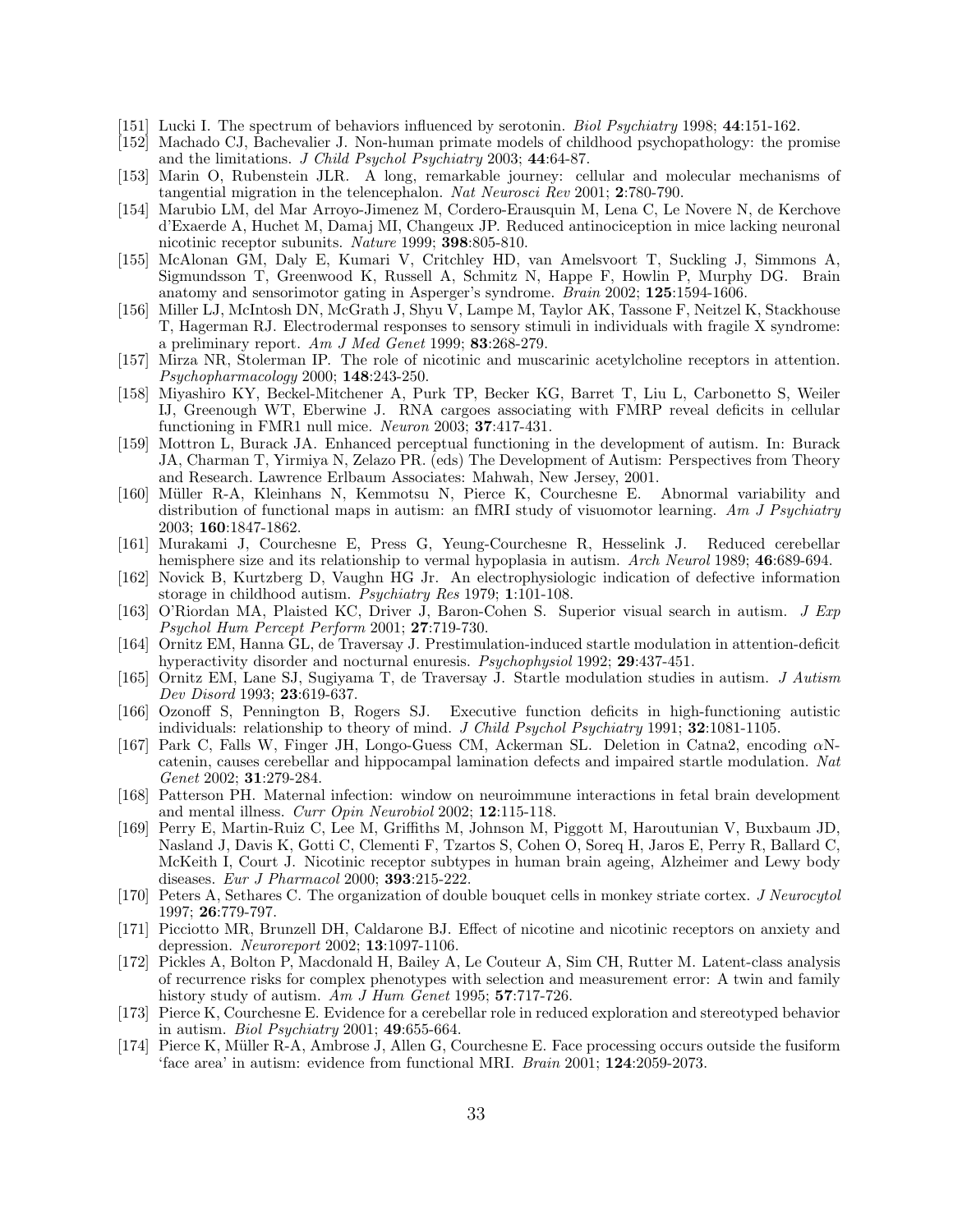- [175] Pieretti M, Zhang FP, Fu YH, Warren ST, Oostra BA, CaskeyCT, Nelson DL. Absence of expression of the FMR-1 gene in fragile X syndrome. *Cell* 1991; **23**:817-822.
- [176] Piven J, Gayle J, Chase GA, Fink B, Landa R, Wzorek MM, Folstein SE. A family history study of neuropsychiatric disorders in the adult siblings of autistic individuals. *J Am Acad Child Adolesc Psychiatry* 1990; **29**:177-183.
- [177] Piven J, Palmer P. Cognitive deficits in parents from multiple-incidence autism families. *J Child Psychol Psychiatry* 1994; **38**:1011-1021.
- [178] Piven J, Palmer P, Landa R, Santangelo S, Jacobi D, Childress D. Personalityand language characteristics in parents from multiple-incidence autism families. *Am J Med Genet* 1997; **74**:398-411.
- [179] Piven J, Wzorek M, Landa R, Lainhart J, Bolton P, Chase GA, Folstein S. Personality characteristics of the parents of autistic individuals. *Psychol Med* 1994; **24**:783-795.
- [180] Plaisted KC, Saksida L, Alcántara J, Weisblatt E. Towards an understanding of the mechanisms of weak central coherence effects: experiments in visual configural learning and auditoryperception. *Phil Trans R Soc Lond B* 2003; **358**:375-386.
- [181] Plaisted KC, Swettenham J, Rees L. Children with autism show local precedence in a divided attention task and global precedence in a selective attention task. *J Child Psychol Psychiatry* 1999; **40**:733-742.
- [182] Pletnikov MV, Rubin SA, Vasudevan K, Moran TH, Carbone KM. Developmental brain injury associated with abnormal play behavior in neonatally Borna disease virus-infected Lewis rats: a model of autism. *Behav Brain Res* 1999; **100**:43-50.
- [183] Posey DJ, McDougle CJ. The pharmacotherapy of target symptoms associated with autistic disorder and other pervasive developmental disorders. *Harvard Review of Psychiatry* 2000; **8**:45-63.
- [184] Powell EM, Campbell DB, Stanwood GD, Davis C, Noebels JL, Levitt P. Genetic Disruption of Cortical Interneuron Development Causes Region- and GABA Cell Type-Specific Deficits, Epilepsy, and Behavioral Dysfunction *J Neurosci* 2003; **23**:622-631.
- [185] Powell SB, Geyer, MA. Developmental markers of psychiatric disorders as identified by sensorimotor gating. *Neurotoxicity Res* 2002; **4**:489-502.
- [186] Pritchard JK. Are rare variants responsible for susceptibilityto complex diseases? *Am J Hum Genet* 2001; **69**:124-137.
- [187] Raymond G, Bauman M, Kemper T. Hippocampus in autism: a Golgi analysis. *Acta Neuropathol* 1996; **91**:117-119.
- [188] Reik W, Dean W, Walter J. Epigenetic reprogramming in mammalian development. *Science* 2001; **293**:1089-1093.
- [189] Rinehart NJ, Bradshaw JL, Moss SA, Brereton AV, Tonge BJ. A deficit in shifting attention present in high-functioning autism but not Asperger's disorder. *Autism* 2001; **5**:67-80.
- [190] Ring HA, Baron-Cohen S, Wheelwright S, Williams SCR, Brammer MJ, Andrew C, Bullmore ET. Cerebral correlates of preserved cognitive skills in autism. *Brain* 1999; **122**:1305-1315.
- [191] Risch N, Spiker D, Lotspeich L, Nouri N, Hinds D, Hallmayer J, Kalaydjieva L, McCague P, Dimiceli S, Pitts T, Nguyen L, Yang J, Harper C, Thorpe D, Vermeer S, Young H, Hebert J, Lin A, Ferguson J, Chiotti C, Wiese-Slater S, Rogers T, Salmon B, Nicholas P, Petersen PB, Pingree C, McMahon W, Wong DL, Cavalli-Sforza LL, Kraemer HC, Myers RM. A genomic screen of autism: evidence for a multilocus etiology. *Am J Hum Genet* 1999; **65**:493-507.
- [192] Ritvo ER, Freeman BJ, Scheibel AB, Duong T, Robinson H, Guthrie D, Ritvo A. Lower Purkinje cell counts in the cerebella of four autistic subjects: Initial findings of the UCLA-NSAC autopsyresearch report. *Am J Psychiatry* 1986; **143**:862-866.
- [193] Rodier PM, Hyman SL. Early environmental factors in autism. *Ment Retard Dev Disability Res Reviews* 1998; **4**:121-128.
- [194] Rodier PM, Ingram JL, Tisdale B, Nelson S, Romano J. Embryological origin for autism: developmental anomalies of the cranial nerve motor nuclei. *J Comp Neurol* 1996; **370**:247-261.
- [195] Rogers SJ, Pennington BF. A theoretical approach to the deficits in infantile autism. *Dev Psychopathol* 1991; **3**:137-162.
- [196] Rogers SJ, Wehner DE, Hagerman R. The behavioral phenotype in fragile X: symptoms of autism in veryyoung children with fragile X syndrome, idiopathic autism, and other developmental disorders. *J Dev Behav Pediatr* 2001; **22**:409-417.
- [197] Rogers T, Kalaydjieva L, Hallmayer J, Peterson PB, Nicholas P, Pingree C, McMahon WM, Spiker D, Lotspeich L, Kraemer H, McCauge P, Dimiceli S, Nouri N, PeachyT, Yang J, Hinds D, Risch N, Meyers RM. Exclusion of linkage to the HLA region in ninety multiplex sibships with autism. *J Autism Dev Disord* 1999; **29**:195-201.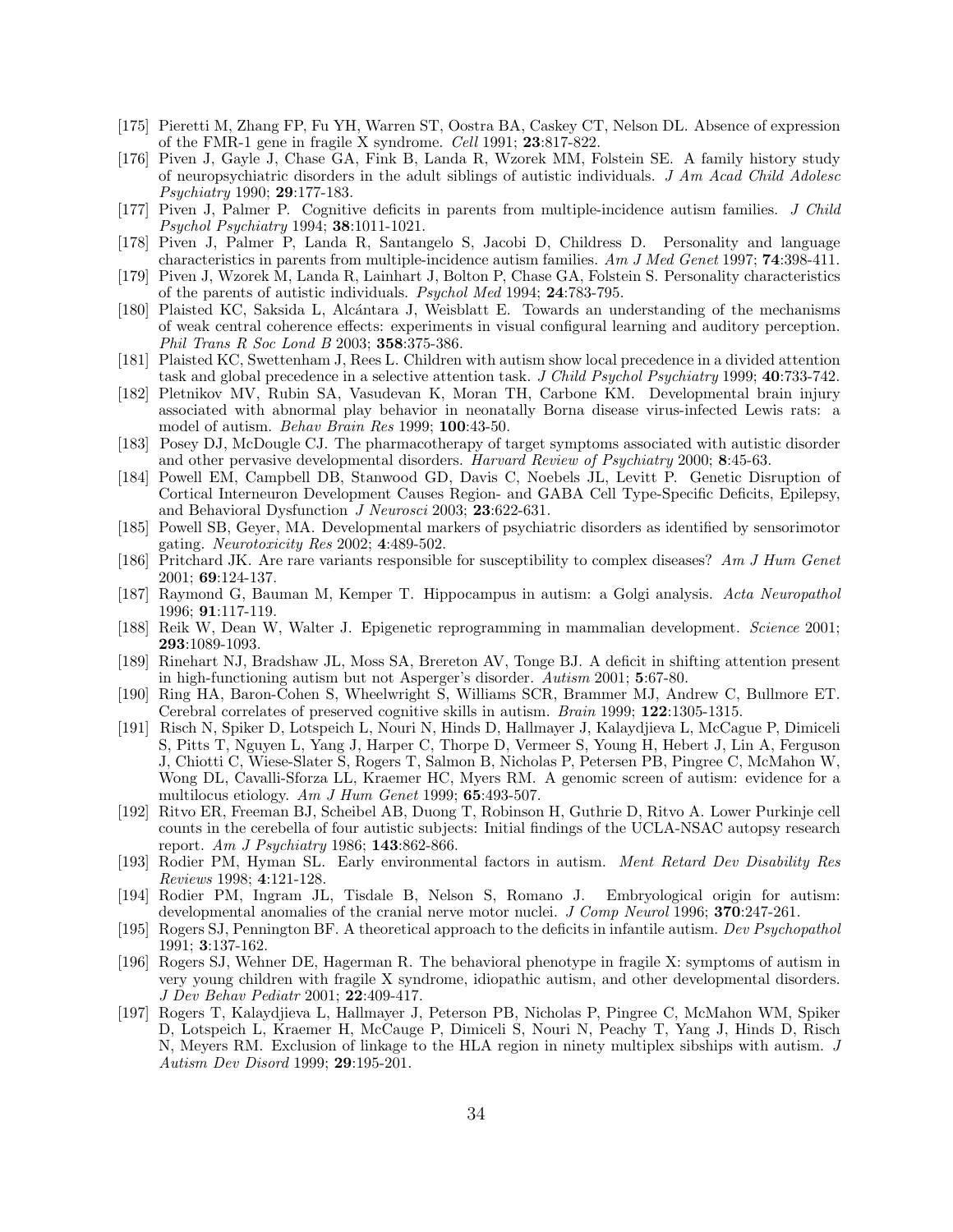- [198] Rolf LH, Haarmann FY, Grotemeyer KH, Kehrer H. Serotonin and amino acid content in platelets of autistic children. *Acta Psychiatr Scand* 1993; **87**:312-316.
- [199] Rubenstein JLR, Merzenich MM. Model of autism: increased ratio of excitation/inhibition in key neural systems. *Genes Brain Behav* 2003; **2**:255-267.
- [200] Rubia K. The dynamic approach to neurodevelopmental psychiatric disorders: use of fMRI combined with neuropsychology to elucidate the dynamics of psychiatric disorders, exemplified in ADHD and schizophrenia. *Behav Brain Res* 2002; **130**:47-56.
- [201] Russell J, Saltmarsh R, Hill E. What do executive factors contribute to the failure on false belief tasks bychildren with autism? *J Child Psychol Psychiatry* 1999; **40**:859-868.
- [202] Ryan AK, Bartlett K, Clayton P, Eaton S, Mills L, Donnai D, Winter RM, Burn J. Smith-Lemli-Opitz syndrome: a variable clinical and biochemical phenotype. *J Med Genet* 1998; **35**:558-565.
- [203] Saitoh O, Karns CM, Courchesne E. Development of the hippocampal formation from 2 to 42 years: MRI evidence of smaller area dentata in autism. *Brain* 2001; **124**:1317-1324.
- [204] Schain RJ, Freedman DX. Studies on 5-hydroxyindole metabolism in autistic and other mentally retarded children. *J Pediatr* 1961; **58**:315-320.
- [205] Schultz RT, Gauthier I, Klin A, Fulbright RK, Anderson AW, Volkmar F, Skudlarski P, Lacadie C, Cohen DJ, Gore JC. Abnormal ventral temporal cortical activity during face discrimination among individuals with autism and Asperger syndrome. *Arch Gen Psychiatry* 2000; **57**:331-340.
- [206] Shah A, Frith U. An islet of abilityin autistic children: a research note. *J Child Psychol Psychiatry* 1983; **24**:613-620.
- [207] Shah A, Frith U. Why do autistic individuals show superior performance on the block design task? *J Child Psychol Psychiatry* 1993; **34**:1351-1364.
- [208] Shi L, Fatemi SH, Sidwell RW, Patterson PH. Maternal influenza infection causes marked behavioral and pharmacological changes in the offspring. *J Neurosci* 2003; **23**:297-302.
- [209] Silverman JM, Smith CJ, Schmeidler J, Hollander E, Lawlor BA, Fitzgerald M, Buxbaum JD, Delaney K, Galvin P. Symptom domains in autism and related conditions: evidence for familiality. *Am J Med Genet* 2002; **114**:64-73.
- [210] Singh VK, Warren R, Averett R, Ghaziuddin M. Circulating autoantibodies to neuronal and glial filament proteins in autism. *Pediatr Neurol* 1997; **17**:88-90.
- [211] Singh VK, Warren RP, Odell JD, Warren WL, Cole P. Antibodies to myelin basic protein in children with autistic behavior. *Brain Behav Immun* 1993; **7**:97-103.
- [212] Skuse D, James R, Bishop D, Coppin B, Dalton P, Aamodt-Leeper G, Bacarese-Hamilton M, Creswell C, McGurk R, Jacobs P. Evidence from Turner's syndrome of an imprinted X-linked locus affecting cognitive function. *Nature* 1997; **387**:705-708.
- [213] Smith DW, Lemli L, Opitz JM. A newlyrecognized syndrome of multiple congenital anomalies. *J Pediatr* 1964; **64**:210-217.
- [214] Smith IM. Motor functioning in Asperger's syndrome. In: Klin A, Volkmar FR, Sparrow SS. (eds) Asperger's Syndrome. The Guildford Press: New York, 2000.
- [215] Sparks BF, Friedman SD, Shaw DW, Aylward EH, Echelard D, Artru AA, Maravilla KR, Giedd JN, Munson J, Dawson G, Dager SR. Brain structural abnormalities in young children with autism spectrum disorder. *Neurology* 2002; **59**:184-192.
- [216] Stevens S, Gruzelier J. Electrodermal activityto auditorystimuli in autistic, retarded, and normal children. *J Autism Dev Disord* 1984; **14**:245-260.
- [217] Stubbs EG, Crawford ML. Depressed lymphocyte responsiveness in autistic children. *J Autism Child Schizophr* 1977; **7**:49-55.
- [218] Stühmer T, Anderson SA, Ekker M, Rubenstein JLR. Ectopic expression of the Dlx genes induces glutamic acid decarboxylase and Dlx expression. *Development* 2002; **129**:245-252.
- [219] St¨uhmer T, Puelles L, Ekker M, Rubenstein JLR. Expression from a Dlx gene enhancer marks adult mouse cortical GABAergic neurons. *Cereb Cortex* 2002; **12**:75-85.
- [220] Swerdlow NR, Benbow CH, Ziszook S, Geyer MA, Braff DL. A preliminary assessment of sensorimotor gating in patients with obsessive compulsive disorder. *Biol Psychiatry* 1993; **33**:298-301.
- [221] Swerdlow NR, Braff DL, Taaid N, Geyer MA. Assessing the validity of an animal model of deficient sensorimotor gating in schizophrenic patients. *Arch Gen Psychiatry* 1994; **51**:139-154.
- [222] Swerdlow NR, Geyer MA, Braff DL. Neural circuit regulation of prepulse inhibition of startle in the rat: current knowledge and future challenges. *Psychopharm* 2001; **156**:194-215.
- [223] Swerdlow NR, Paulsen J, Braff DL, Butters N, Geyer MA, Swenson MR. Impaired prepulse inhibition of acoustic and tactile startle response in patients with Huntington's disease. *J Neurol Neurosurg*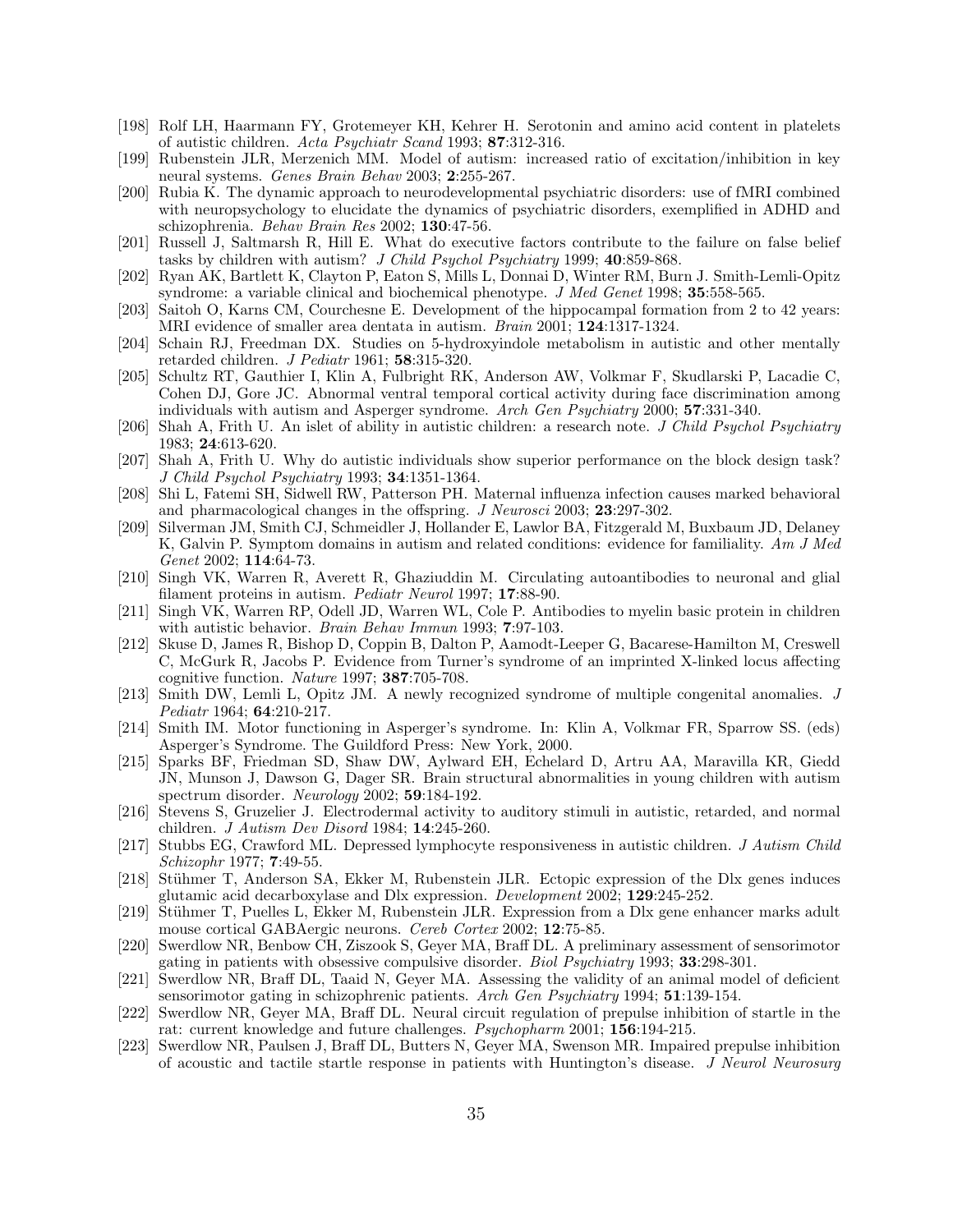*Psychiatry* 1995; **58**:192-200.

- [224] Tantam D, Monaghan L, Nicholson H, Stirling J. Autistic children's ability to interpret faces: a research note. *J Child Psychol Psychiatry* 1989; **30**:623-630.
- [225] TierneyE, Nwokoro NA, Porter FD, Freund LS, Ghuman JK, KellyRI. The behavior phenotype in the RSH/ Smith-Lemli-Opitz syndrome. *Am J Med Genet*, 2001; **98**:191-200.
- [226] Tint GS, Irons M, Elias ER, Batta AK, Frieden R, Chen TS, Salen G. Defective cholesterol biosynthesis associated with the Smith-Lemli-Opitz syndrome. *N Engl J Med* 1994; **330**:107-113.
- [227] Todd PK, Mack KJ. Sensorystimulation increases cortical expression of the fragile X mental retardation protein in vivo. *Mol Brain Res* 2000; **80**:17-25.
- [228] Toichi M, Kamio Y. Long-term memoryand levels-of-processing in autism. *Neuropsychologia* 2002; **40**:964-969.
- [229] Tordjman S, Anderson GM, McBride PA, Hertzig ME, Snow ME, Hall LM, Thompson SM, Ferrari P, Cohen DJ. Plasma β-endorphin, adrenocorticotropin hormone, and cortisol in autism. *J Child Psychol Psychiatry* 1997; **38**:705-715.
- [230] Tordjman S, Gutneckt L, Carlier M, Spitz E, Antoine C, Slama F, Cohen DJ, Ferrari P, Roubertoux PL, Anderson GM. Role of the serotonin transporter in the behavioral expression of autism. *Mol Psychiatry* 2001; **6**:434-439.
- [231] Torrao AS, Britto LR. Neurotransmitter regulation of neural development: acetylcholine and nicotinic receptors. *An Acad Bras Cienc* 2002; **74**:453-461.
- [232] Torres AR, Maciulis A, Stubbs EG, Cutler A, Odell D. The transmission disequilibrium test suggests that HLA-DR4 and DR13 are linked to autism spectrum disorder. *Hum Immunol* 2002; **63**:311-316.
- [233] Townsend J, Courchesne E. Parietal damage and narrow "spotlight" spatial attention. *J Cogn Neurosci* 1994; **6**:220-232.
- [234] Townsend J, Courchesne E, Egaas B. Slowed orienting of covert visual-spatial attention in autism: specific deficits associated with cerebellar and parietal abnormality. *Dev Psychopathol* 1996; **8**:563-584.
- [235] Townsend J, Courchesne E, Covington J, Westerfield M, Harris NS, Lyden P, Lowry TP, Press GA. Spatial attention deficits in patients with acquired or developmental cerebellar abnormality. *J Neurosci* 1999; **19**:5632-5643.
- [236] Townsend J, Singer-Harris N, Courchesne E. Visual attention abnormalities in autism: delayed orienting to location. *J Int Neuropsychol Soc* 1996; **2**:541-550.
- [237] Townsend J, Westerfield M, Leaver E, Makeig S, Jung T, Pierce K, Courchesne E. Event-related brain response abnormalities in autism: evidence for impaired cerebello-frontal spatial attention networks. *Cogn Brain Res* 2001; **11**:127-145.
- [238] Tueting P, Costa E, Dwivedi Y, Guidotti A, Impagnatiello F, Manev R, Pesokd C. The phenotypic characteristics of heterozygous reeler mouse. *Neuroreport* 1999; **10**:1329-1334.
- [239] Ugarte SD, Homanics GE, Firestone LL, Hammond DL. Sensorythresholds and the antinociceptive effects of GABA receptor agonists in mice lacking the β<sup>3</sup> subunit of the GABA<sup>A</sup> receptor. *Neuroscience* 2000; **95**:795-806.
- [240] Vaillancourt C, Boksa P. Birth insult alters dopamine-mediated behavior in a precocial species, the guinea pig. Implications for schizophrenia. *Neuropsychopharm* 2000; **23**:654-666.
- [241] van Engeland H. The electrodermal orienting response to auditive stimuli in autistic children, normal children, mentally retarded children, and child psychiatric patients. *J Autism Dev Disord* 1984; **14**:261-279.
- [242] Van Gent T, Heijnen CJ, Treffers PD. Autism and the immune system. *J Child Psychol Psychiatry* 1997; **38**:337-349.
- [243] Veenstra-VanderWeele J, Anderson GM, Cook EH Jr. Pharmacogenetics and the serotonin system: initial studies and future directions. *Eur J Pharmacol* 2000; **410**:165-181.
- [244] Verbaten MN, Roelofs JW, van Engeland H, Kenemans JK, Slangen JL. Abnormal visual event-related potentials of autistic children. *J Autism Dev Disord* 1991; **21**:449-470.
- [245] VilenskyJA, Damasio AR, Maurer RG. Gait disturbances in patients with autistic behavior: a preliminarystudy. *Arch Neurol* 1981; **38**:646-649.
- [246] Wainwright-Sharp JA, Bryson SE. Visual orienting deficits in high-functioning people with autism. *J Autism Dev Disord* 1993; **23**:1-13.
- [247] Wainwright-Sharp JA, Bryson SE, Visual-spatial orienting in autism. *J Autism Dev Disord* 1996; **26**:423-438.
- [248] Ward NL, Hagg T. BDNF is needed for postnatal maturation of basal forebrain and neostriatum cholinergic neurons in vivo. *Exp Neurol* 2000; **162**:297-310.